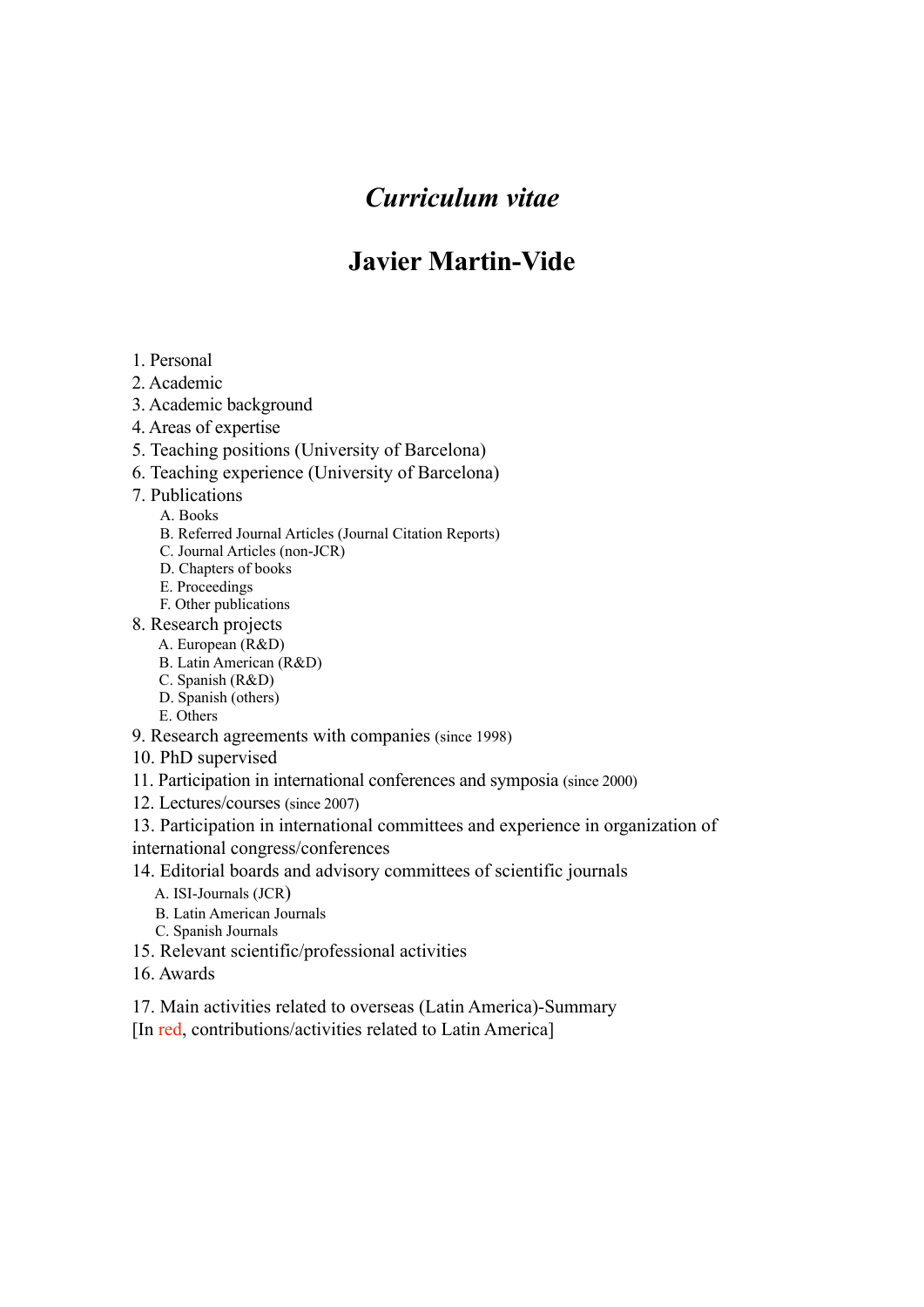# **Javier Martin-Vide**

# Curriculum vitae

## **1. Personal**

*Name*: Francisco Javier Martín Vide *Date of birth*: 6 September 1954 *Place of birth*: Barcelona (Spain) *Nationality*: Spanish *Address*: Bonaventura Pollés, 21, 08014-Barcelona (Spain) *Phone*: +34934219730

#### **2. Academic**

*Category*: Professor (Catedrático de Universidad) *Department*: Physical Geography and Regional Geographical Analysis *Faculty*: Geography and History *University*: Barcelona *Department address*: Montalegre, 6, 08001-Barcelona (Spain). *Primary E-mail*: [jmartinvide@ub.edu](mailto:jmartinvideub.edu) *Secondary E-mail*: [j.martin.vide@hotmail.com](mailto:j.martin.vide@hotmail.com) *Phone*: +34934037886 *Group website*: www.ub.es/gc/menu.htm *UNESCO codes*: 250202, 250917, 250507 *NABS codes*: 0160, 0190, 0300

#### **3. Academic background**

Degree in Mathematics, University of Barcelona (Spain), 1977. Degree in Geography and History, University of Barcelona (Spain), 1978. Doctor in Geography and History (Section: Geography), University of Barcelona (Spain), 1982.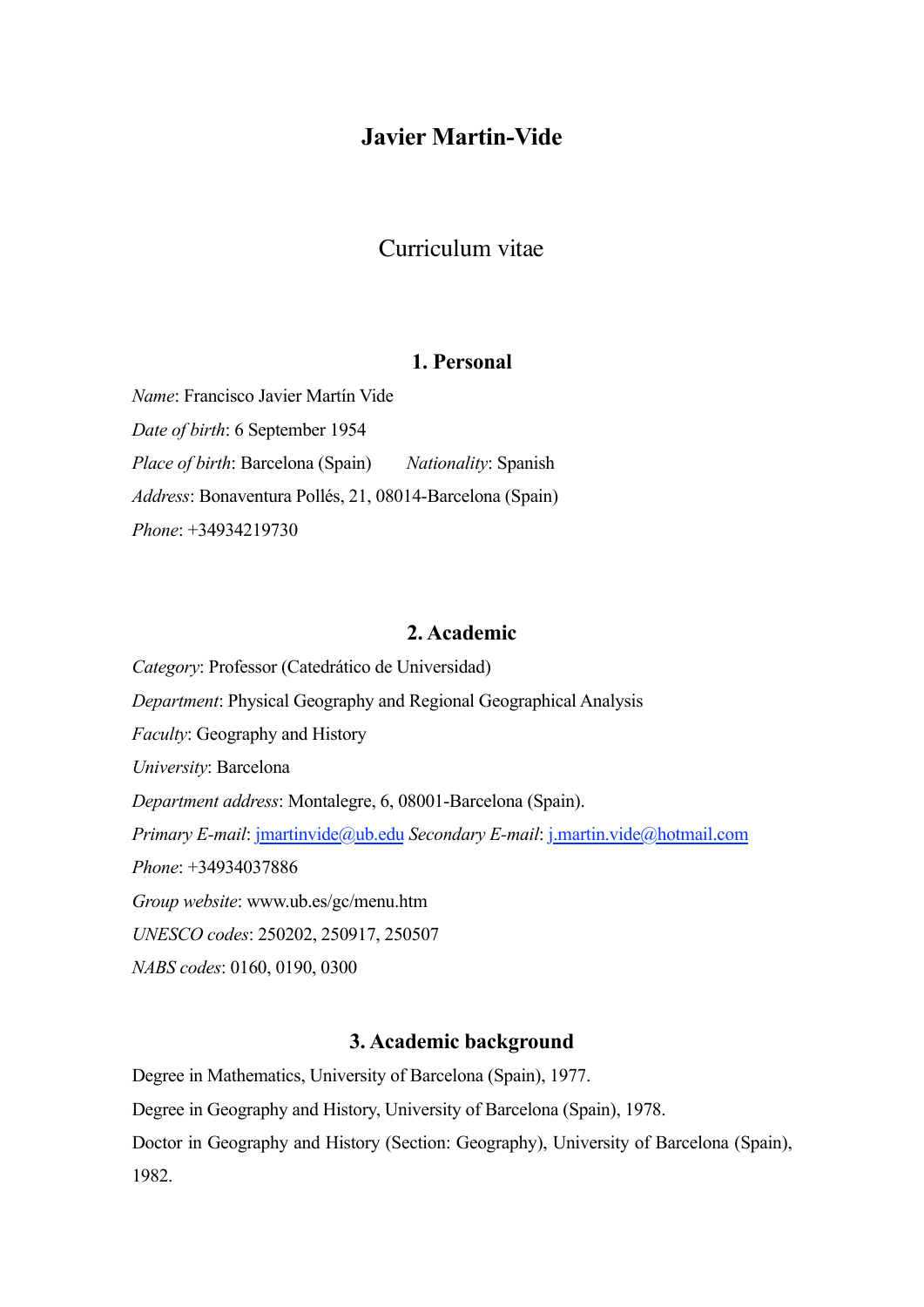### **4. Areas of expertise**

Analytical Climatology (statistical analysis of precipitation, concentration index, persistence, etc.), Synoptic Climatology (weather-type classification), Variability and Climatic Change (precipitation, sunshine duration, etc. trends), Urban Climate (urban heat island), Heavy Rains and Droughts in Mediterranean Basin and Iberian Peninsula.

## **5. Teaching positions (University of Barcelona)**

From 1978 to 1987 as Assistant

From 1987 to 2002 as Lecturer

From 2002 to the present as Professor

## **6. Teaching experience (University of Barcelona)**

#### *Course 1978-1979*:

· Degree in Geography (exercises in Climatology, 2 groups).

#### *Course 1979-1980*:

- · Degree in Geography (exercises in Geography of Spain).
- · Degree in Geography (exercises in Climatology, 2 groups).

#### *Course 1980-1981*:

- · Degree in Geography (exercises in Geography of Spain).
- · Degree in Geography (exercises in Climatology, 2 groups).

#### *Course 1981-1982*:

- · Degree in Geography (exercises in Geography of Spain).
- · Degree in Geography (exercises in Climatology, 2 groups).

#### *Course 1982-1983*:

- · Degree in Geography (exercises in Geography of Spain).
- · Degree in Geography (exercises in Climatology, 2 groups).

#### *Course 1983-1984*:

- · Degree in Geography (course: Physical Geography, 2 groups).
- · Degree in Geography (course: Geography of Spain).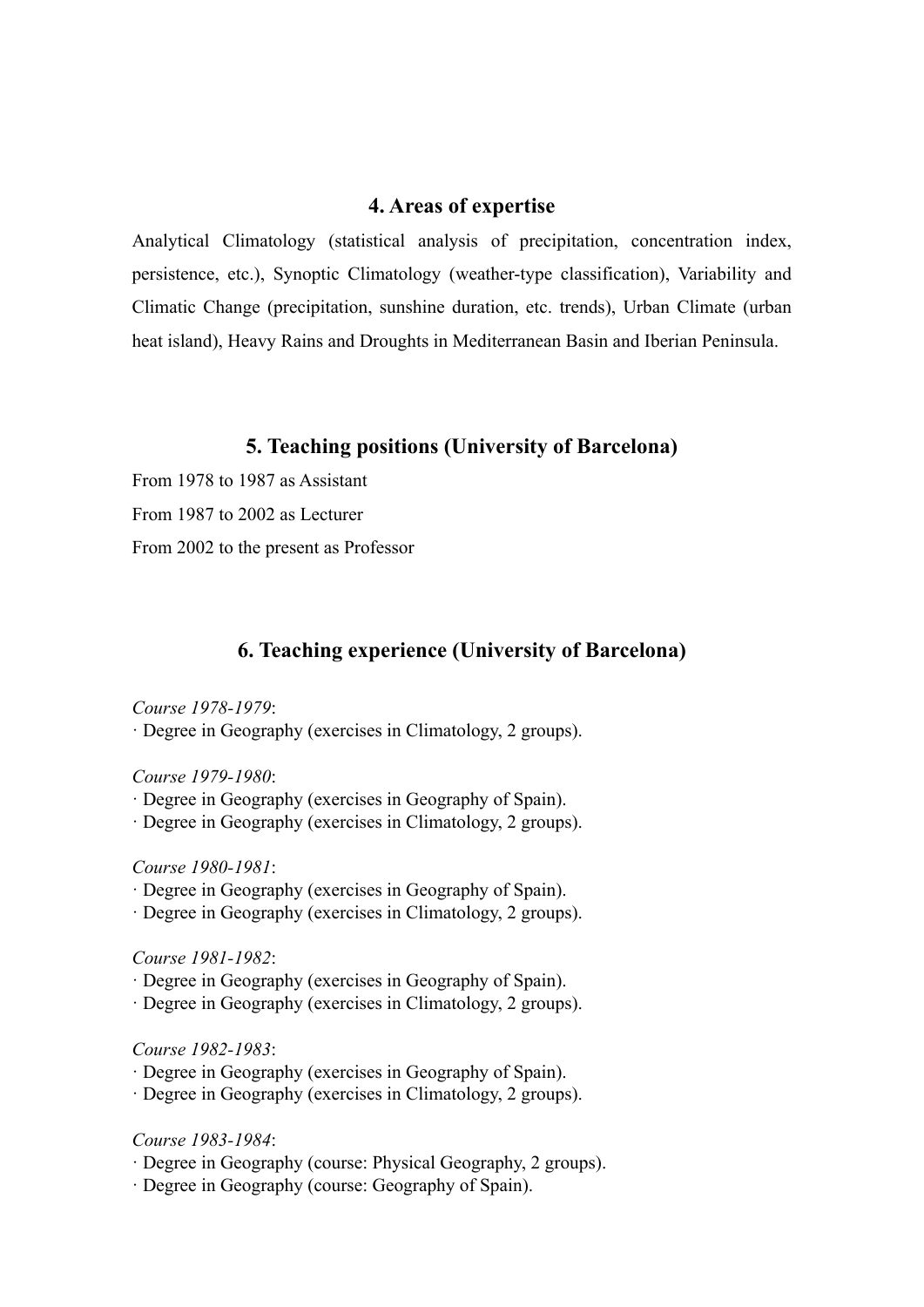· Degree in Geography (exercises in Geography of Spain).

#### *Course 1984-1985*:

- · Degree in Geography (course: Physical Geography, 2 groups).
- · Degree in Geography (course: Geography of Spain).
- · Degree in Geography (exercises in Geography of Spain).

#### *Course 1985-1986*:

- · Degree in Geography (course: Physical Geography, 2 groups).
- · Degree in Geography (course: Geography of Spain).
- · Degree in Geography (exercises in Geography of Spain).

#### *Course 1986-1987*:

- · Degree in Geography (course: Physical Geography, 2 groups).
- · Degree in Geography (course: Climatology).

#### *Course 1987-1988*:

- · PhD course in Geography (course: Urban Climatology: The case of Barcelona).
- · Degree in Geography (course: Physical Geography, 2 groups).
- · Degree in Geography (course: Climatology).

#### *Course 1988-1989*

- · PhD course in Architecture (course: Evolution of the climate of Barcelona city)(\*).
- · Degree in Geography (course: Physical Geography, 2 groups).
- · Degree in Geography (course: Climatology).

#### *Course 1989-1990*:

- · PhD course in Geography (course: Urban Climatology: The case of Barcelona).
- · Degree in Geography (course: Physical Geography, 2 groups).
- · Degree in Geography (course: Climatology).

#### *Course 1990-1991*:

- · PhD course in Architecture (course: Evolution of the climate of Barcelona city)(\*).
- · Degree in Geography (course: Physical Geography).
- · Degree in Geography (course: Climatology, 2 groups).

#### *Course 1991-1992*:

- · PhD course in Geography (course: Urban Climatology: The case of Barcelona).
- · Degree in Geography (course: Meteosat images analysis).
- · Degree in Geography (course: Physical Geography).
- · Degree in Geography (course: Climatology).

#### *Course 1992-1993*:

- · Degree in Geography (course: Meteosat images analysis).
- · Degree in Geography (course: Climatology, 2 groups, old plan).
- · Degree in Geography (course: Climatology, new plan).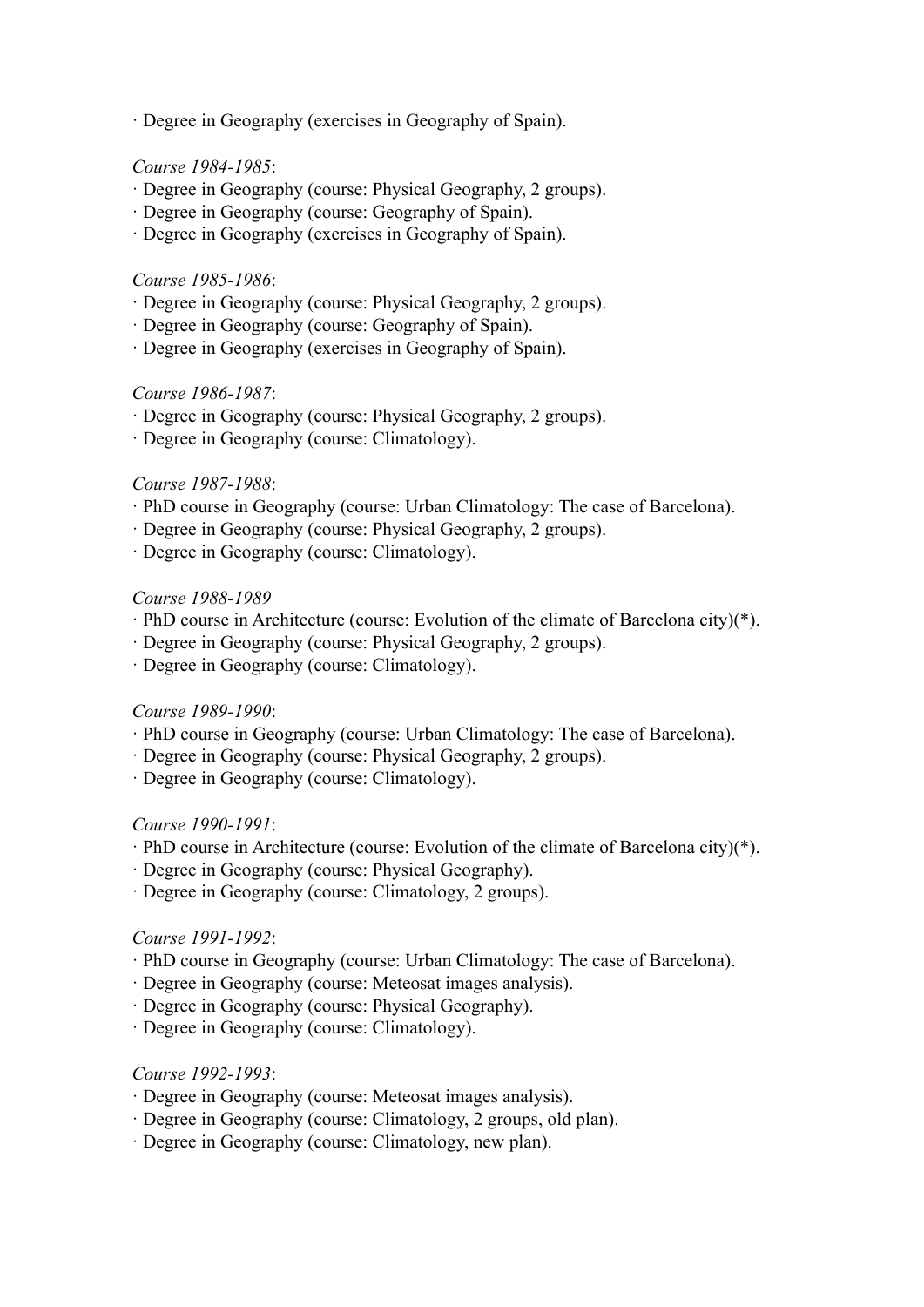#### *Course 1993-1994*:

- · PhD course in Geography (course: Climate and environment).
- · PhD course in Geography (course: Technics in Climatology)(\*\*).
- · Degree in Geography (course: Meteosat images analysis).
- · Degree in Geography (course: Physics and Maths Basics in Geography).
- · Degree in Geography (course: Climatology).

#### *Course 1994-1995*:

- · Degree in Geography (course: Analytical Climatology).
- · Degree in Geography (course: Meteosat images analysis).
- · Degree in Geography (course: Physics and Maths Basics in Geography).
- · Degree in Geography (course: Climatology).

#### *Course 1995-1996*:

- · PhD course in Geography (course: Climate and environment).
- · Degree in Geography (course: Analytical Climatology).
- · Degree in Geography (course: Meteosat images analysis, 2 groups).
- · Degree in Geography (course: Physics and Maths Basics in Geography).
- · Degree in Geography (course: Synoptic Climatology).

#### *Course 1996-1997*:

- · PhD course in Geography (course: Statistical Techniques) (\*\*\*).
- · Degree in Geography (course: Analytical Climatology).
- · Degree in Geography (course: Meteosat images analysis).
- · Degree in Geography (course: Physics and Maths Basics in Geography).
- · Degree in Geography ( course: Climatology of the Western Mediterranean).

#### *Course 1997-1998*:

- · PhD course in Geography (course: Climate and environment).
- · Degree in Geography (course: Analytical Climatology).
- · Degree in Geography (course: Meteosat images analysis).
- · Degree in Geography (course: Climatology of the Western Mediterranean).

#### *Course 1998-1999*:

- · PhD course in Geography (course: Statistical analysis of droughts), in collaboration.
- · Postdegree in Applied Climatology (co-director).
- · Degree in Geography (course: Analytical Climatology, 2 groups).
- · Degree in Geography (course: Meteosat images analysis).
- · Degree in Geography (course: Quantitative Analysis Techniques I).

#### *Course 1999-2000*:

- · PhD course in Geography (course: Climate, environment and development) (\*\*\*\*).
- · PhD course in Geography (course: The NAO index and precipitation in Spain).
- · Master in Applied Climatology (co-director).
- · Degree in Geography (course: Analytical Climatology).
- · Degree in Geography (course: Meteosat images analysis).
- · Degree in Geography (course: Climatology of the Western Mediterranean).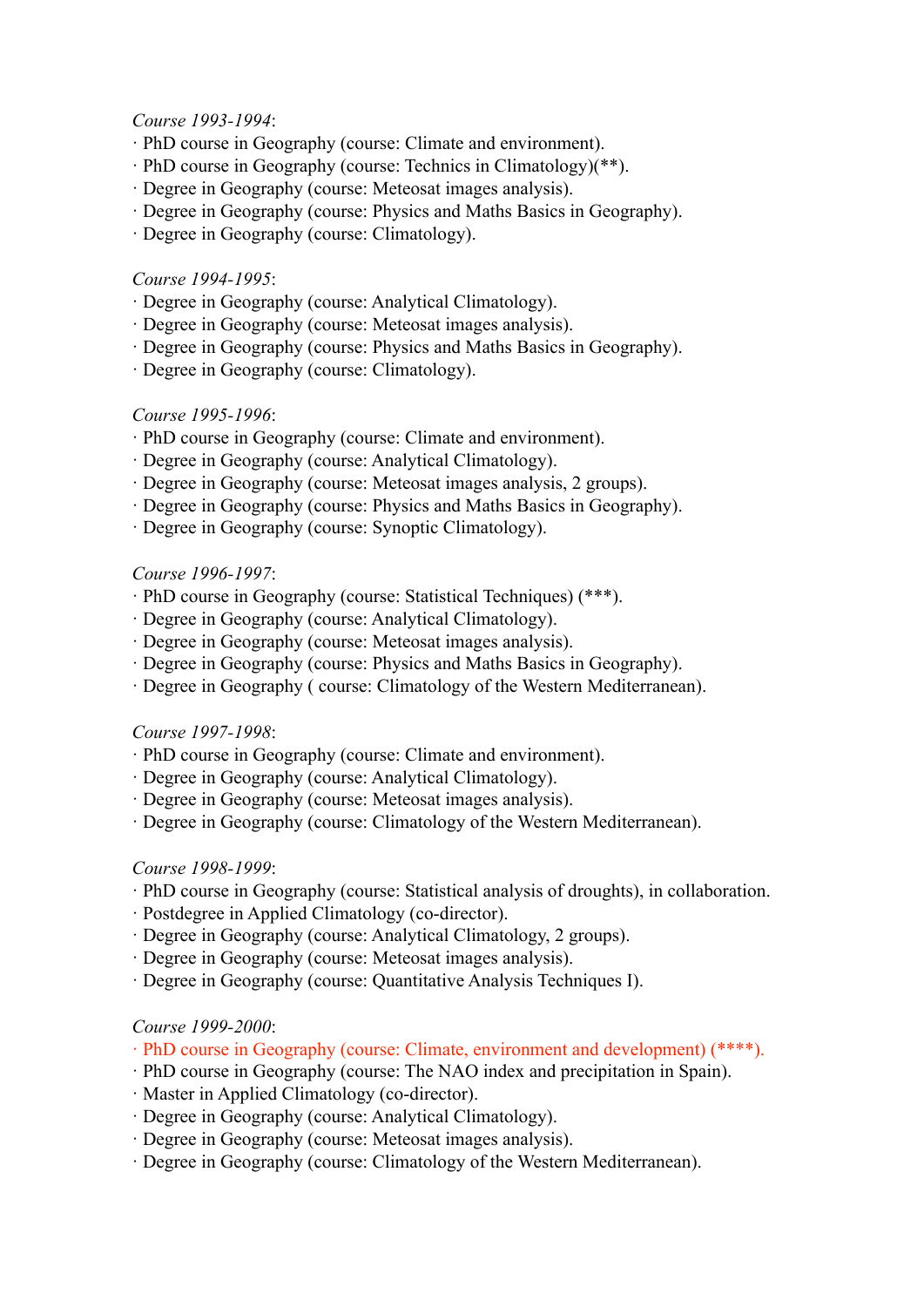*Course 2000-2001*:

- · PhD course in Geography (course: Climate, environment and development) (\*\*\*\*).
- · Master in Applied Climatology (co-director).
- · Degree in Geography (course: Analytical Climatology).
- · Degree in Geography (course: Meteosat images analysis, 2 groups).
- · Degree in Geography (course: Climatology of the Western Mediterranean).
- · Degree in Meteorology and Climatology (course: Introduction to Meteorology and Climatology), in collaboration.

### *Course 2001-2002*:

- · PhD course in Geography (course: Climate, environment and development).
- · PhD course in Geography (course: Variability and climate change).
- · Master in Applied Climatology (co-director).
- · Degree in Geography (course: Analytical Climatology).
- · Degree in Geography (course: Meteosat images analysis, 2 groups).
- · Degree in Meteorology and Climatology (course: Introduction to Meteorology and Climatology), in collaboration.
- · Degree in Meteorology and Climatology (course: Meteorological remote sensing), in collaboration.

## *Course 2002-2003*:

- · PhD course in Geography (course: Climate, environment and development).
- · PhD course in Geography (course: Variability and climate change).
- · Master in Applied Climatology (co-director).
- · Degree in Geography (course: Analytical Climatology).
- · Degree in Geography (course: Meteosat images analysis, 2 groups).
- · Degree in Meteorology and Climatology (course: Introduction to Meteorology and Climatology), in collaboration.
- · Degree in Meteorology and Climatology (course: Meteorological remote sensing), in collaboration.

#### *Course 2003-2004*:

- · PhD course in Geography (course: Climate, environment and development).
- · PhD course in Geography (course: Variability and climate change).
- · Master in Applied Climatology (co-director).
- · Degree in Geography (course: Analytical Climatology).
- · Degree in Environmental Sciences (course: Meteorology and Climatology).
- · Degree in Meteorology and Climatology (course: Introduction to Meteorology and Climatology), in collaboration.
- · Degree in Meteorology and Climatology (course: Meteorological remote sensing), in collaboration.

## *Course 2004-2005*:

- · PhD course in Geography (course: Environment and development) (º).
- · PhD course in Geography (course: Variability and climate change).
- · Master in Applied Climatology (co-director).
- · Degree in Geography (course: Analytical Climatology).
- · Degree in Environmental Sciences (course: Meteorology and Climatology).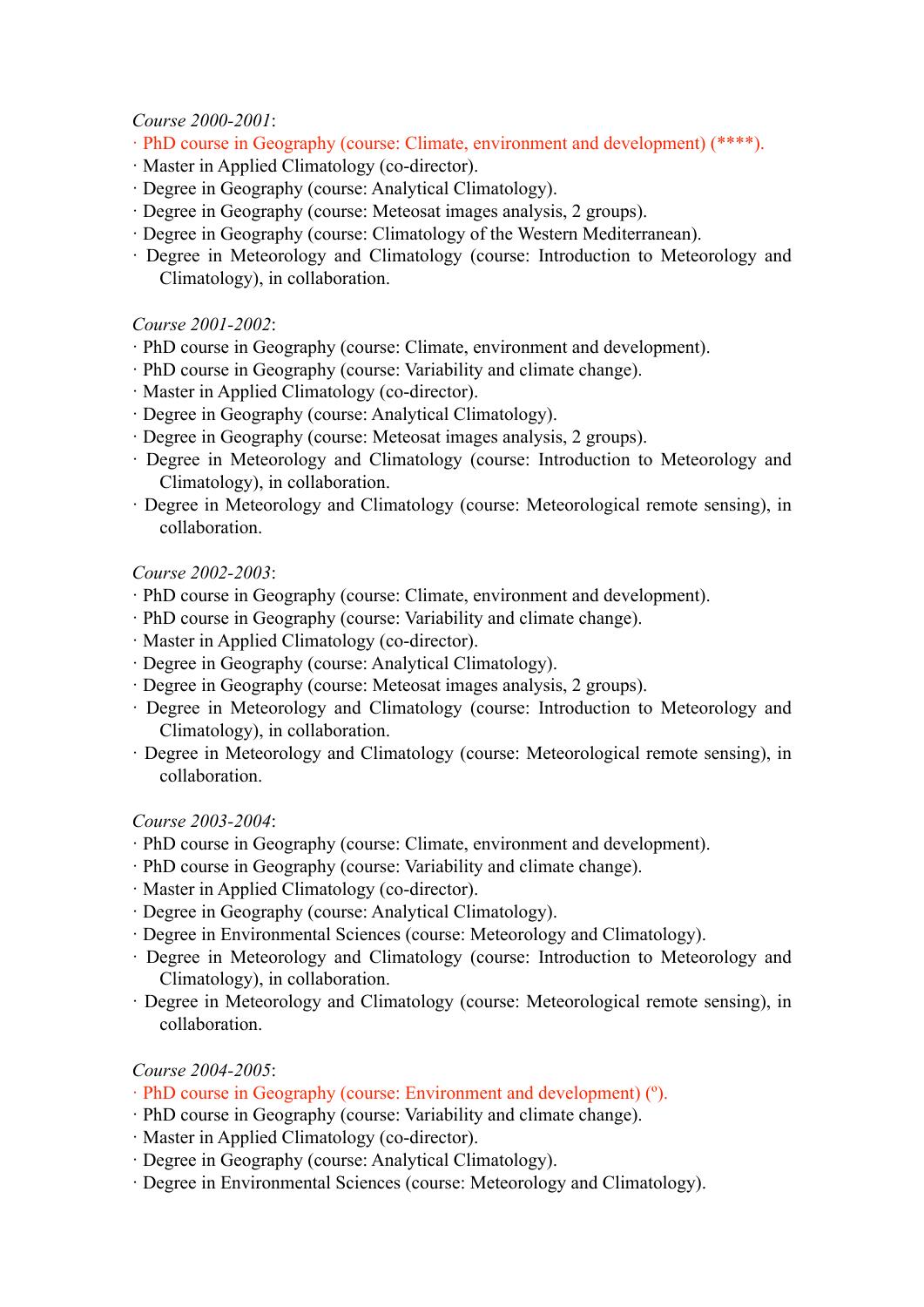*Course 2005-2006*:

- · PhD course in Geography (course: Environment and development) (º).
- · PhD course in Geography (course: Variability and climate change).
- · Master in Applied Climatology (co-director).
- · Degree in Geography (course: Analytical Climatology).
- · Degree in Geography (course: Meteosat images analysis).
- · Degree in Environmental Sciences (course: Meteorology and Climatology).

### *Course 2006-2007*:

- · PhD course in Geography (course: Environment and development) (º).
- · Master in Applied Climatology (co-director).
- · Master in Territorial Planning and Environmental Management (course: Variability and climate change).
- · Degree in Geography (course: Analytical Climatology).
- · Degree in Environmental Sciences (course: Meteorology and Climatology).

## *Course 2007-2008*:

- · Master in Applied Climatology (co-director).
- · Master in Water: Interdisciplinary Analysis and Sustainable Management (course: Atmospheric Waters).
- · Degree in Geography (course: Analytical Climatology).
- · Degree in Environmental Sciences (course: Meteorology and Climatology).

### *Course 2008-2009*:

- · Master in Applied Climatology (co-director).
- · Master in Territorial Planning and Environmental Management (course: Variability and climate change).
- · Master in Water: Interdisciplinary Analysis and Sustainable Management (course: Atmospheric Waters).
- · Master in Environmental Management and Restoration (course: Global Change Seminar).
- · Degree in Geography (course: Analytical Climatology).
- · Degree in Environmental Sciences (course: Meteorology and Climatology).

#### *Course 2009-2010*:

- · Master in Applied Climatology (co-director).
- · Master in Territorial Planning and Environmental Management (course: Variability and climate change) $(°°)$ .
- · Master in Water: Interdisciplinary Analysis and Sustainable Management (course: Atmospheric Waters).
- · Master in Environmental Management and Restoration (course: Global Change Seminar).
- · Degree in Geography (course: Analytical Climatology).
- · Degree in Environmental Sciences (course: Meteorology and Climatology).

*Course 2010-2011*:

· Master in Applied Climatology (co-director).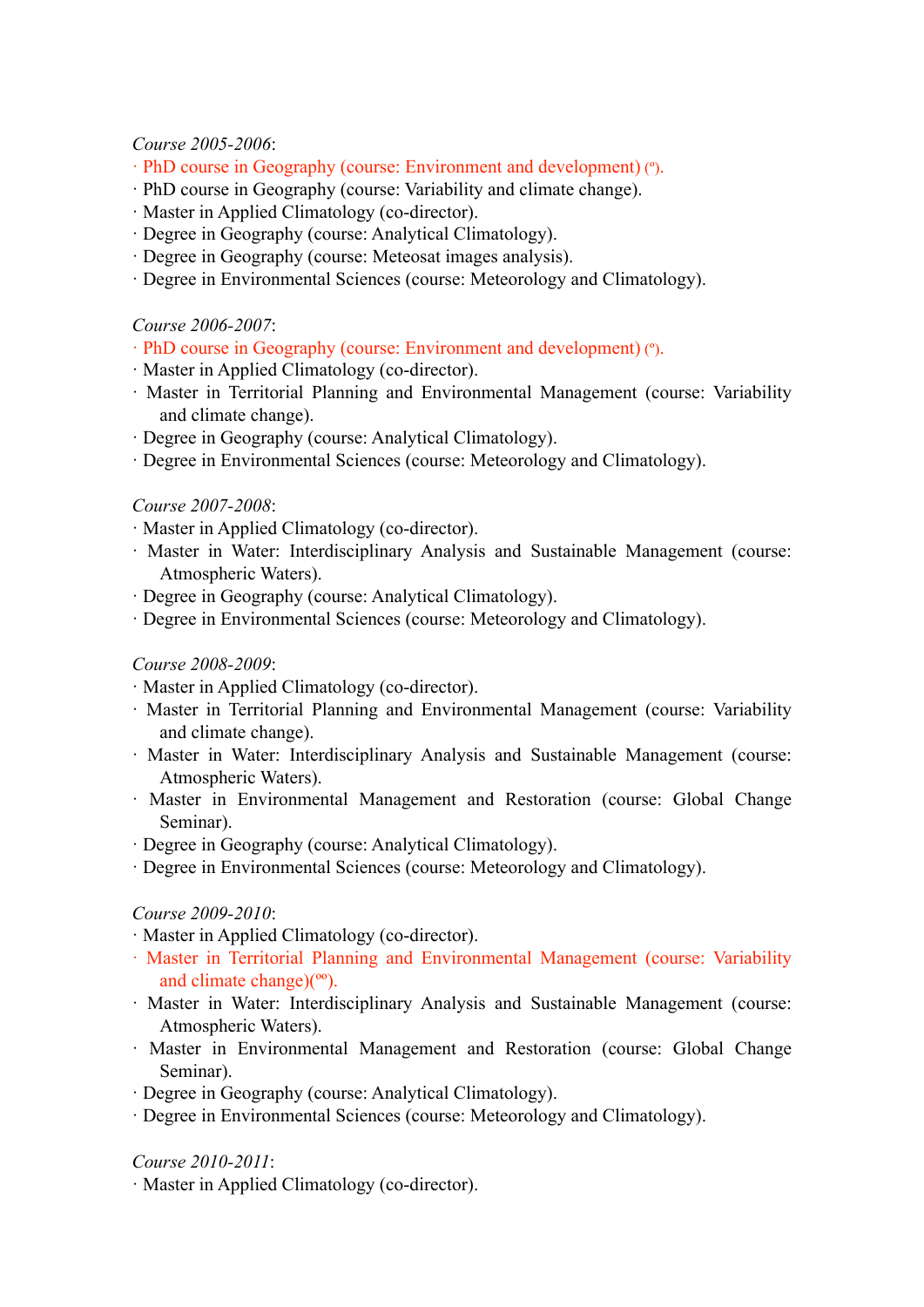- · Master in Territorial Planning and Environmental Management (course: Variability and climate change).
- · Master in Water: Interdisciplinary Analysis and Sustainable Management (course: Atmospheric Waters).
- · Master in Environmental Management and Restoration (course: Global Change Seminar).
- · Degree in Geography (course: Analytical Climatology).
- · Degree in Environmental Sciences (course: Physical Geography and Climatology).

*Course 2011-2012*:

- · Master in Applied Climatology and Media (co-director).
- · Master in Territorial Planning and Environmental Management (course: Variability and climate change).
- · Master in Water: Interdisciplinary Analysis and Sustainable Management (course: Atmospheric Waters).
- · Master in Environmental Management and Restoration (course: Global Change Seminar).
- · Degree in Geography (course: Global Change).
- · Degree in Environmental Sciences (course: Physical Geography and Climatology).

[All courses were taught in the University of Barcelona (Faculty of Geography and History, and others -Biology and Physics), except (\*), in the BarcelonaTech (UPC), School of Architecture; (\*\*), in the University of La Laguna; (\*\*\*), in the University of Santiago de Compostela; (\*\*\*\*), in the University of Barcelona and in the UNIFACS, Salvador de Bahía, Brazil; (º), in the University of Barcelona and in the UTEM, Santiago de Chile; (ºº), in the University of Barcelona and in the UESB, Vitória da Conquista, Bahia, Brazil]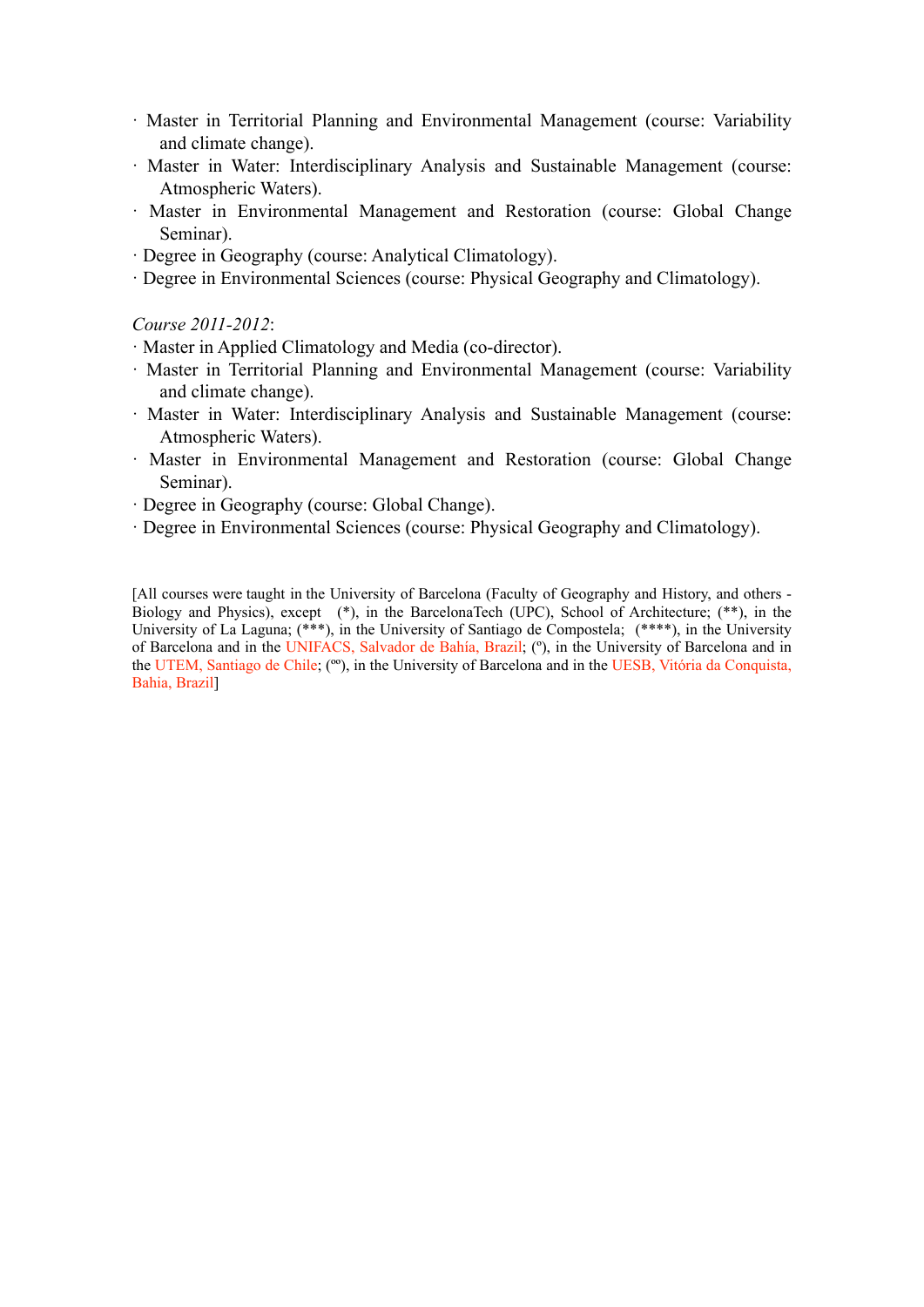# **7. Publications**

- A. Books
- B. Referred Journal Articles (Journal Citation Reports)
- C. Journal Articles (non-JCR)
- D. Chapters of book
- E. Proceedings
- F. Other publications

#### *A. Books*

 MARTÍN VIDE, J.(1984): *Interpretación de los mapas del tiempo*, Barcelona, Ketres, 147 pp.

 MARTÍN VIDE, X.(1985): *Pluges i inundacions a la Mediterrània*, Barcelona, Ketres, 132 pp.

 CARRERAS, C. y MARTÍN VIDE, J.(1986): *La Ciudad de Barcelona. La Ville de Barcelona.The City of Barcelona*, Ajuntament de Barcelona, 55 pp.

 MARTÍN VIDE, J.(1987): *Característiques climatològiques de la precipitació en la franja costera mediterrània de la Península Ibèrica*, Barcelona, Institut Cartogràfic de Catalunya, 245 pp.+6 mapas.

 RASO, J.M.; MARTÍN VIDE, J. y CLAVERO, P. (1987): *Estadística básica para ciencias sociales*, Barcelona, Ariel, 271 pp.+ apéndice.

MARTÍN VIDE, J.(1988): *España I. El medio y la historia*, Madrid, Anaya, 126 pp.

 MARTÍN VIDE, J.(1991): *Mapas del tiempo: fundamentos, interpretación e imágenes de satélite*, Barcelona, Oikos-tau, 170 pp.

 MARTÍN VIDE, J.(1991): *Fundamentos de Climatología analítica*, Madrid, Síntesis, 157 pp.

 LÓPEZ GÓMEZ, A.(Coord.); FERNÁNDEZ, F.; ARROYO, F.; MARTÍN VIDE, J. y CUADRAT, J.Mª(1993): *El clima de las ciudades españolas*, Madrid, Cátedra, 268 pp.

 GRIMALT, M.; MARTÍN VIDE, J. y MAURI, F.(1995): *Els núvols. Guia de camp de l'atmosfera i previsió del temps*, Tarragona, El Mèdol, 192 pp. (2 ediciones).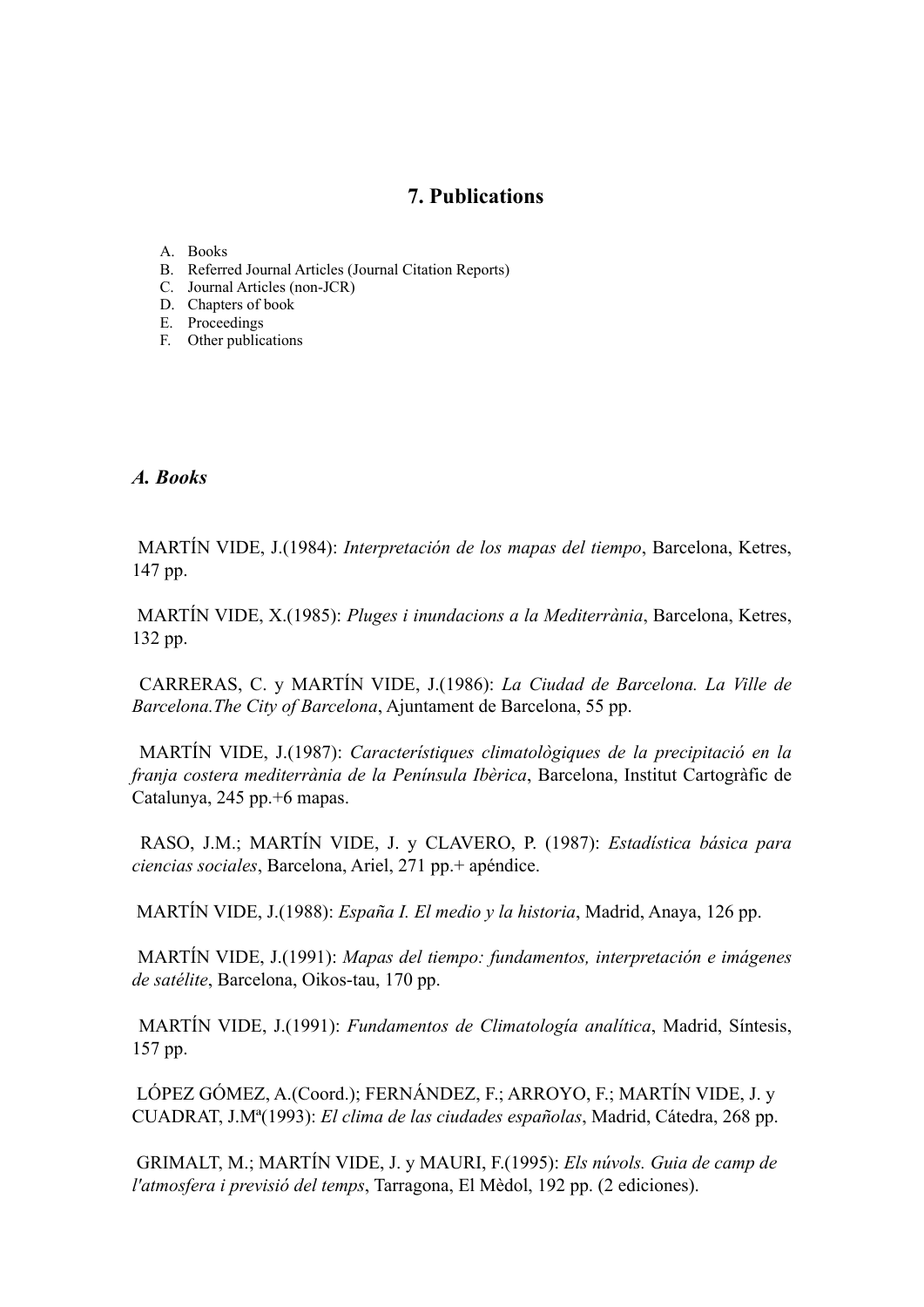MARTÍN VIDE, J.; GRIMALT, M. y MAURI, F.(1996): *Guía de la atmósfera. Previsión del tiempo a partir de la observación de las nubes*, Tarragona, El Mèdol, 168 pp.

 MARTÍN VIDE, J. y OLCINA, J.(1996): *Tiempos y climas mundiales. Climatología a través de mapas del tiempo e imágenes de satélite*, Barcelona, Oikos-tau, 308 pp + 8 pp(láminas).

 CLAVERO, P.; MARTÍN VIDE, J. y RASO, J.M.(1997): *Atles Climàtic de Catalunya*, escala 1:750.000, Barcelona, I.C.C. y Departament de Medi Ambient, 42 mapas.

 MARTÍN VIDE, J.(1997)(Ed.): *Avances en Climatología histórica en España/ Advances in Historical Climatology in Spain*, Barcelona, Oikos-tau, 223 pp.

 OLCINA, J. y MARTÍN VIDE, J. (1999): *La influencia del clima en la historia,* Arco Libros, Madrid, 96p.

 RASO, J.M. y MARTÍN-VIDE, J.(Eds.)(1999): *La Climatología española en los albores del siglo XXI*, Vilassar de Mar, Oikos Tau, 587 pp.

 RODRÍGUEZ, R.; LLASAT, M.C. y MARTÍN-VIDE, J.(1999): *Análisis de series temporales en Climatología. Modelización y homogeneidad*, Barcelona, Edicions Universitat de Barcelona, 90 pp.

 RASO, J.M. y MARTÍN-VIDE, J.(Eds.)(2001): *Proyectos y métodos actuales en Climatología*, Vilassar de Mar, Katelani, 72 pp.

 MARTÍN VIDE, J. y OLCINA, J.(2001): *Climas y tiempos de España*, Madrid, Alianza Editorial, 258 pp.

MARTÍN VIDE, J.(2002): *El temps i el clima*, Barcelona, Departament de Medi Ambient y Rubes, 127 pp.; y (2003): *El tiempo y el clima*, Barcelona, Rubes.

 PONS, X.; NIÑEROLA, M.; ROURA, J.; MARTÍN VIDE, J.; RASO, J.M. y CLAVERO, P.(2003): *Atles Climàtics de Catalunya*, Barcelona, Departament de Medi Ambient (en formato cd).

 MARTÍN VIDE, J. (2005): *Los mapas del tiempo*. Colección Geoambiente XXI, Editorial Davinci Continental, Mataró (Barcelona), 221 pp.

 CUADRAT PRATS, J.M. y MARTÍN VIDE, J. (2007): *La climatología española. Pasado, presente y futuro*. Prensas Universitarias de Zaragoza, Zaragoza, 574 pp.

 MARTÍN VIDE, J.(Coord.); LLEBOT, J.E.; PADILLA, E. y ALCÁNTARA, V. (2007): *Aspectos económicos del Cambio Climático en España* (también en versión catalana). Estudios Caixa Catalunya, 4.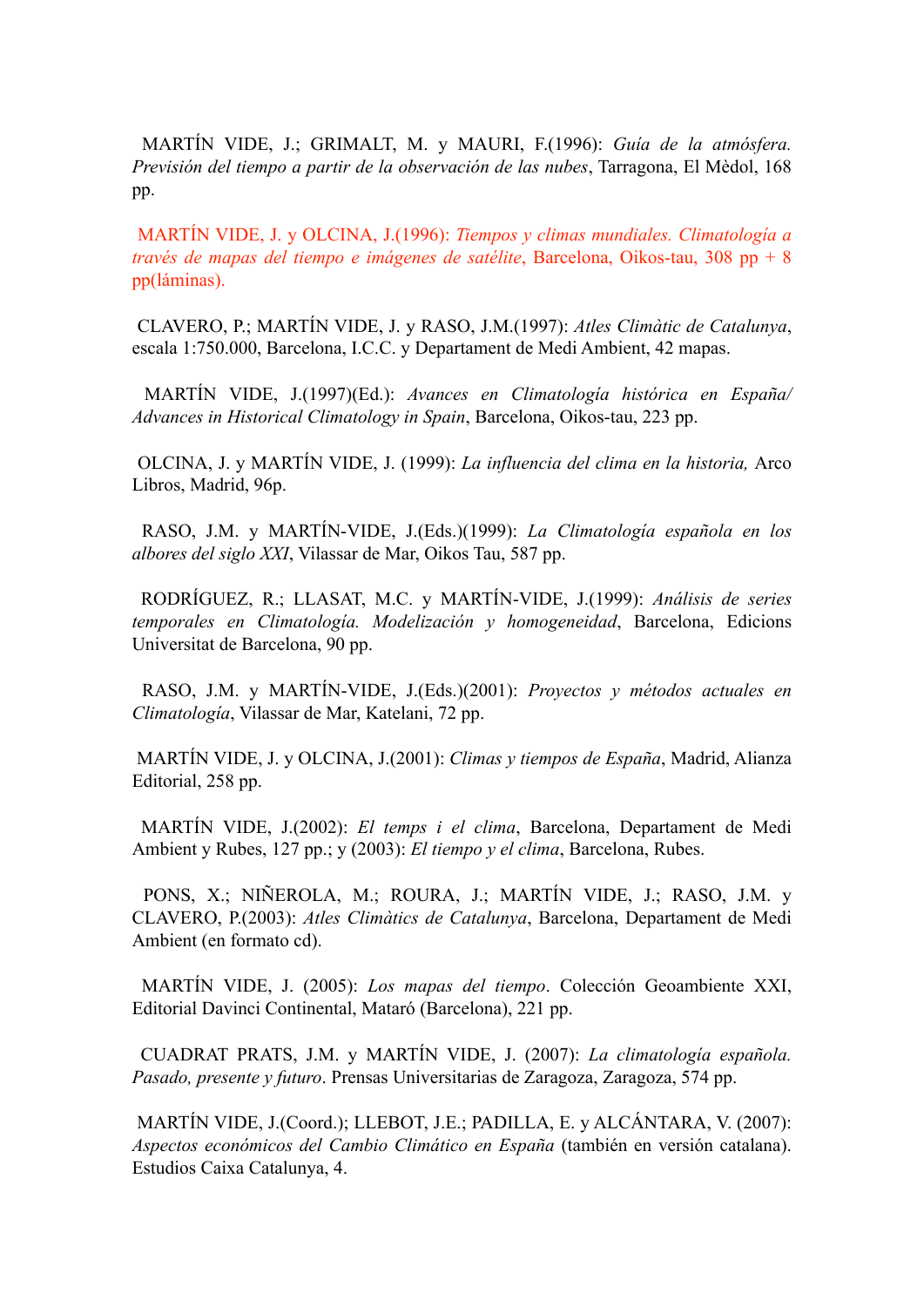MARTÍN VIDE, J. y RASO NADAL, J.M. (2008): *Atles Climàtic de Catalunya. Període 1961-1990. Termopluviometria*, escala 1:750.000, I.C.C. y Servei Meteorològic de Catalunya, Barcelona. 32 p. láminas a color.

MARTÍN VIDE, J. y GALLEGO, J.L. (2009): *Apaga la luz. El libro sobre el cambio climático*, Barcelona, Davinci Continental.

 LASANTA, T. y MARTÍN VIDE, J. (2013): *La Investigación Geográfica en España (1990-2012)*, Madrid y Zaragoza, Asociación de Geógrafos Españoles e Instituto Pirenaico de Ecología.

*B. Referred Journal Articles* **(**Journal Citation Reports**)**

WHEELER, D. y MARTÍN VIDE, J.(1992): "Rainfall Characteristics of Mainland Europe's most Southerly Stations". *International Journal of Climatology*, **12**, 69-76, Royal Meteorological Society, London.

MARTÍN VIDE, J.(1994): "Diez características de la pluviometría española decisivas en el control de la demanda y el uso del agua". *Boletín de la Asociación de Geógrafos Españoles*, **18**, 9-16, Madrid, A.G.E.

MARTÍN VIDE, J. y BARRIENDOS, M.(1995): "The use of rogation ceremony records in climatic reconstruction: a case study from Catalonia (Spain)". *Climatic Change*, **30**, 201-221, Kluwer Academic Publishers.

 BARRIENDOS, M. y MARTÍN VIDE, J., (1998): "Secular Climatic Oscillations as Indicated by Catastrophic Floods in the Spanish Mediterranean Coastal Area (14th-19th Centuries)". *Climatic Change*, **38**, 473-491, Kluwer Academic Publishers.

 JONES, P.D., DAVIES, T.D., LISTER, D.H., SLONOSKY, V., JÓNSSON, T., BÄRRING, L., JÖNSSON P., MAHERAS, P., KOLYVA-MACHERA, F., BARRIENDOS, M., MARTÍN-VIDE, J., RODRÍGUEZ, R., R., ALCOFORADO, M.J., WANNER, H., PFISTER, C., LUTERBACHER, J., RICKLI, R., SCHÜPBACH, E., KAAS, E., SCHMITH, T., JACOBEIT, J. AND BECK, C. (1999): "Monthly Mean Pressure Reconstructions for Europe for the period 1780-1995". *International Journal of Climatology*, **19**, 347-364.

 MARTÍN VIDE, J. y GÓMEZ, L.(1999): "Regionalization of Peninsular Spain based on the length of dry spells". *International Journal of Climatology*, **19**, 537-555.

MAHERAS, P.; XOPLAKI, E.; DAVIES, T.; MARTÍN-VIDE, J.; BARRIENDOS, M.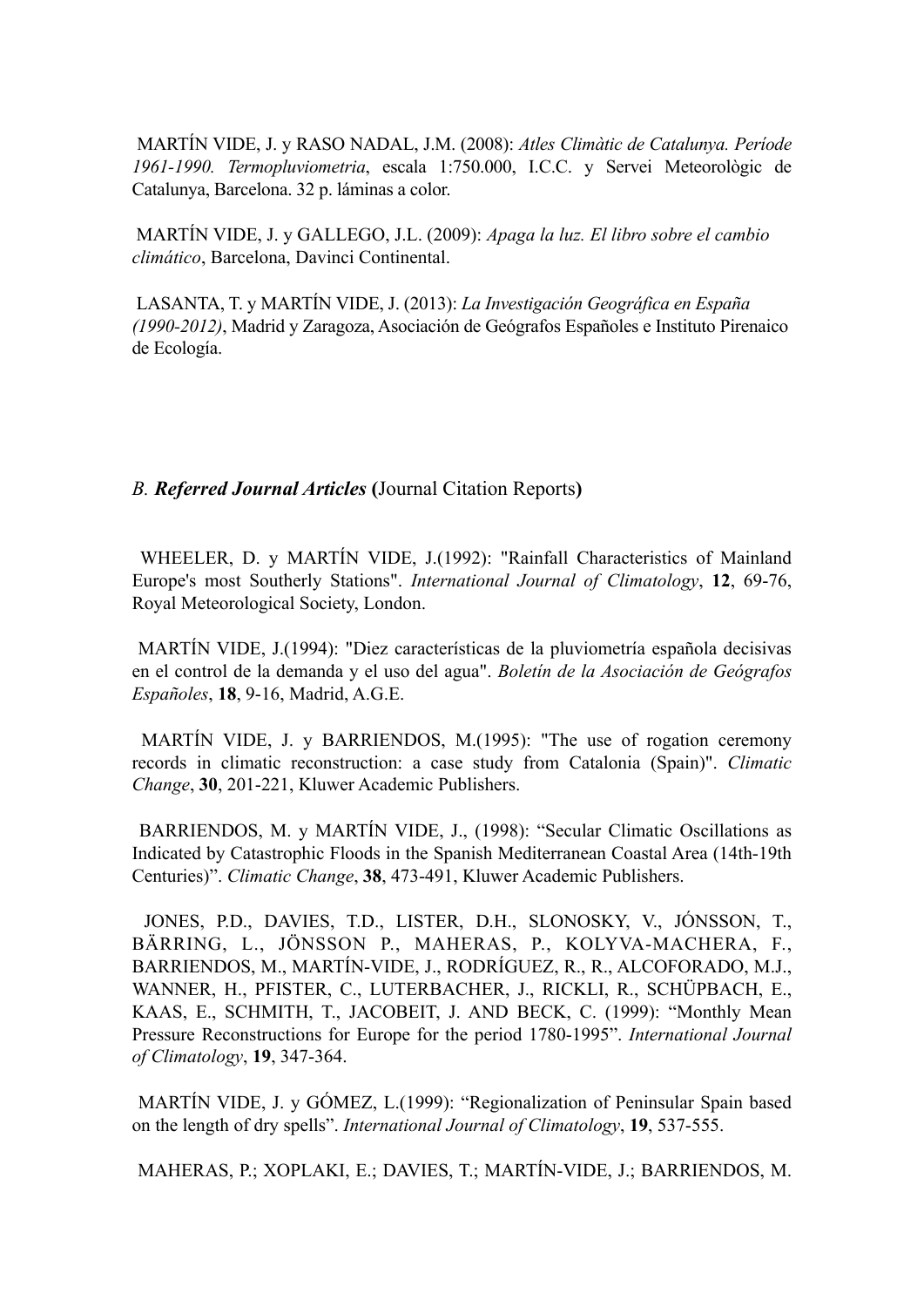y ALCOFORADO, Mª.J.(1999): "Warm and cold monthly anomalies across the Mediterranean basin and their relationship with circulation; 1860-1990". *International Journal of Climatology*, **19**, 1697-1715.

 CAMUFFO, D.; SECCO, C.; BRIMBLECOMBE, P. y MARTÍN-VIDE, J.(2000): "Sea Storms in the Adriatic Sea and the Western Mediterranean during the Last Millennium". *Climatic Change*, **46**, 1, 209-223.

 MOBERG, A.; JONES, P.D.; BARRIENDOS, M.; BERGSTRÖM, H.; CAMUFFO, D.; COCHEO, C.; DAVIES, T.D.; DEMARÉE, G.; MARTIN-VIDE, J.; MAUGERI, M.; RODRÍGUEZ, R. y VERHOEVE, T.(2000): "Day-to-day temperature variability trends in 160-to 275-year long European instrumental records". *Journal of Geophysical Research*, **105**, D18, 22849-22868.

 RODRÍGUEZ, R.; BARRIENDOS, M.; JONES, P.D.; MARTÍN-VIDE, J. y PEÑA, J.C.(2001): "Long pressure series for Barcelona (Spain). Daily reconstruction and monthly homogenization". *International Journal of Climatology*, **21**, 1693-1704.

 BARRIENDOS, M.; MARTÍN-VIDE, J.; PEÑA, J.C. y RODRÍGUEZ, R.(2002): "Daily Meteorological Observations in Cádiz-San Fernando. Analysis of the Documentary Sources and the Instrumental Data Content (1786-1996)". *Climatic Change*, **53**, 151-170; and as a chapter of book in CAMUFFO Y JONES, *Improved Understanding of Past Climatic Variability from Early Daily European Instrumental Sources*, 151-170, Dordrecht, Kluwer Academic Publishers.

 YAN, Z.; JONES, P.D.; DAVIES, T.D.; MOBERG, A.; BERGSTRÖM, H.; CAMUFFO, D.;COCHEO, C.; MAUGERI, M.; DEMARÉE, G.R.; VERHOEVE, T.; THOEN, E.;BARRIENDOS, M.; RODRÍGUEZ, R.; MARTÍN-VIDE, J. y YANG, C. (2002): "Trends of Extreme Temperatures in Europe and China Based on Daily Observations". *Climatic Change*, **53**, 355-392; and as a chapter of book in CAMUFFO Y JONES, *Improved Understanding of Past Climatic Variability from Early Daily European Instrumental Sources*, 355-392, Dordrecht, Kluwer Academic Publishers.

 MARTIN-VIDE, J. (2004): "Spatial distribution of daily precipitation concentration index in Peninsular Spain". *International Journal of Climatology*, 24, 959-971.

 ESTEBAN, P.; JONES, P.D.; MARTIN-VIDE, J. y MASES, M.(2005): "Atmospheric circulation patterns related to heavy snowfalls days in Andorra, Pyrenees" *International Journal of Climatology*, 25, 319-329.

 LANA, X.; MARTÍNEZ, M.D.; BURGUEÑO, A.; SERRA, C.; MARTIN-VIDE, J. and GÓMEZ, L. (2006): "Distributions of long dry spells in the Iberian Peninsula, years 1951-1990". *International Journal of Climatology*, 26 (14), 1999-2021.

 MARTIN-VIDE, J. and LOPEZ-BUSTINS, J.A. (2006): "The Western Mediterranean Oscillation and rainfall in the Iberian Peninsula". *International Journal of Climatology*,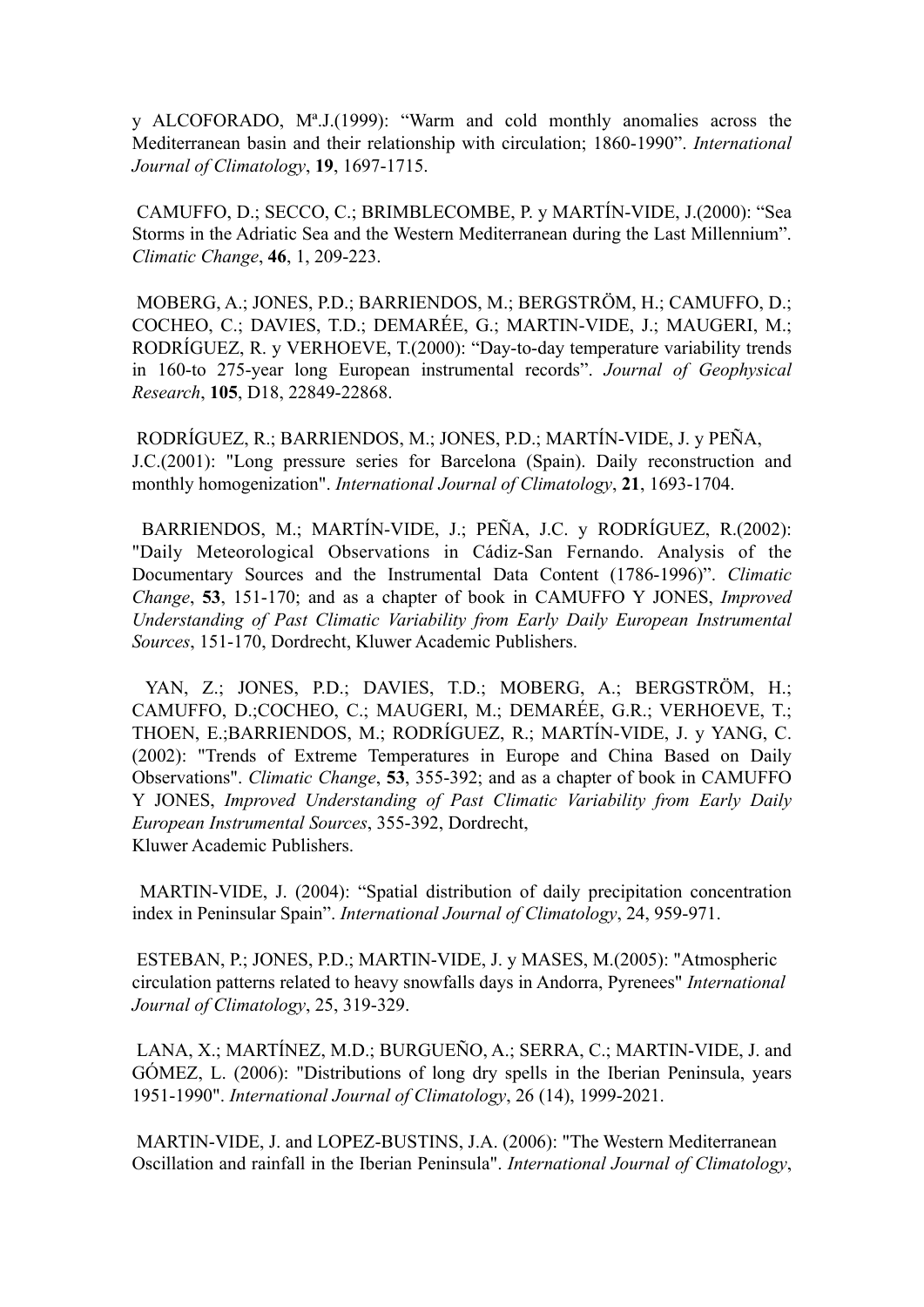26 (11), 1455-1475.

ESTEBAN, P.; MARTIN-VIDE, J. and MASES, M. (2006): "Daily atmospheric circulation catalogue for Western Europe using multivariate techniques". *International Journal of Climatology*, 26 (11), 1501-1515.

 SORIANO, C.; FERNANDEZ, A.; MARTIN-VIDE, J. (2006): "Objective synoptic classification combined with high resolution meteorological models for wind mesoscale studies". *Meteorology and Atmospheric Physics*, 91 (1-4), 165-181.

 SANCHEZ-LORENZO, A.; BRUNETTI, M.; CALBÓ, J. and MARTIN-VIDE, J. (2007): "Recent spatial and temporal variability and trends of sunshine duration over the Iberian Peninsula from a homogenized dataset". *Journal of Geophysical Research (Atmospheres)*, **112**, D20115, doi:10.1029/2007JD008677.

 AZORIN-MOLINA, C. and MARTIN-VIDE, J. (2007): "Methodological approach to the study of the daily persistence of the sea-breeze in Alicante (Spain)". *Atmosfera*, **20**  (1), 57-81.

 SANCHEZ-LORENZO, A.; CALBÓ, J. and MARTÍN-VIDE, J. (2008): Spatial and Temporal Trends in Sunshine Duration over Western Europe (1938-2004). *Journal of Climate,* **21**, 6089-6098.

 LOPEZ-BUSTINS, J.A.; MARTIN-VIDE, J. and SANCHEZ-LORENZO, A. (2008): Iberian winter rainfall trends based upon changes in teleconnection and circulation patterns. *Global and Planetary Change*, **63**, Issues 2-3, Pages 171-176.

 SANCHEZ-LORENZO, A.; CALBÓ, J.; MARTIN-VIDE, J.; GARCIA-MANUEL, A.; GARCÍA-SORIANO, G. and BECK, C. (2008): Winter "weekend effect" in Southern Europe and its connections with periodicities in atmospheric dynamics. *Geophysical Research Letters,* **35***, doi:10.1029/2008GL034160*.

 LANA, X.; MARTÍNEZ, M.D.; BURGUEÑO, A.; SERRA, C.; MARTÍN-VIDE, J. and GÓMEZ, L. (2008): "Spatial and temporal patterns of dry spell lengths in the Iberian Peninsula for the second half of the twentieth century". *Theoretical and Applied Climatology*, **99**, 99-116.

 MARTÍN VIDE, J.(2008): La nueva realidad del calentamiento global. Un decálogo del cambio climático. *Scripta Nova. Revista Electrónica de Geografía y Ciencias Sociales*, XII, 270 (23), Barcelona, Universidad de Barcelona.

 GONZÁLEZ-HIDALGO, J.C., LOPEZ-BUSTINS, J.A., STEPANEK P., MARTIN-VIDE J. and DE LUIS, M. (2009). "Monthly precipitation trends on the Mediterranean façade of the Iberian Peninsula during the second half of the 20th century (1951-2000)". *International Journal of Climatology*, **29**, 1415-1429.

SANCHEZ-LORENZO, A.; CALBÓ, J. and MARTIN-VIDE, J. (2009): [Reply to](http://www.agu.org/pubs/crossref/2009/2009GL038041.shtml%22%20%5Ct%20%22_blank)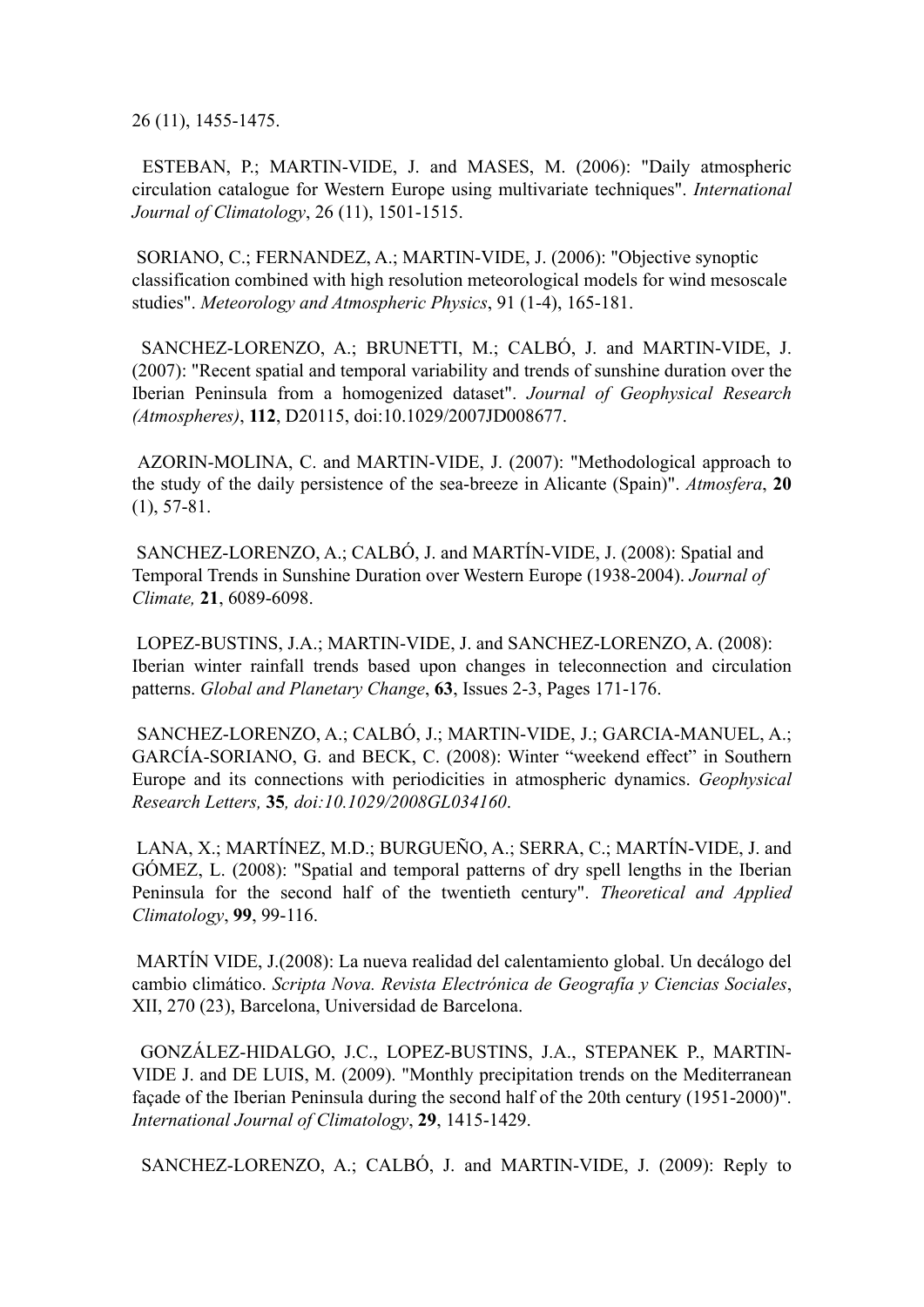[comment by](http://www.agu.org/pubs/crossref/2009/2009GL038041.shtml%22%20%5Ct%20%22_blank) *[H. J.. Hendricks Franssen et al.](http://www.agu.org/pubs/crossref/2009/2009GL038041.shtml%22%20%5Ct%20%22_blank)* [on 'Winter "weekend effect" in Southern](http://www.agu.org/pubs/crossref/2009/2009GL038041.shtml%22%20%5Ct%20%22_blank) [Europe and its connections with periodicities inatmospheric dynamics'.](http://www.agu.org/pubs/crossref/2009/2009GL038041.shtml%22%20%5Ct%20%22_blank) *Geophysical Research Letters*, **36**, L13707, doi:10.1029/2009GL038041.

 de Luis, M; Brunetti, M.; Gonzalez-Hidalgo, J.C.; Longares, L.A. y Martin-Vide, J. (2010): 'Changes in seasonal precipitation in the Iberian Peninsula during 1946–2005'. *Global and Planetary Change*, **74**, 27–33.

 You, Q.; Kang, S.; Flügel, W-A.; Sanchez-Lorenzo, A.; Yan, Y.; Huang, J.; Martin-Vide, J. (2010): 'From brightening to dimming in sunshine duration over the eastern and central Tibetan Plateau (1961–2005)'. *Theoretical Applied Climatology*, **101**, 445-457.

Martin, P.; Sabatés, A.; Lloret, J. y Martin-Vide, J. (2011): ['Climate modulation of fish](http://www.springerlink.com/content/w8180m90jp26h611/fulltext.pdf) [populations: the role of the Western Mediterranean Oscillation \(WeMO\) in sardine](http://www.springerlink.com/content/w8180m90jp26h611/fulltext.pdf) [\(Sardina pilchardus\) and anchovy \(Engraulis encrasicolus\) production in the north](http://www.springerlink.com/content/w8180m90jp26h611/fulltext.pdf)[western Mediterranean'.](http://www.springerlink.com/content/w8180m90jp26h611/fulltext.pdf) *Climatic Change*, DOI 10.1007/s10584-011-0091-z.

 Fdez-Arroyabe Hernáez, P. y Martin-Vide, J. (2011): '[Regionalization of the probability](http://onlinelibrary.wiley.com/doi/10.1002/joc.2405/pdf) [of wet spells and rainfall persistence in the Basque Country \(Northern Spain\)'.](http://onlinelibrary.wiley.com/doi/10.1002/joc.2405/pdf) *International Journal of Climatology*, DOI: 10.1002/joc.2405.

CORTESI, J, N.; GONZALEZ-HIDALGO, C.; BRUNETTI, M., and MARTIN-VIDE, J. (2012): Daily precipitation concentration across Europe 1971–2010. Nat. Hazards Earth Syst. Sci., 12, 2799–2810.

Grimalt, M.; Tomàs, M. ; Alomar, G.; Martin-Vide, J. and Moreno-García, M. C. (2013): Determination of the Jenkinson and Collison's weather types for the western Mediterranean basin over the 1948-2009 period. Temporal analysis. *Atmósfera* 26(1), 75-94.

COSTA-SURÓS, M.; CALBÓ, J.; GONZÁLEZ, J.A. and MARTIN-VIDE, J. (2013): 'Behavior of cloud base height from ceilometer measurements'. *Atmospheric Research*, 127, 64-76.

 SARRICOLEA, P.; MESEGUER-RUIZ, O. and MARTIN-VIDE, J.(2014). 'Climatic variability and tendencies in Central Chile in the 1950-2010 period by determination of the Jenkinson and Collison synoptic types'. *Boletín de la Asociación de Geógrafos Españoles*, 64, 457-462.

Sarricolea, P. and Martín-Vide, J. (2014): El estudio de la Isla de Calor Urbana de Superficie del Área Metropolitana de Santiago de Chile con imágenes Terra-MODIS y Análisis de Componentes Principales. *Revista de Geografía Norte Grande*, 57, 123-151.

 Benhamrouche, A.; Boucherf, D.; Hamadache, R.; Bendahmane, L.; Martin-Vide, J. and Teixeira Nery, J. (2015) Spatial distribution of the daily precipitation concentration index in Algeria. *Nat. Hazards Earth Syst. Sci*., 15, 617–625.

 MONJO, R. and MARTIN-VIDE, J. (2016):*,* Daily precipitation concentration around the world according to several indices. *International Journal of Climatology*, DOI: 10.1002/joc.4596.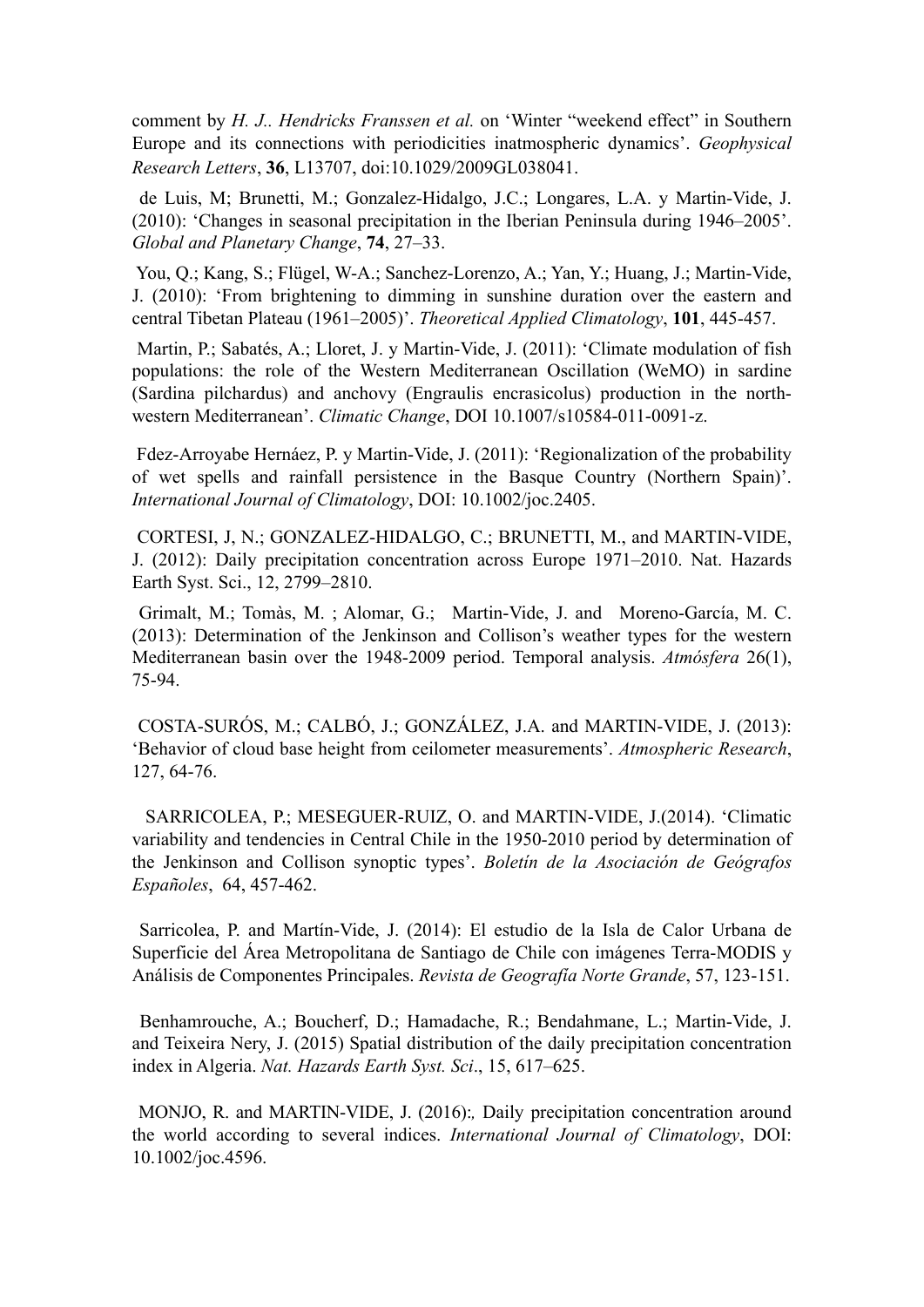#### *C. Journal Articles* (non-JCR)

MARTÍN VIDE, J.(1979): "Frecuencias diarias de la precipitación en Barcelona. Singularidades". *Notes de Geografia Física*, **1**, 25-33, Dep.Geografía, Universidad de Barcelona.

 CLAVERO, P.; MARTÍN VIDE, J. y RASO, J.M.(1980): "Las precipitaciones de octubre de 1979 en Barcelona". *Notes de Geografia Física*, **2**, 11-27, Dep.Geografía, Universidad de Barcelona.

 MARTÍN VIDE, J.(1980): "Aplicación de la cadena de Markov de dos estados al cálculo de la probabilidad de precipitación. Caso de Barcelona". *Notes de Geografia Física*, **3**, 31-34, Dep.Geografía, Universidad de Barcelona.

 MARTÍN VIDE, J.(1980): "Persistencia de los días con y sin precipitación en Barcelona (Observatorio Fabra)". *Revista de Geografía*, **XIV**, 1 y 2, 39-57, Dep.Geografía, Universidad de Barcelona.

 CLAVERO, P.; MARTÍN VIDE, J. y RASO, J.M.(1981): "Las advecciones frías y las temperaturas mínimas de diciembre de 1980 en Barcelona". *Notes de Geografia Física*, **4**, 17-30, Dep.Geografía, Universidad de Barcelona.

 CLAVERO, P.; MARTÍN VIDE, J. y RASO, J.M.(1981): "Los episodios fríos de diciembre de 1980 en las montañas catalanas". *Notes de Geografia Física*, **5**, 17-32, Dep.Geografía, Universidad de Barcelona.

 RASO, J.M.; CLAVERO, P. y MARTÍN VIDE, J.(1981): "La sequía del año agrícola 1980-81 en España". *Notes de Geografia Física*, **6**, 31-47, Dep.Geografía, Universidad de Barcelona.

MARTÍN VIDE, J.(1981): "Cantidades diarias y análisis markoviano de las precipitaciones en el litoral mediterráneo sur de la Península Ibérica". *Paralelo 37º.Revista de estudios geográficos*, **5**, 97-113, Colegio Universitario de Almería.

 MARTÍN VIDE, J.(1982): "Intensidades diarias de la precipitación en Tarragona". *Tarraco.Cuadernos de Geografía*, **3**, 185-193, Dep.Geografía, Universidad de Barcelona (Tarragona).

 CLAVERO, P.; MARTÍN VIDE, J. y RASO, J.M.(1982): "La Climatología actual: el uso de métodos estadísticos y modelos probabilísticos. Proyecto de un estudio termopluviométrico de Cataluña". *Notes de Geografia Física*, **8**, 5-10, Dep.Geografía, Universidad de Barcelona.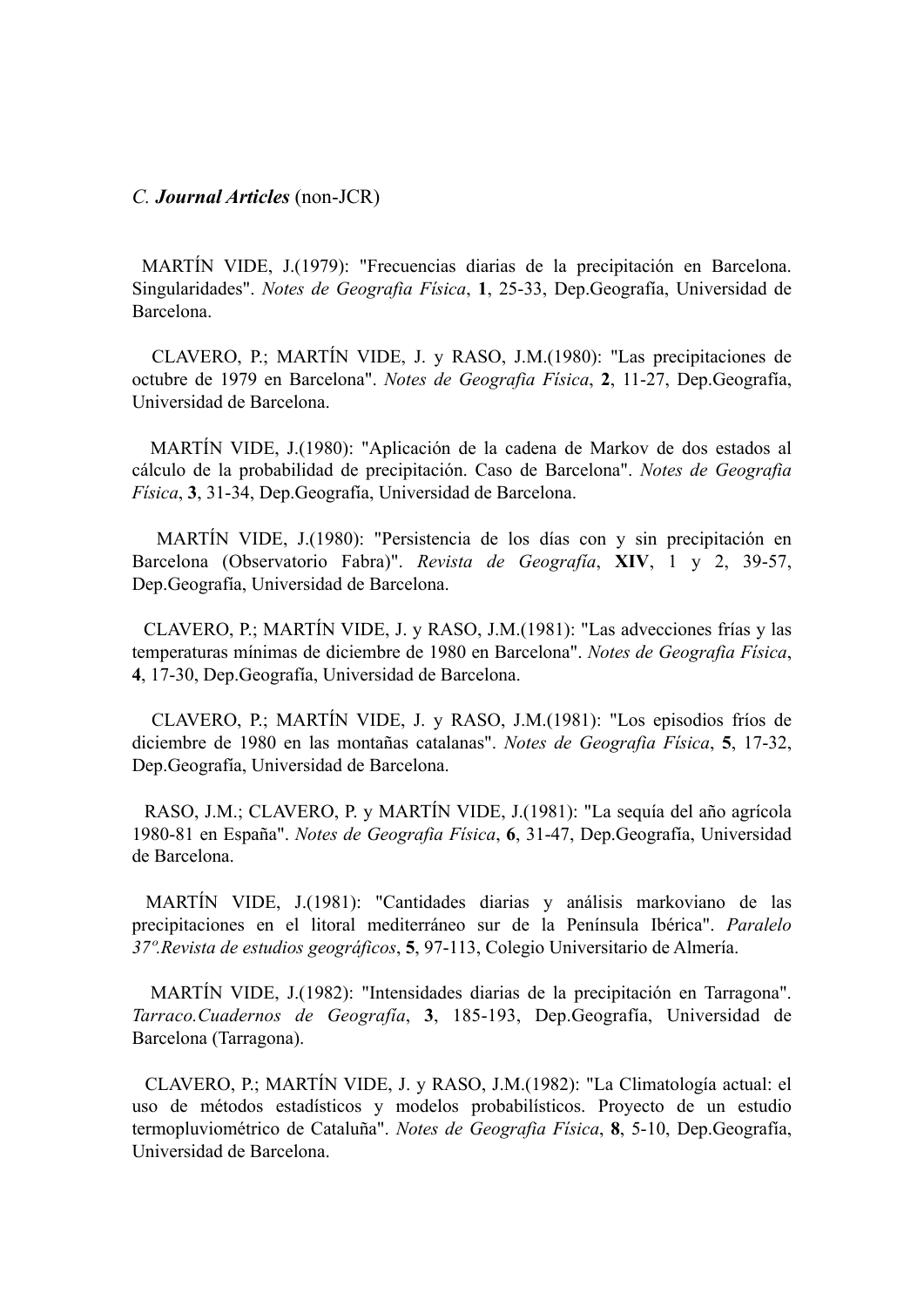MARTÍN VIDE, J.; RASO, J.M. y CLAVERO, P.(1983): "El noviembre de 1983, el más lluvioso de la historia meteorológica barcelonesa". *Notes de Geografia Física*, **9**, 21-32, Dep.Geografía, Universidad de Barcelona.

MARTÍN VIDE, J.(1983): "Notas sobre los estudios climáticos recientes de Catalunya. Dos proyectos en marcha: el Atlas termo-pluviométrico y el estudio de las características de la precipitación en la franja costera". *Cuadernos de Sección.Historia-Geografía*, **I**, 353-366, Sociedad de Estudios Vascos.

 MARTÍN VIDE, J.(1984): "Análisis de la iregularidad de la precipitación diaria en el litoral mediterráneo de la Península Ibérica". *Revista de Geofísica*, **40**, 1, 101-106, Madrid.

BRU, J.; MAJORAL, R. y MARTÍN VIDE, J.(1984): "Relieve, litología y clima". *El Campo.Boletín de información agraria*, **95**, 10-16, Banco de Bilbao.

MARTÍN VIDE, J.(1984): "Frecuencia anual y distribución mensual de las nevadas en el Tibidabo (Cordillera Litoral Catalana)". *Notes de Geografia Física*, **10**, 17-22, Dep.Geografía, Universidad de Barcelona.

RASO, J.M.; CLAVERO, P. y MARTÍN VIDE, J.(1984): "Distribución probabilística de la precipitación anual en Cataluña". *Revista de Geografía*, **XVIII**, 47-68, Dep.Geografía, Universidad de Barcelona.

CLAVERO, P.; MARTÍN VIDE, J. y RASO, J.M.(1985): "La ola de frío de enero de 1985 en España y su recurrencia en el litoral nordeste de la Península Ibérica". *Riegos y Drenajes XXI*, **1**, 43-52, Barcelona, Prensa XXI.

MARTÍN VIDE, J.(1985): "Més de setanta anys de pluges a Manresa". *Dovella*, **V**, II época, 17, 21-26, Manresa.

MARTÍN VIDE, J.(1985): "Notas sobre variaciones de la distribución de las secuencias lluviosas y secas en el año medio en Barcelona (período 1911-70)". *Estudios Geográficos*, **XLVI**, 181, 473-483, Madrid.

MARTÍN VIDE, J. y MORENO, Mª C.(1985): "Les pluges de fang a Barcelona". *Revista Catalana de Geografia*, **1**, 60-70, Barcelona, Institut Cartogràfic de Catalunya.

MARTÍN VIDE, J.(1985): "Estacionalidad de la precipitación y mediterraneidad en el Pirineo catalán". *Notes de Geografia Física*, **13-14**, 57-65, Dep.Geografía, Universidad de Barcelona.

MARTÍN VIDE, J.(1986): "Notes per a la definició d'un índex de "desordre" en pluviometria". *Treballs de la Societat Catalana de Geografia*, **7** y **8**, 89-96, Barcelona, Societat Catalana de Geografia.

MARTÍN VIDE, J.(1987): "Frecuencias del paso de frentes en el litoral mediterráneo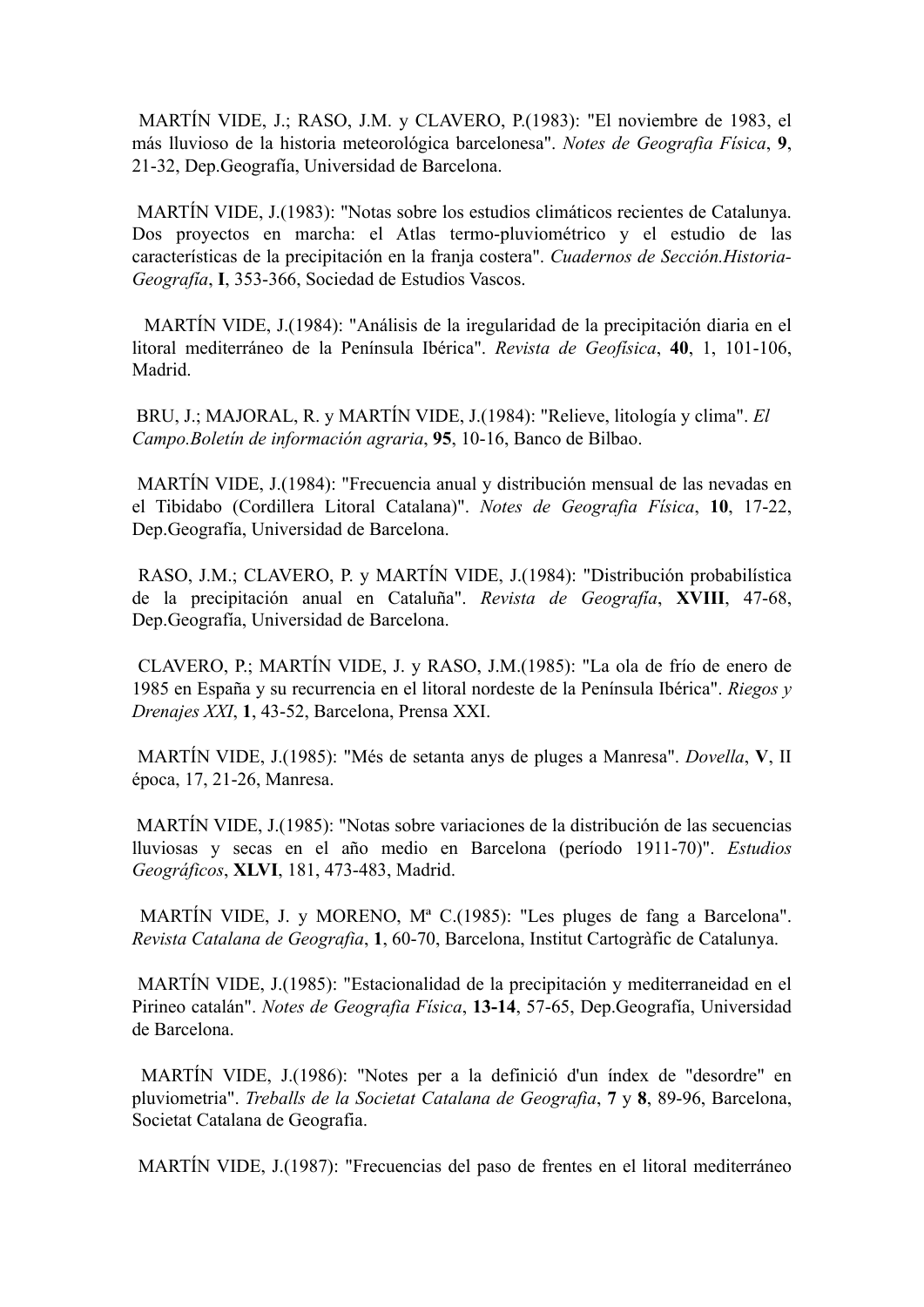español". *Anales de Geografía de la Universidad Complutense*, **7**, 145-153, Madrid.

MARTÍN VIDE, J.(1987): "Una paradoxa climàtica? L'Arxipèlag de les Açores i el seu anticicló". *Mai Enrera*, **XLIX**, 420, 3-5, Barcelona.

MARTÍN VIDE, J.(1987): "Una selección de ideas clave para una concepción sinópticoevolutiva de la geografía física". *Documents d'Anàlisi Geogràfica*, **11**, 119-127, Universidad Autónoma de Barcelona.

MARTÍN VIDE, J.(1986-87) "Acerca de la medición y la experimentación en Geografía Física. Un ejemplo climatológico: la "isla de calor"". *Notes de Geografia Física*, **15-16**, 21-27, Dep.Geografía y A.G.R., Universidad de Barcelona.

WHEELER, D. A. y MARTÍN VIDE, J.(1988): "Rainfall in Barcelona: 1987". *The Journal of Meteorology*, **13**, 130, 228-231, Bradford-on-Avon.

WHEELER, D. y MARTÍN VIDE, J.(1988): "Las precipitaciones torrenciales del 1 al 5 de octubre de 1987 en Barcelona". *Riegos y Drenajes XXI*, **22**, 61-67, Barcelona, Prensa XXI.

BUSQUÉ, J.; CALVET, J.; MARTÍ, E.; SAU, T. y MARTÍN VIDE, J.(1989): "La Geografia dels vents a Catalunya". *Revista Catalana de Geografia*, **10**, 62-73, Barcelona, I.C.C.

MARTÍN VIDE, J.(1989): "Precipitaciones torrenciales en España". *Norba.Revista de Geografía*, **VI-VII**, 63-79, Universidad de Extremadura(Cáceres).

MARTÍN VIDE, J. *et al* (1989): "La bondad de la cadena de Markov de primer orden en el cálculo de la probabilidad de secuencias lluviosas y secas en Cataluña". *Notes de Geografia Física*, **18**, 51-55, Dep. Geografía Física y A.G.R., Universidad de Barcelona.

MARTÍN VIDE, J.(1989): "Procesos estocásticos (aplicados) en Geografía Física". *Norba.Revista de Geografía*, **VIII** y **IX**, 421-435, Universidad de Extremadura (Cáceres).

TOUT, D.G.; WHEELER, D.A. y MARTÍN VIDE, J.(1990): "Los aguaceros de principios del Otoño de 1989 en el este de España". *Riegos y Drenajes XXI*, **43**, 25-32, Barcelona, Prensa XXI.

MARTÍN VIDE, J.(1990): "Sequera, aridesa, canvi climàtic i necessitats hídriques a Catalunya". *Espais*, **26**, 22-29, Barcelona.

CARRERAS, C.; MARÍN, M.; MARTÍN VIDE, J.; MORENO, Mª C.y SABÍ, J.(1990): "Modificaciones térmicas en las ciudades. Avance sobre la *isla de calor* en Barcelona". *Documents d'Anàlisi Geogràfica*, **17**, 51-77, Universidad Autónoma de Barcelona.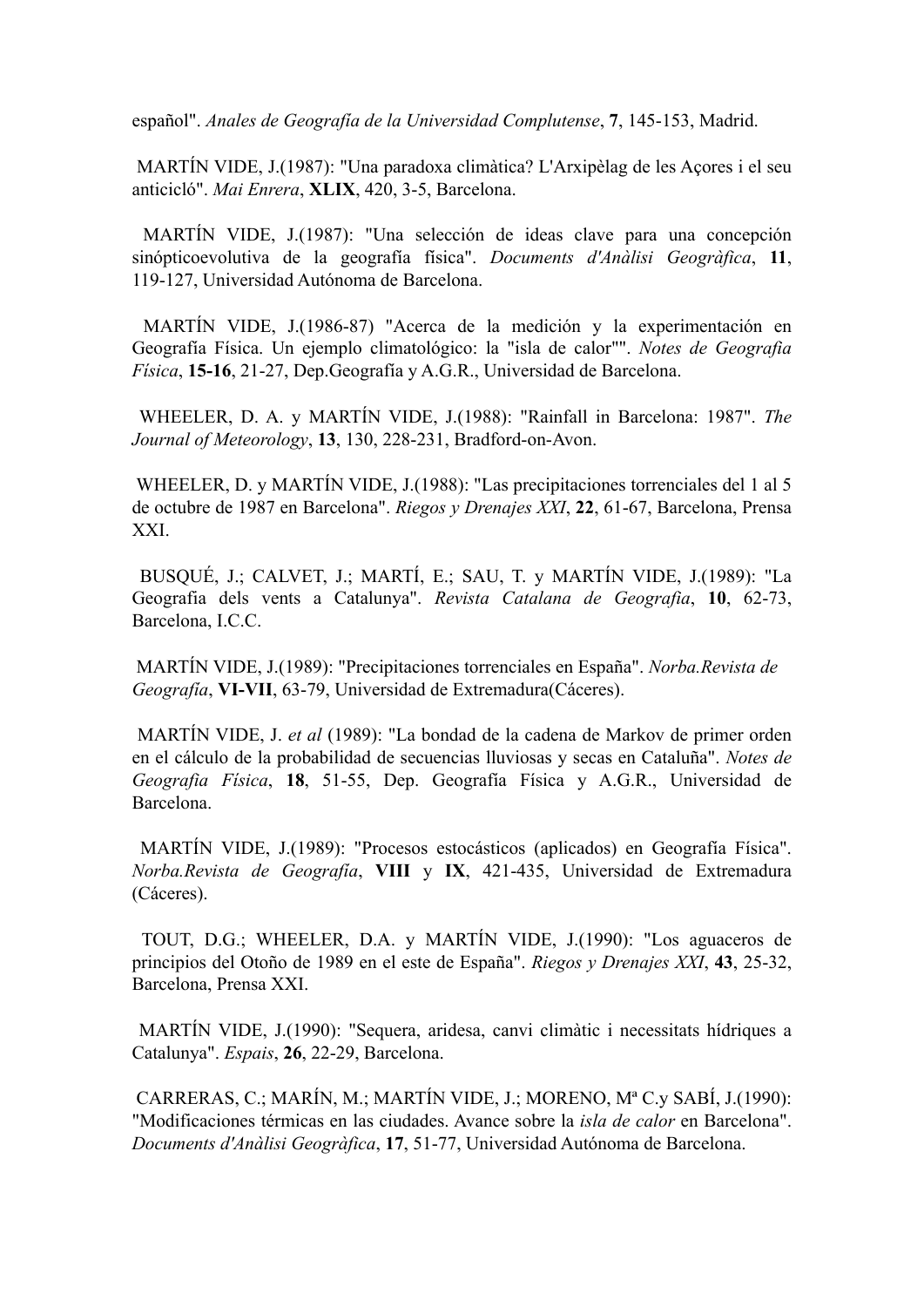MARTÍN VIDE, J.(1990): "La percepción del clima en las ciudades". *Revista de Geografía*, **XXIV**, 27-33, Departaments de Geografia, Universidad de Barcelona.

 MARTÍN VIDE, J.; MERCIER, J.L.; RASO, J.M. y SALA, M.(1991): "Determinación de los componentes del balance de radiación en un área experimental del macizo del Montseny". *Pirineos*, **138**, 29-38, Jaca, CSIC.

MARTÍN VIDE, J.(1991): "Un exemple d'aplicació pràctica de les sèries de Fourier en climatologia". *Treballs de la Societat Catalana de Geografia*, **31**, 71-75, Barcelona.

 LLASAT, Mª C. y MARTÍN VIDE, J.(1991): "La pluviografia mesoescalar a la conca alta del Llobregat". *Revista Catalana de Geografia*, **VI**, 16, 40-53, Barcelona, I.C.C.

MARTÍN VIDE, J.(1991): "Rasgos singulares de la pluviometría gaditana". *Cuadernos de Geografía y Ordenación del Territorio*, **2**, 11-20, Universidad de Cádiz.

MARTÍN VIDE, J. y LLASAT, Mª C.(1991): "Las lluvias de barro: análisis estadístico de una serie de 43 años en Barcelona". *Geographicalia*, **28**, 161-173, Universidad de Zaragoza, Dep. de Geografía y Ordenación del Territorio.

MARTÍN VIDE, J.(1991-92): "Dimensión fractal de las costas gallega y catalana". *Notes de Geografia Física*, **20-21**, 131-136, Universidad de Barcelona.

MARTÍN VIDE, J. y ESTRADA, J.(1992): "Diferenciación regional de la España peninsular según la frecuencia relativa de los días con precipitación mayor o igual que 10 mm". *Papeles de Geografía*, **18**, 31-38, Universidad de Murcia.

CONESA, C. y MARTÍN VIDE, J.(1993): "Analyse par la chaîne de Markov de la sécheresse dans le sud-est de l'Espagne". *Sécheresse*, **2**, 4, 123-129, Montrouge, John Libbey Eurotext.

MARTÍN VIDE, J.(1993-94): "La Teoría de Catástrofes y la Geografía: aplicaciones en Climatología". *Revista de Geografía*, **XXVII-XXVIII**, 21-32, Barcelona, Departaments de Geografia, Universidad de Barcelona.

MARTÍN VIDE, J.(1995): "La meteorologia i la saviesa popular. Refranys i dites. Veritats i mentides". *Perspectiva escolar*, **196**, 29-35, Barcelona, Associació de Mestres Rosa Sensat.

GIBERGANS, J.; LLASAT, Mª C. y MARTÍN VIDE, J.(1995): "Precipitaciones extremas en el área mediterránea". *Riegos y Drenajes XXI*, **82**, 27-34, Barcelona, Elsevier Prensa.

 GIL, R. y MARTÍN VIDE, J.(1995): "Localización de las depresiones superficiales y de 500 hPa en Europa occidental y sus mares circundantes". *Estudios Geográficos*, **219**, 319-335, Madrid, CSIC.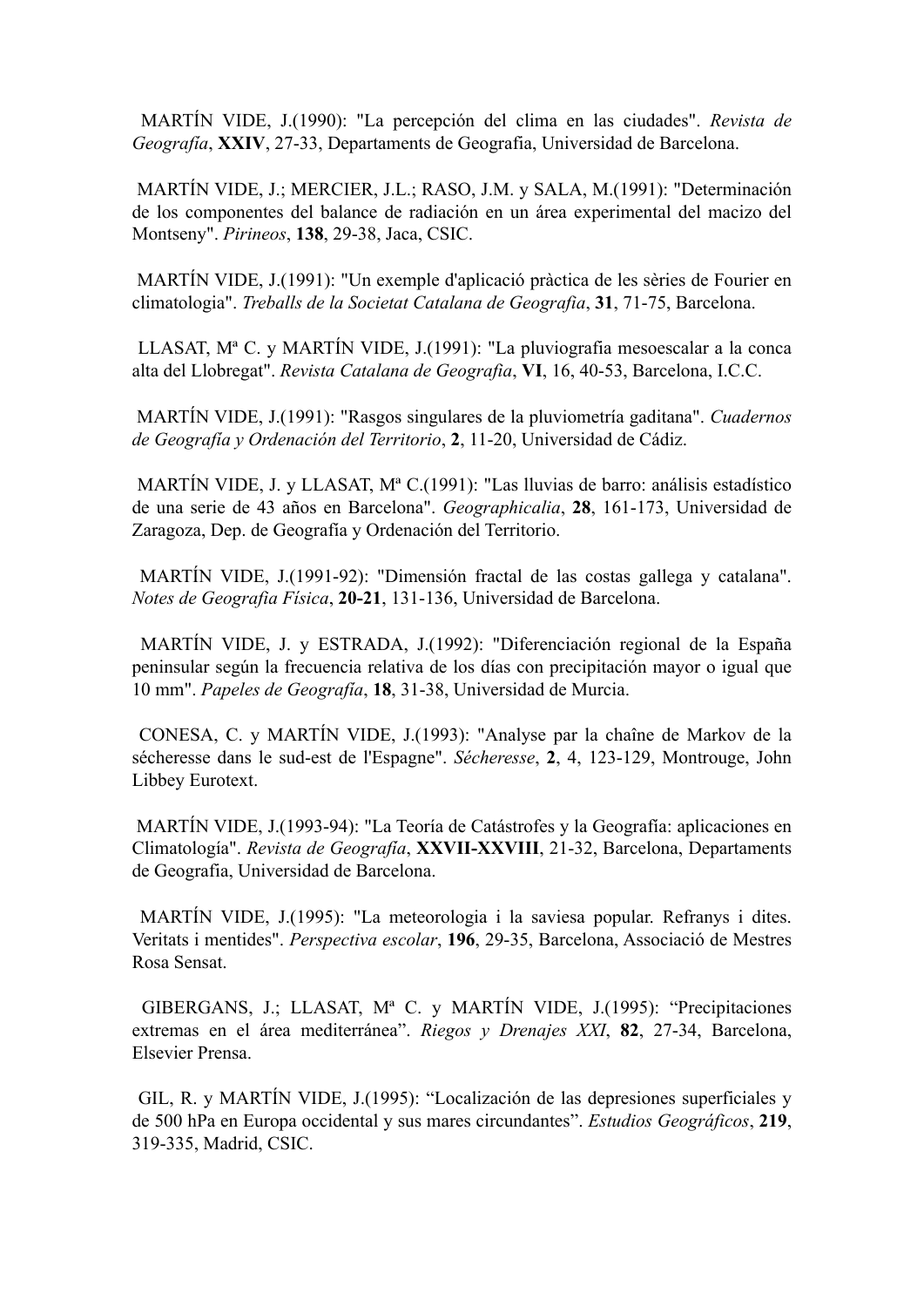MARTÍN VIDE, J.(1995): "La pluviometría en Cataluña". *Butlletí de les Societats Catalanes de Física, Química, Matemàtiques i Tecnologia*, **XV**, 1, 135-141, Barcelona, Institut d'Estudis Catalans.

 MARTÍN VIDE, J. y MORENO, Mª C.(1996): "Record temperatures in Spain: The heatwave of July 1995". *Journal of Meteorology*, **21**, 208, 138-143, London.

 VILÀ-VALENTÍ, J. y MARTÍN-VIDE, J.(1997): "Els trets singulars del clima d'Andorra". *Andorra. Anuari socioeconòmic 1997*, 93-114, Escaldes-Engordany, Banca Privada d'Andorra.

 MARTÍN VIDE, J.(1997): "Els factors físics: *inputs* pluviomètrics i resposta del sistema fluvial". *Quaderns d'Ecologia Aplicada*, **14** ("Les inundacions"), 37-49, Barcelona, Diputació de Barcelona.

 MARTÍN VIDE, J.(1998): "Tres ideas-clave sobre el medio ambiente a escala planetaria". *Territoris*, **1**, 217-22, Universitat de les Illes Balears.

 LLASAT, Mª C. y MARTÍN VIDE, J. (1998): "El component atmosfèric del cicle de l ´aigua a Catalunya. Xarxes de mesurament". *Espais*, **44**, Departament de Política Territorial i Obres Públiques, Barcelona.

 MARTÍN VIDE, J. y ESTRADA, J., (1998): "Una nueva propuesta metodológica de regímenes pluviométricos estacionales para la Península Ibérica". *Nimbus*, **1-2**, 85-92, Universidad de Almería.

 BARRIENDOS, M.; PEÑA, J.C. y MARTÍN VIDE, J.(1998): "La calibración instrumental de registros climáticos documentales. Aproximación metodológica a resolución anual para el caso de la precipitación en Barcelona (1521-1989)". *Investigaciones Geográficas*, **20**, 99-117, Alicante, Instituto Universitario de Geografía.

 LLASAT, Mª C.; BARRIENDOS, M.; RODRÍGUEZ, R. y MARTÍN-VIDE, J.(1999): "Evolución de las inundaciones en Cataluña en los últimos quinientos años". *Ingeniería del Agua*, **6**, 4, 353-362, Valencia.

 MARTÍN VIDE, J.; BARRIENDOS, M.; PEÑA, J.C.; RASO, J.M.; LLASAT, Mª C. y RODRÍGUEZ, R.(1999): "Potencialidad del índice NAO en la previsión de episodios de alta pluviosidad en España". *Gerencia de riesgos*, **XVII** (67), 19-31, Madrid.

 MARTÍN VIDE, J.(1999): "Els climes del present: La pluviometria catalana"*. Quaderns. Centre d'Estudis Comarcals de Banyoles*, **21**, 17-24, Banyoles.

 MARTÍN VIDE, J. y BARRIENDOS, M.(2000): "El clima del pasado: la perspectiva histórica". *El Campo. De las Ciencias y las Artes*, **137**, 49-67, Madrid, BBVA.

 GÓMEZ, L.; MARTÍN-VIDE, J. y WANNER, H.(2000): "Regionalización de la España peninsular". *Riegos y Drenajes XXI*, **XV**, 114, 38-45, Barcelona.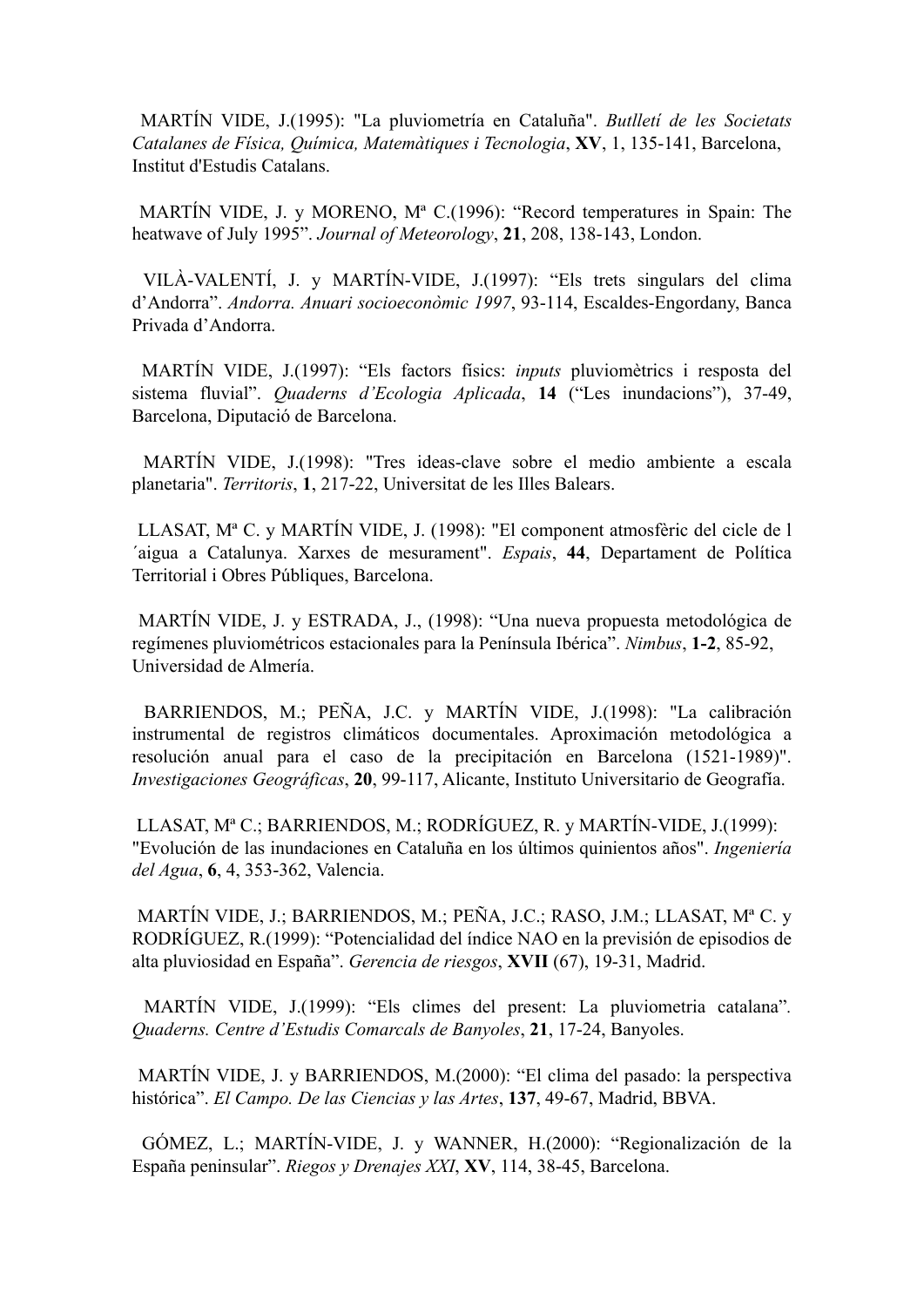MARTÍN VIDE, J. y LLASAT, Mª C.(2000): "Las precipitaciones torrenciales en Cataluña". *Serie Geográfica*, **9**, 17-26, Universidad de Alcalá.

 MARZOL, Mª V.; CERECEDA, P. y MARTÍN VIDE, J.(2001): "The Annual Regime and Persistence of Precipitation in Robison Crusoe Island". *Insula. International Journal of Island Affairs*, **10**, 1, 53-59, Paris.

 MARTÍN VIDE, J.(2001): "Apuntes sobre los climas del Pallars". *El Portarró. Butlletí del Parc Nacional d'Aigüestortes i Estany de Sant Maurici*, **9**, 4-7, Parc Nacional d'Aigüestortes i Estany de Sant Maurici, Generalitat de Catalunya.

 MARTÍN-VIDE, J.(2001): "Limitations of an objective weather-typing system for the Iberian peninsula". *Weather*, 56, **7**, 248-250, Royal Meteorological Society.

 MARTÍN-VIDE, J.(2001): "Algunas reflexiones y ejemplos del valor de la percepción ambiental en la planificación territorial y de actividades". *Revista de Desenvolvimento Econômico*, III, **4**, 60-64, Unifacs, Salvador, Bahía.

 MARTÍN VIDE, J. y FERNÁNDEZ, D.(2001): "El índice NAO y la precipitación mensual en la España peninsular". *Investigaciones Geográficas*, **26**, 41-58, Instituto Universitario de Geografía, Universidad de Alicante.

 FERNÁNDEZ, A.J.; MARTÍN VIDE, J.; DÍAZ, Y.A. y MESTRE, A.(2003): "Aplicación de los procesos sinópticos objetivos a la Península Ibérica en otoño". *Investigaciones Geográficas*, **31**, 37-65, Alicante, Universidad de Alicante.

 R. GARCÍA-HERRERA, E. HERNANDEZ, L. GIMENO, P. RIBERA, J.A. GARCIA, M.R.PRIETO, J.MARTIN-VIDE, J.M. CUADRAT, M. BARRIENDOS, F. SANCHEZ-RODRIGO, M. CANELLAS, P. DEL CAMPO, S. LOPEZ AND F.CORREOSO (2004): RECLIDO: "A network for climate reconstruction from documentary sources", *Geophysical Research Abstracts*, **6**, abstract EGU04-A-02257, ISSN 1029-7006.

 MARTÍN VIDE, J. (2004): "Premisas para la programación docente en el marco de la convergencia europea desde la óptica de la geografía cuantitativa". *GeoFocus (Editorial*), nº 4, p. 6-7.

 FERNÁNDEZ, A.J. y MARTÍN-VIDE, J.(2005): "Cambios en los patrones estivales de circulación en Europa Centro-Occidental, en la segunda mitad del siglo XX. Precipitaciones asociadas en la Península Ibérica". *Revista Cubana de Meteorología*, 12, 1, 11-19, La Habana, Instituto de Meteorología.

 MARTÍN VIDE, J. (2005): "Bioclimatología humana: Aspectos somáticos y perceptuales". *Revista de la Real Academia de Medicina de Salamanca*, 1, 19-27.

 FERNÁNDEZ GARCÍA, A.J. y MARTÍN-VIDE, J. (2005): "Tendencias de los patrones de circulación estivales en Europa occidental en la segunda mitad del siglo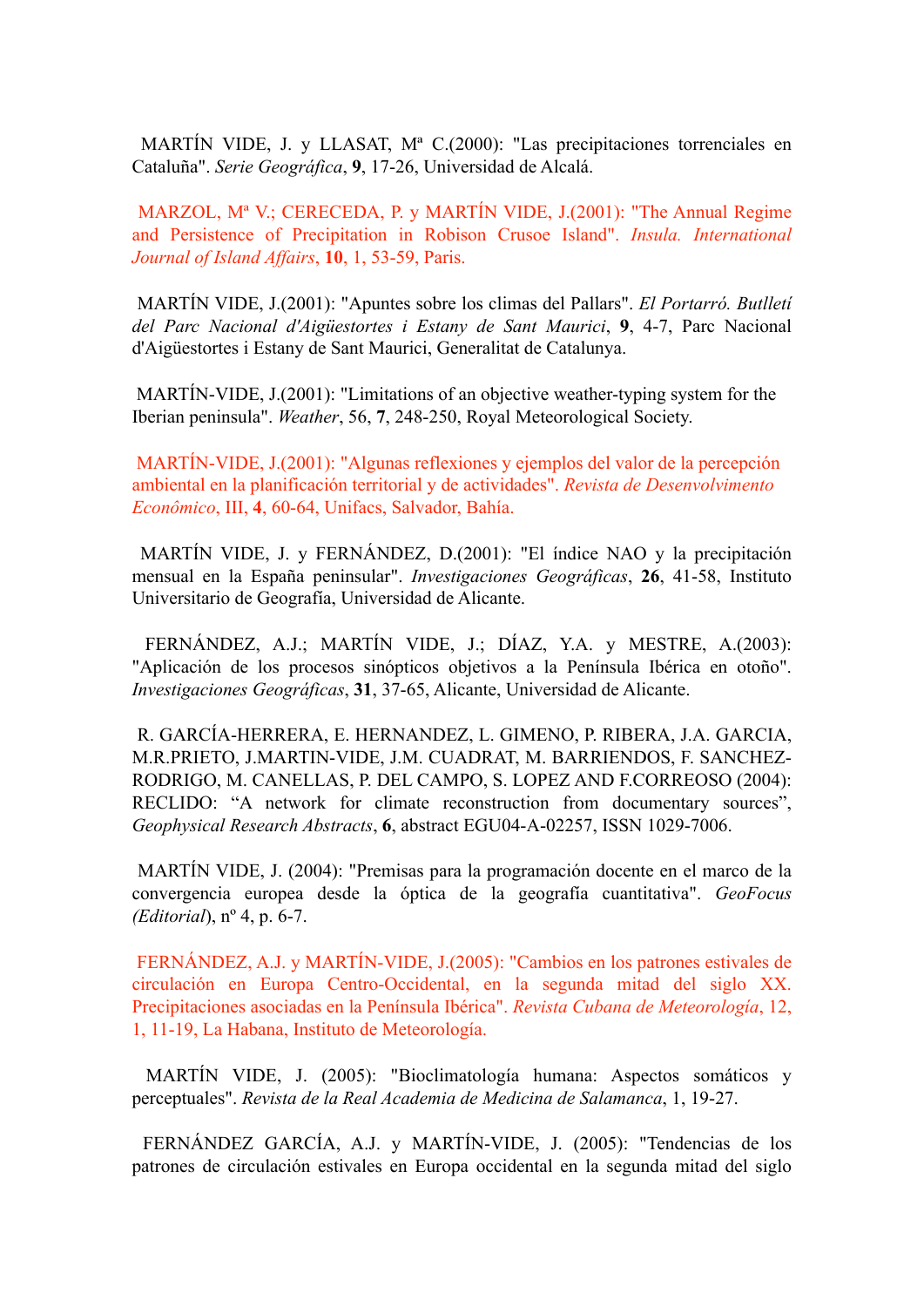XX. Precipitaciones asociadas en la Península Ibérica". *Revista del Aficionado a la Meteorología,* 29.

 MARTÍN VIDE, J. i PLANA CASTELLVÍ, J.A. (2005): "Mirada històrica – Consideracions geogràfiques i històriques sobre l'aigua i la seva gestió". *Revista de Medi Ambient*, 36, Barcelona, Departament de Medi Ambient i Habitatge.

 MARTÍN VIDE, J. (2006): Un decálogo del cambio climático. *Revista del Instituto de Estudios Económicos*, 3-4, 3-23.

 MARTÍN-VIDE, J. (2006): Chet Van Duzer. Floating Islands. A Global Bibliography, with an Edition and Translation of G.C. Munz's. *Biblio 3W Revista Bibliográfica de Geografía y Ciencias Sociales*, Universidad de Barcelona, Vol. X, nº 668, 10 de agosto de 2006. [http://www.ub.es/geocrit/b3w-668.htm].

 MARTÍN VIDE, J. (2007): "La realitat del canvi climàtic antròpic a partir de les dades climatològiques". Serra d'Or, 571-572, pp.46-48, Barcelona, Publicacions de l'Abadia de **Montserrat** 

 MARTÍN-VIDE, J.(2007): "Agua extrema". ZArquitectura, 7-8, pp.30-31, Zaragoza, Colegio Oficial de Arquitectos de Aragón.

 MORENO GARCÍA, Mª C. y MARTÍN VIDE, J.(2007): 'Dos ejemplos de gradientes térmicos elevados en superficies naturales y artificiales en verano'. *Nimbus. Revista de climatología, meteorología y paisaje*, 19-20, 181-190, Almería, Universidad de Almería.

 MARTÍN-VIDE, J. (2008): "El cambio climático. Un futuro de riesgos…y nuevas oportunidades". *Catalunya Empresarial*, **207**, 26-32, Barcelona, Prensa Económica.

 MARTIN-VIDE, J.; SANCHEZ-LORENZO, A.; LOPEZ-BUSTINS, J.A.; CORDOBILLA, M.J.; GARCIA-MANUEL, A. and RASO, J.M. (2008): Torrential Rainfall in Northeast of the Iberian Peninsula: Synoptic patterns and WeMO influence. *Advances in Science and Research*, **2**, 99-105.

 MARTÍN VIDE, J. (2008): El agua, metáfora de la vida. *Catalunya Empresarial*, 214, 48-54, Barcelona, Prensa Económica.

MARTÍN VIDE, J. (2009): "El cambio climático, una nueva realidad socioambiental", en Barriocanal, Varga y Vila (eds.), *Canvi Ambiental Global: Una perspectiva multiescalar*, 15-23, Girona, Documenta Universitaria, *Quaderns de Medi Ambient*, **1**.

 MARTÍN VIDE, J.(2008): Un decàleg del canvi climàtic i evidències a la Península Ibèrica. *L'Atzavara*, 16, 29-37, Mataró, Secció de Ciències Naturals del Museu de Mataró.

 MARTÍN VIDE, J. (2009): "¿Cómo será el tiempo del futuro?". *Vanguardia. Dossier*, **33**, 30-36, Barcelona, La Vanguardia Ediciones.

MARTÍN VIDE, J. (2009): '[Conceptos previos y conceptos nuevos en el estudio del](http://dialnet.unirioja.es/servlet/articulo?codigo=3235651)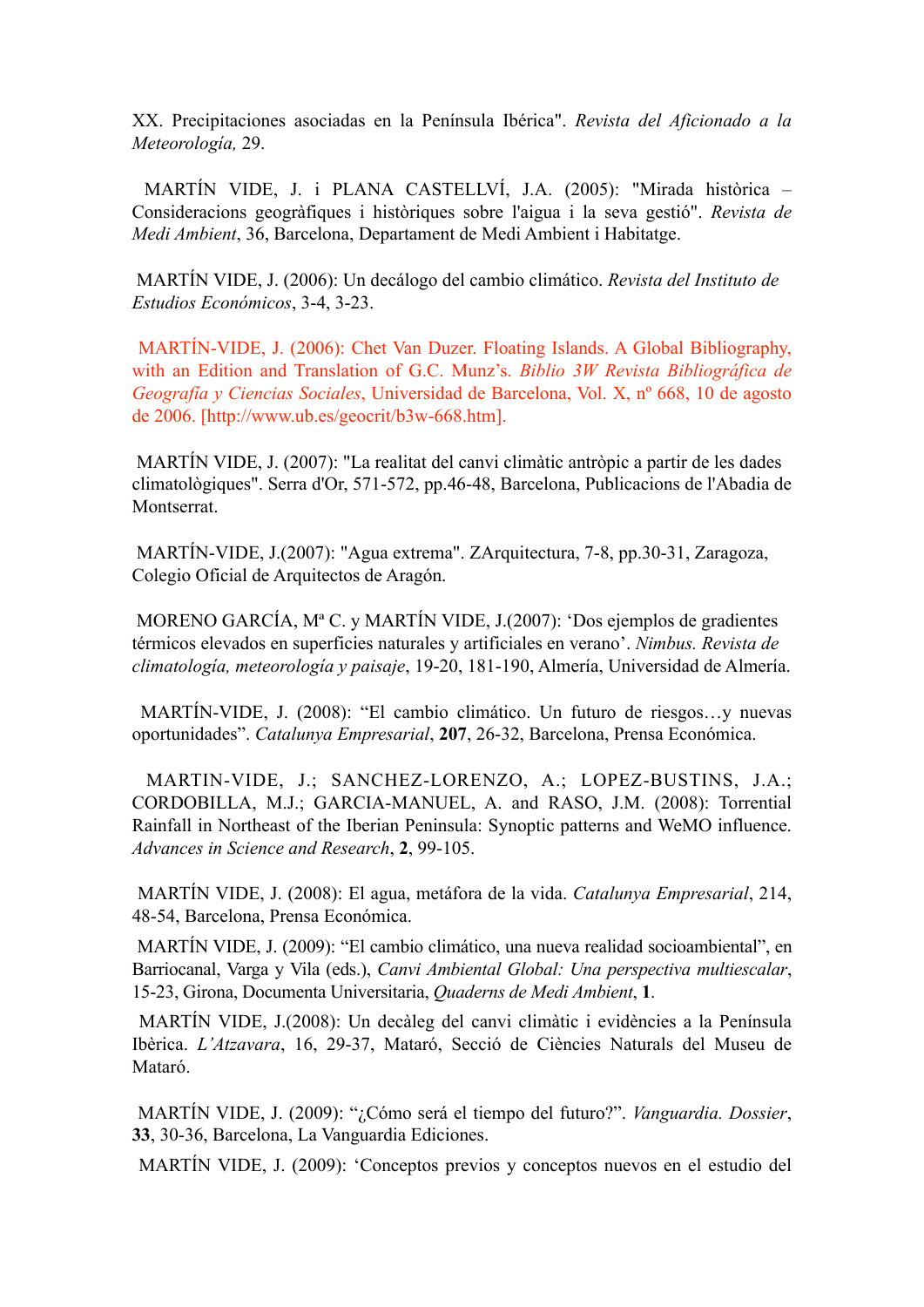[cambio climático reciente'](http://dialnet.unirioja.es/servlet/articulo?codigo=3235651). *Investigaciones Geográficas*, **49**, 51-63, Universidad de Alicante.

 MARTÍN VIDE, J. (2009): ['Diez verdades y diez mentiras en relación al cambio](http://www.aepect.org/larevista.htm%22%20%5Ct%20%22_blank) [climático'.](http://www.aepect.org/larevista.htm%22%20%5Ct%20%22_blank) *[Enseñanza de Ciencias de la Tierra](http://www.aepect.org/larevista.htm%22%20%5Ct%20%22_blank)*, **17**, 2, 120-127, Madrid, AEPECT.

 MARTÍN VIDE, J. (2010): 'Una nova realitat: el canvi climàtic'. *Lluc. Revista de Cultura i d'Idees*, **872**, 25-29, Palma.

Martín Vide, J. (2011): ['Estructura temporal fina y patrones espaciales de la](http://www.racab.es/publicacions/pdf/1030.pdf) [precipitación en la España peninsular'.](http://www.racab.es/publicacions/pdf/1030.pdf) *[Memorias de la Real Academia de Ciencias y](http://www.racab.es/publicacions/pdf/1030.pdf) [Artes de Barcelona](http://www.racab.es/publicacions/pdf/1030.pdf)*, **1030**, LXV, 3, 119-162.

 MARTÍN VIDE, J. (2011): Quin tipus de classificació climàtica convé per Catalunya?. *Penell. Revista de Meteorologia, Climatologia i Medi ambient*, **31,** 17-19 y 30, Barcelona, ACOM.

 TEIXEIRA, N.F. and MARTIN-VIDE, J. (2013): Influência do ENOS na distribuiçao das precipitaçoes no Estado do Paraná, Brasil. *Revista Brasileira de Climatologia*, 9, 12, 103-113.

 Sarricolea, P. and Martín-Vide, J. (2014): Spatial analysis of rainfall daily trends and concentration in Chile. *Investigaciones Geográficas (Chile),* 47, 53-66.

 Meseguer-Ruiz, O. and Martín-Vide, J. (2014): Análisis de la fractalidad temporal de la precipitación en Cataluña, España (2010). *Investigaciones Geográficas (Chile)*, 47, 41-52.

Martin-Vide, J.; Sarricolea, P. and Moreno-García, M.C. (2015) On the definition of urban heat island intensity: the "rural" reference. *Front. Earth Sci.* 3:24. doi: 10.3389/ feart.2015.00024.

• MARTÍN-VIDE, Javier. Las islas de calor urbanas o dónde acaba la ciudad. *GeocritiQ*, 20 de diciembre de 2015, nº 189. [ISSN: 2385–5096]. http:// www.geocritiq.com/2015/12/las-islas-de-calor-urbanas-o-donde-acaba-la-ciudad/

#### *D. Chapters of books*

 MARTÍN VIDE, J.(1979): "Relación entre la cantidad de la precipitación y la persistencia de los días de precipitación en Barcelona", en *Aportacions en homenatge al geògraf Salvador Llobet*, 143-148, Dep.Geografía, Universidad de Barcelona.

MARTÍN VIDE, J.(1983): "Las características climáticas", en *El eje del Llobregat y el Túnel del Cadí*, 1, 29-60, y "El clima", en la misma obra, 12, 329-334, Universidad de Barcelona, Publicacions i Edicions (también publicado en catalán con los títulos "Les característiques climàtiques" y "El clima").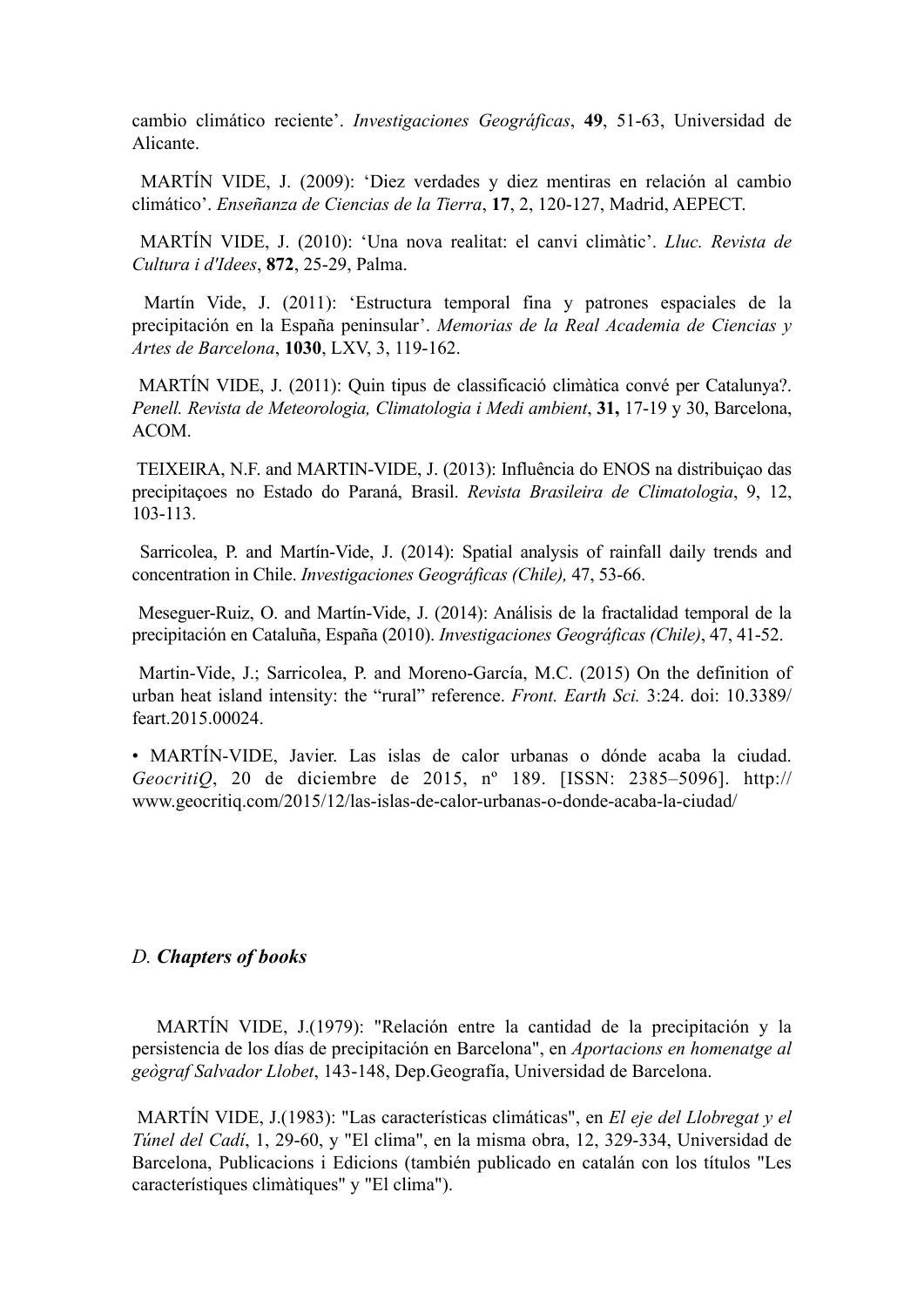MARTÍN VIDE, J. y RASO, J.M.(1984): "Capítulo 1", en *Efectes geomorfològics dels aigüats de novembre de 1982*, Barcelona, Servei Geològic de la Generalitat de Catalunya.

MARTÍN VIDE, J.(1984): "Contrastes espaciales de los valores de algunas variables pluviométricas en la costa mediterránea de la Península Ibérica", en *Avances sobre la investigación en Bioclimatología*, 21-30, C.S.I.C., Centro de Edafología y Biología Aplicada, Universidad de Salamanca.

MARTÍN VIDE, J.(1986): "Apuntes sobre la enseñanza de las matemáticas en la formación académica del geógrafo", en *Métodos cuantitativos en geografía: enseñanza, investigación y planeamiento*, 15-27, Grupo de Métodos Cuantitativos (A.G.E.), Asociación de Geógrafos Españoles.

MARTÍN VIDE, J.(1986): "Notas sobre la aplicación de algunas técnicas estadísticas y probabilísticas en la Climatología "cuantitativa"", en *Geografía Teórica y Cuantitativa: concepto y métodos*, 75-77, Grupo de Métodos Cuantitativos (A.G.E.), Serv.de Publicaciones, Universidad de Oviedo.

MARTÍN VIDE, J.; RASO, J.M. y CLAVERO, P.(1988): "Las precipitaciones probables de octubre en Cataluña", en *Avances sobre la investigación en Bioclimatología*, 97-109, Madrid, C.S.I.C.

MARTÍN VIDE, J.(1989): "Caracteres cuantitativos de las precipitaciones torrenciales en el litoral mediterráneo español y sus causas sinópticas en la costa catalana", en *Avenidas fluviales e inundaciones en la cuenca del Mediterráneo*, 117-129, Instituto Universitario de Geografía, Universidad de Alicante.

 MARTÍN VIDE, J.(1992): "El clima", en *Geografía de España*, 9, 44-67, Barcelona, Planeta.

MARTÍN VIDE, J. y MORENO, Mª C.(1992): "Avance de resultados sobre la "isla de calor" de Barcelona y de otras ciudades catalanas", en *Energia, medi ambient i edificació*, 55-68, Barcelona, CIRIT.

MARTÍN VIDE, J.(1992): "Présentation du pays", en *La Catalogne et Barcelone*, 10-13, Paris, Larousse.

LÓPEZ GÓMEZ, A.(Coord.); FERNÁNDEZ, F. y MARTÍN VIDE, J.(1992): "Climatología", en *La Geografía en España (1970-1990)*, 107-119, Madrid, Real Sociedad Geográfica y A.G.E. (también publicado en inglés con el título "Climatology")

MARTÍN VIDE, J.(1992): "El Clima", en *Geografia General dels Països Catalans*, 1, 1-110, Barcelona, Enciclopèdia Catalana.

MARTÍN VIDE, J.(1992): "Características extremas de la precipitación en la España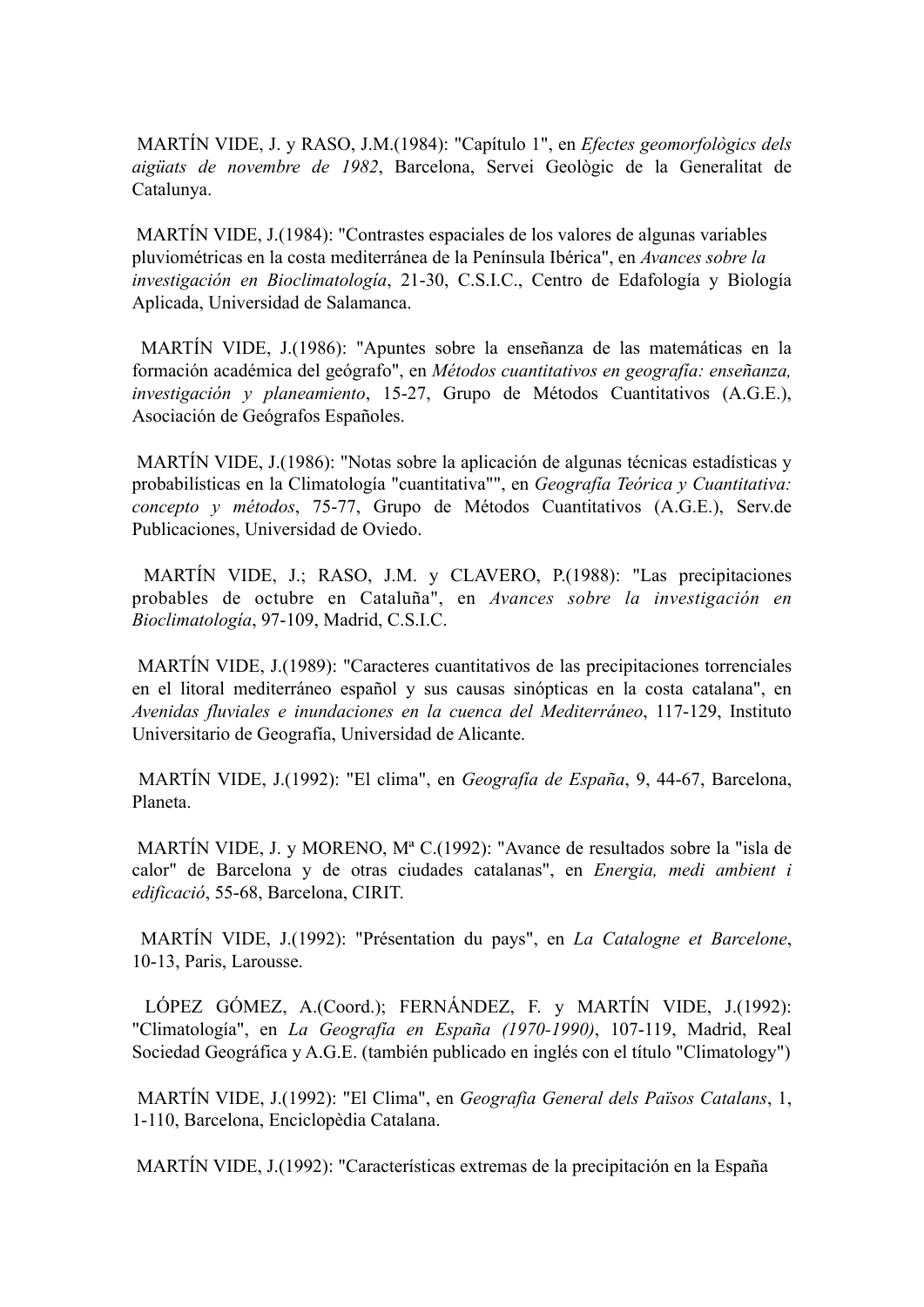mediterránea", en *Inundaciones y redes de drenaje urbano*, 23-39, Universidad Politécnica de Cataluña y Colegio de Ingenieros de Caminos, Canales y Puertos.

MARTÍN VIDE, J. y FRUCTUOSO, S.(1993): "Las inversiones térmicas acusadas del Vallès Oriental", en *Professor Lluís Casassas/Geografia i Territori*, 219-226, Universidad de Barcelona.

MARTÍN VIDE, J.(1993): "La transición climática en el Camino de Santiago", en *Los Caminos de Santiago y el territorio*, 155-169, Santiago de Compostela, Xunta de Galicia.

BARRIENDOS, M. y MARTÍN VIDE, J.(1994): "Algunos métodos cuantitativos en Climatología histórica: las correlaciones lineales con desfase en el análisis de series", en *Perfiles actuales de la Geografía cuantitativa española*, 39-48, Universidad de Málaga, Dep. de Geografía, Grupo de Métodos Cuantitativos de la Asociación de Geógrafos Españoles.

MARTÍN VIDE, J. y MORENO, Mª C.(1994): "Algunos indicadores no usuales en el estudio del cambio climático", en *Cambios y variaciones climáticas en España*, 65-76, Sevilla, Fundación El Monte y Universidad de Sevilla.

MARTÍN VIDE, J.(1994): "El clima", en *L'eix del Llobregat i el túnel del Cadí 10 anys després*, 49-56, Barcelona, Túnel del Cadí, C.E.S.A.

MARTÍN VIDE, J.(1994): "Precipitacions: màxims diaris probables i irregularitat", en *Atlas Climàtic de la Comunitat Valenciana*, 94-96, Valencia, Generalitat Valenciana.

MARTÍN VIDE, J.(1995): "Geografía y Climatología", en *Gran VOX. Diccionario de términos de Geografía*, 274-310, Barcelona, Bibliograf, S.A.

 MARTÍN VIDE, J.(1996): "Sobre la aplicación en Climatología de la suma de variables aleatorias con distribución de Poisson", en *Modelos y Sistemas de Información en Geografía*, 69-76, Vitoria, Grupo de Métodos Cuantitativos, SIG y Teledetección de la A.G.E., Universidad del País Vasco.

 RODRÍGUEZ, R.; LLASAT, Mª C. y MARTÍN VIDE, J.(1996): "Revisión de los criterios de homogeneidad aplicados a variables meteorológicas", en *Modelos y Sistemas de Información en Geografía*, 98-111, Vitoria, Grupo de Métodos Cuantitativos, SIG y Teledetección de la A.G.E., Universidad del País Vasco.

 MARTÍN VIDE, J.(1996): "Decálogo de la pluviometría española", en MARZOL, Mª V.; DORTA, P. y VALLADARES, P.(Eds.): *Clima y agua. La gestión de un recurso climático*, 15-24, Universidad de La Laguna, A.G.E.

 ÁVILA, A.; QUERALT, I.; GALLART, F. y MARTÍN-VIDE, J.(1996): "African dust over Northeastern Spain: Mineralogy and source regions", en S.GUERZONI y R.CHESTER, *The Impact of Desert Dust Across the Mediterranean*, 201-205, Kluwer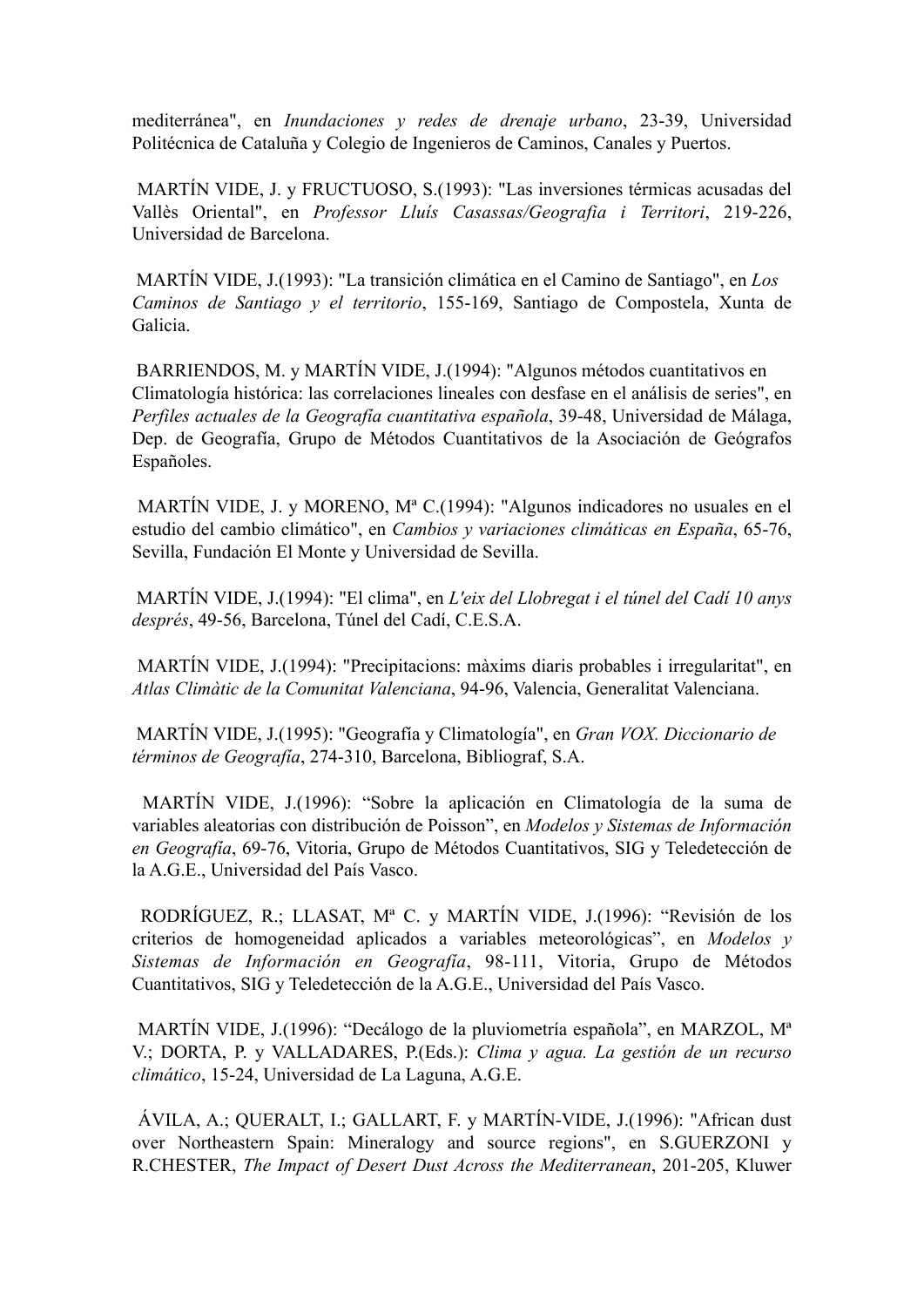Academic Publishers.

 BARRIENDOS, M. y MARTÍN VIDE, J.(1996): "Aplicación metodológica de procesos markovianos a series documentales de ocurrencia diaria de la precipitación en Barcelona (siglos XVII-XVIII)", en MARZOL, Mª V.; DORTA, P. y VALLADARES, P. (Eds.): *Clima y agua. La gestión de un recurso climático*, 261-270, Universidad de La Laguna, A.G.E.

 BARRIENDOS, M. y MARTÍN VIDE, J.(1996): "El tema recurrente de las sequías. La gran sequía de 1566-1567 en Catalunya", en *Desertificación y degradación de suelos en España*, 41-43, Barcelona, Departament de Medi Ambient.

 MARTÍN VIDE, J. y BARRIENDOS, M.(1997): "Paleometeorología: Aportaciones al conocimiento de los cambios pluviométricos durante el último medio milenio en la Península Ibérica", en IBÁÑEZ, J.J.; VALERO, B.L. Y MACHADO, C.(Eds.): *El paisaje mediterráneo a través del espacio y del tiempo. Implicaciones en la desertificación*, 331-342, Logroño, Geoforma Ediciones.

 MARTÍN VIDE, J.(1997): "Cambio climático: previsión de sequías", en LUZÓN, J.L. y THIERRY, L.(Coord.): *Regadío y desarrollo en las regiones semiáridas latinoamericanas*, 137-141, Tarragona, Medamèrica, Universidad de Barcelona y CEALC.

 MARTÍN VIDE, J., GÓMEZ, L. y MORENO, Mª C (1998): "Distribución de la precipitación según el día de la semana en varias cuidades españolas", en FERNANDEZ, F. GALÁN, E. y CAÑADA, R (Coord) *Clima y ambiente urbano en ciudades ibéricas e iberoamericanas*, 197-205, Madrid, Parteluz.

 MARTIN VIDE, J. y ESTEBAN VEA, P. (1998): "Metodología para la construcción de un calendario de nubosidad. El caso de Barcelona", en *Tecnología geográfica para el siglo XXI*. A.G.E., Universitat Autònoma de Barcelona, 180-187.

 LÓPEZ ARROYO, J. y MARTÍN VIDE, J. (1998): "Potencialidades de la red de descargas eléctricas de España", en *Tecnología geográfica para el siglo XXI*. A.G.E., Universitat Autònoma de Barcelona, 188-195.

MARTÍN VIDE, J. (1999): La NAO (North Atlantic Oscillation): Un acrónimo de viejas resonancias en la investigación climática de vanguardia, en *Professor Joan Vilà Valentí. El seu mestratge en la Geografia universitària*, 455-457, Universidad de Barcelona.

 MARTÍN VIDE, J. (1999): Decàleg del canvi climàtic, en J.VILÀ VALENTÍ (Coord.) *Medicina, Medi ambient i clima. Investigacions punta per al 2000*, 217-242, Barcelona, Fundació Catalana per a la Recerca.

 GÓMEZ, L.; MARTÍN VIDE, J. y WANNER, H.(1999): "Influencia de la NAO en la precipitación y en la probabilidad de días lluviosos de diciembre en la España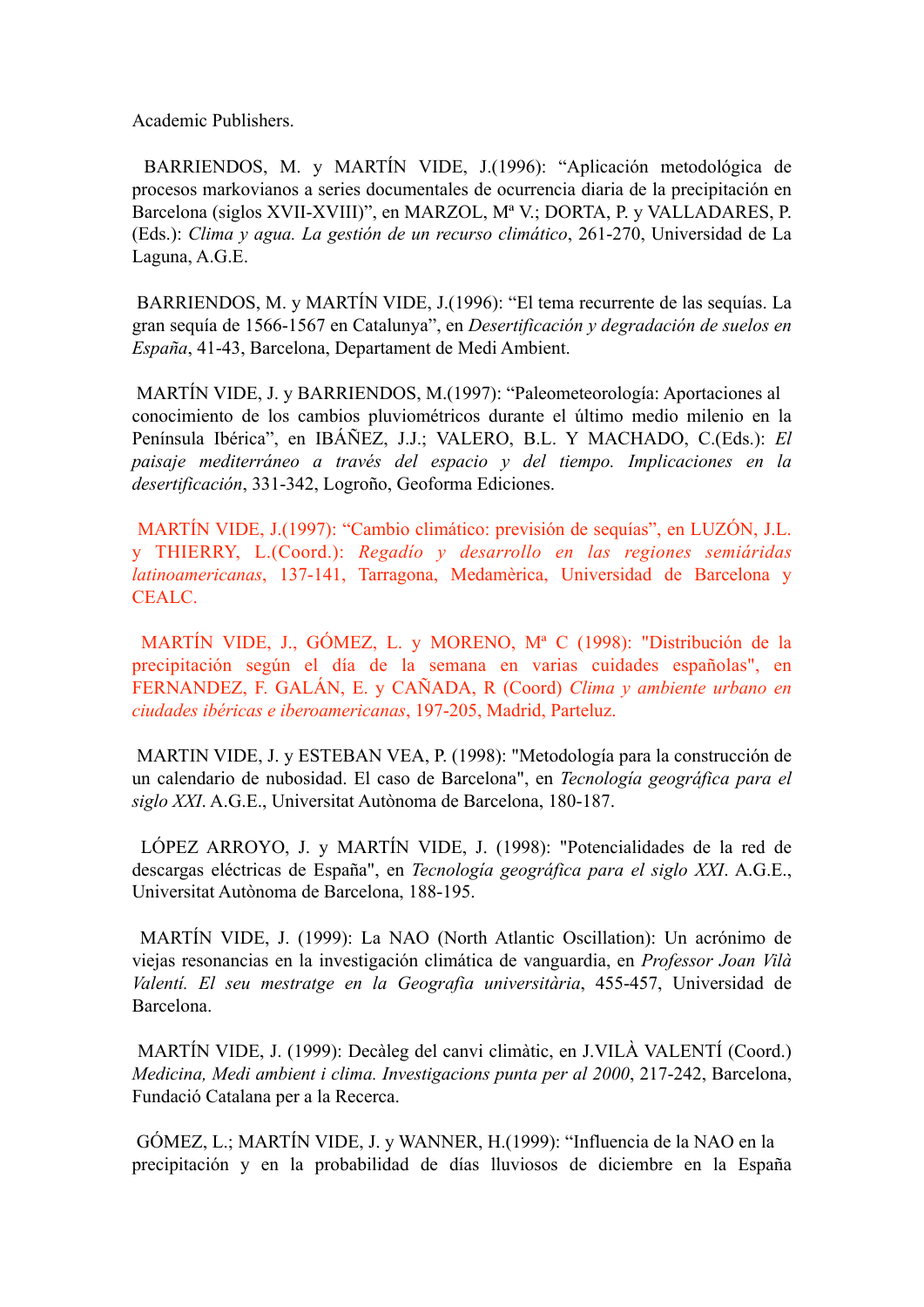peninsular (1941-1994)", en RASO, J.M. y MARTÍN VIDE, J.(Eds.), *La Climatología española en los albores del siglo XXI*, 217-225, Vilassar de Mar, Oikos-Tau, Publicaciones de la AEC, serie A, nº 1.

 PROHOM, M.J. y MARTÍN VIDE, J.(1999): "Tendencia de la persistencia de la precipitación otoñal en el litoral mediterráneo de la Península Ibérica (1941-1990), en RASO, J.M. y MARTÍN VIDE, J.(Eds.), *La Climatología española en los albores del siglo XXI*, 419-426, Vilassar de Mar, Oikos-Tau, Publicaciones de la AEC, serie A, nº 1.

 MARTÍN VIDE, J.(2000): "The pluviometric diversity of Spain", en IGU Spanish Commitee, *Living with diversity*, 415-424, Madrid, AGE, RSG (también en versión castellana, 51-63).

 BARRIENDOS, M.; PEÑA, J.C.; MARTÍN-VIDE, J. JÖNSSON, P. y DEMARÉE, G. (2000): "The winter of 1788-1789 in the Iberian Peninsula from meteorological reading observations and proxy-data records", en *Giuseppe Toaldo e il suo tempo*, 921-941, Padua, Centro per la Storia dell'Università di Padova, Observatorio Astronomico di Padova.

MARTÍN VIDE, J.(2000): "¿Mayor riesgo de catástrofes naturales?", en *Gran Enciclopedia del Mundo,* **34**, *Apéndice*, 100-103, Bilbao, Durvan.

 MARTÍN VIDE, J.(2001): "Diez consideraciones sobre las sequías en Cataluña y Baleares", en GIL OLCINA y MORALES, *Causas y consecuencias de las sequías en España*, 207-230, Alicante, Instituto Universitario de Geografía y CAM.

 MARTÍN VIDE, J.(2001): "El canvi climàtic", en SEAS, *Climatologia*, 17-29, Sant Just Desvern, Secció Excursionista de l'Ateneu Santjustenc.

 MARTÍN-VIDE, J.; PROHOM, M.; BOHIGAS, M.; PEÑA, J.C.; ESTEBAN, P. y MONTSERRAT, D.(2001): "Índices de irregularidad temporal y dimensión fractal de la precipitación anual en España", en PÉREZ-CUEVA, LÓPEZ BAEZA y TAMAYO, *El Tiempo del Clima*, 157-166, Buñol, AEC y Garmas Impresores.

 GÓMEZ, L.; MARTÍN-VIDE, J.; LUTERBACHER, J. y WANNER, H.(2001): "Análisis mediante correlaciones canónicas (CCA) de las precipitaciones invernales en la Península Ibérica con relación con la circulación atmosférica en 500 hPa", en PÉREZ-CUEVA, LÓPEZ BAEZA y TAMAYO, *El Tiempo del Clima*, 115-126, Buñol, AEC y Garmas Impresores.

 MARTÍN VIDE, J. y MORENO, Mª C.(2001): "Determinación de la nubosidad a partir del número de días de cielo despejado y de cielo cubierto en España", en MANERO (Coord.), *Espacio natural y dinámicas territoriales. Homenaje al Dr.D.Jesús García Fernández*, 265-274, Valladolid, Universidad de Valladolid.

 MARTÍN VIDE, J.(2001): "La Geografía española vista por los propios geógrafos (Encuesta a los socios de la AGE, diciembre 2000)", en *Geografía 21*, 17-33, Madrid,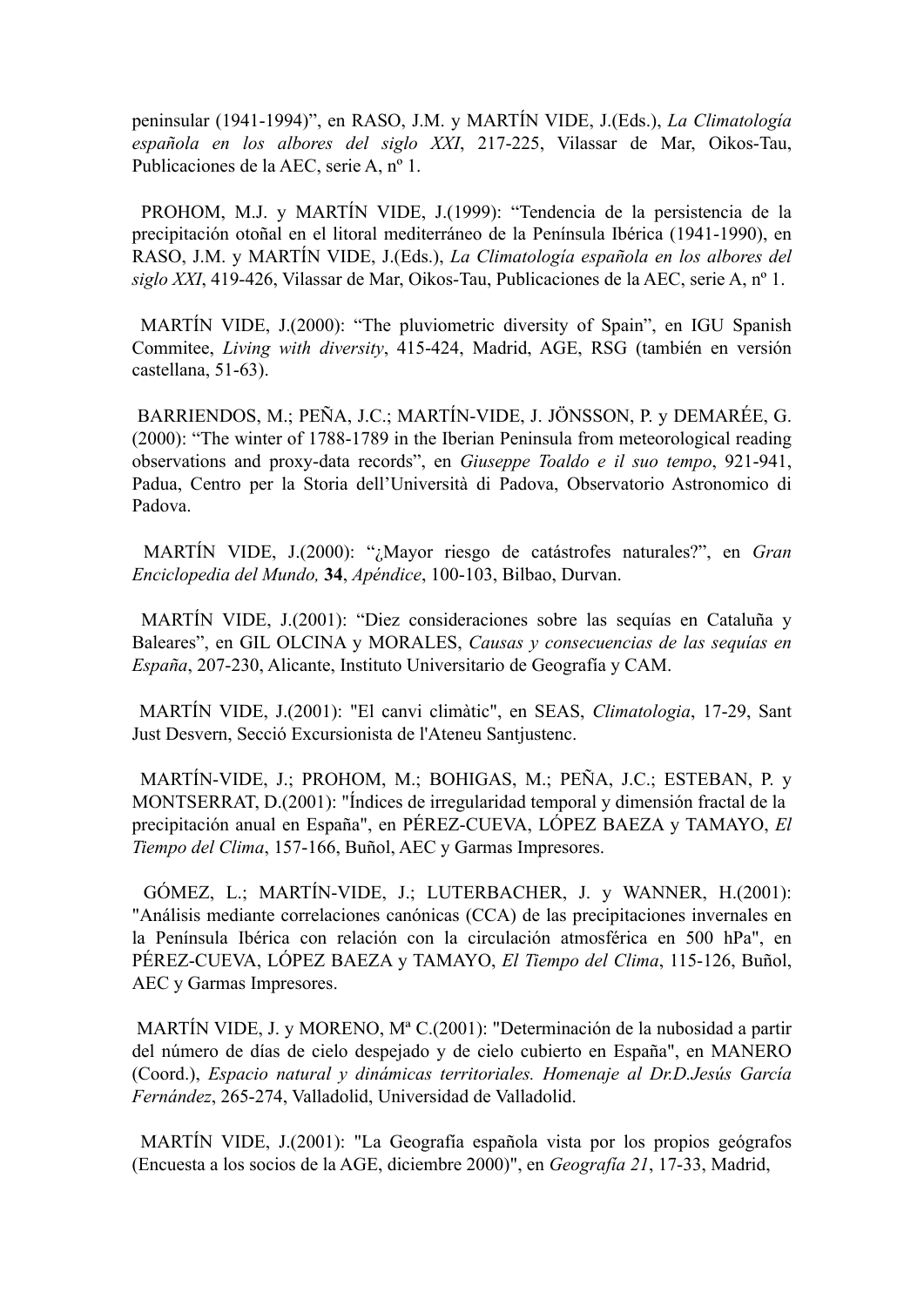Asociación de Geógrafos Españoles.

 MARTÍN VIDE, J.; MÉNDEZ, R. y RODRÍGUEZ, F.(2001): "Recomendaciones sobre las denominaciones de las asignaturas de la licenciatura en Geografía", en *Geografía 21*, 93-94, Madrid, Asociación de Geógrafos Españoles.

 MARTÍN VIDE, J.(2001): "Nota sobre la enseñanza universitaria de la Geografía Física", en *Geografía 21*, 103-107, Madrid, Asociación de Geógrafos Españoles.

 GÓMEZ, L. y MARTÍN VIDE, J.(2001): "Regionalización de la España peninsular según la longitud de las secuencias secas", en AGE, *Forma y función del territorio en el nuevo siglo*, 165-168, CeCODET, Universidad de Oviedo.

 GÓMEZ, L.; LUTERBACHER, J.; MARTÍN-VIDE, J.; XOPLAKI, E.; ALCOFORADO, M.J. y WANNER, H.(2001): "Spatial Winter Precipitation Distribution over the Iberian Peninsula and Greece and its Relation to the Large Scale 500 hPa Circulation", en BRUNET y LÓPEZ, *Detecting and Modelling Regional Climate Change*, 357-367, Amsterdam, Springer.

 BAYÉS, C.; SOLER, X.; MARTÍN VIDE, J.; PALLÍ, LL.; ROQUÉ, C. y LINARES, R.(2001): "Termopluviometria", en *Cartografia Temàtica de les terres gironines*, Universitat de Girona y Diputació de Girona (mapas y texto).

 MARTÍN VIDE, J.(2001): "Catástrofes naturales y desarrollo", en LUZÓN Y SPINOLA, *Desarrollo regional*, 237-248, Barcelona, Medamérica, Universidad de Barcelona y UNIFACS.

 MARTÍN VIDE, J.(2002): "Aplicación de la clasificación sinóptica automática de Jenkinson y Collison a días de precipitación torrencial en el este de España, en CUADRAT, VICENTE Y SAZ, *La información climática como herramienta de gestión ambiental*, 123-127, Universidad de Zaragoza y Asociación de Geógrafos Españoles.

 MARTÍN VIDE, J.(2002): "Clima", en VV.AA, *Parque Nacional de Aigüestortes i Estany de Sant Maurici*, 55-74, Talavera de la Reina, Canseco.

 MARTÍN VIDE, J.(2002): "Ensayo sobre la Oscilación del Mediterráneo Occidental y su influencia en la pluviometría del este de España", en GUIJARRO, GRIMALT, LAITA Y ALONSO, *El Agua y el Clima/L'Aigua i el Clima*, 35-42, AEC.

 SOLER, X. y MARTÍN VIDE, J.(2002): "Los calendarios climáticos. Una propuesta climatológica", en GUIJARRO, GRIMALT, LAITA Y ALONSO, *El Agua y el Clima/ L'Aigua i el Clima*, 577-585, AEC.

 MARTÍN VIDE, J.(2002): "Las lluvias máximas diarias", en AYALA-CARCEDO Y OLCINA (Coords.), *Riesgos naturales*, Barcelona, Ariel.

MARTÍN VIDE, J.(2002): "Diez miradas diferentes sobre el cambio climático", en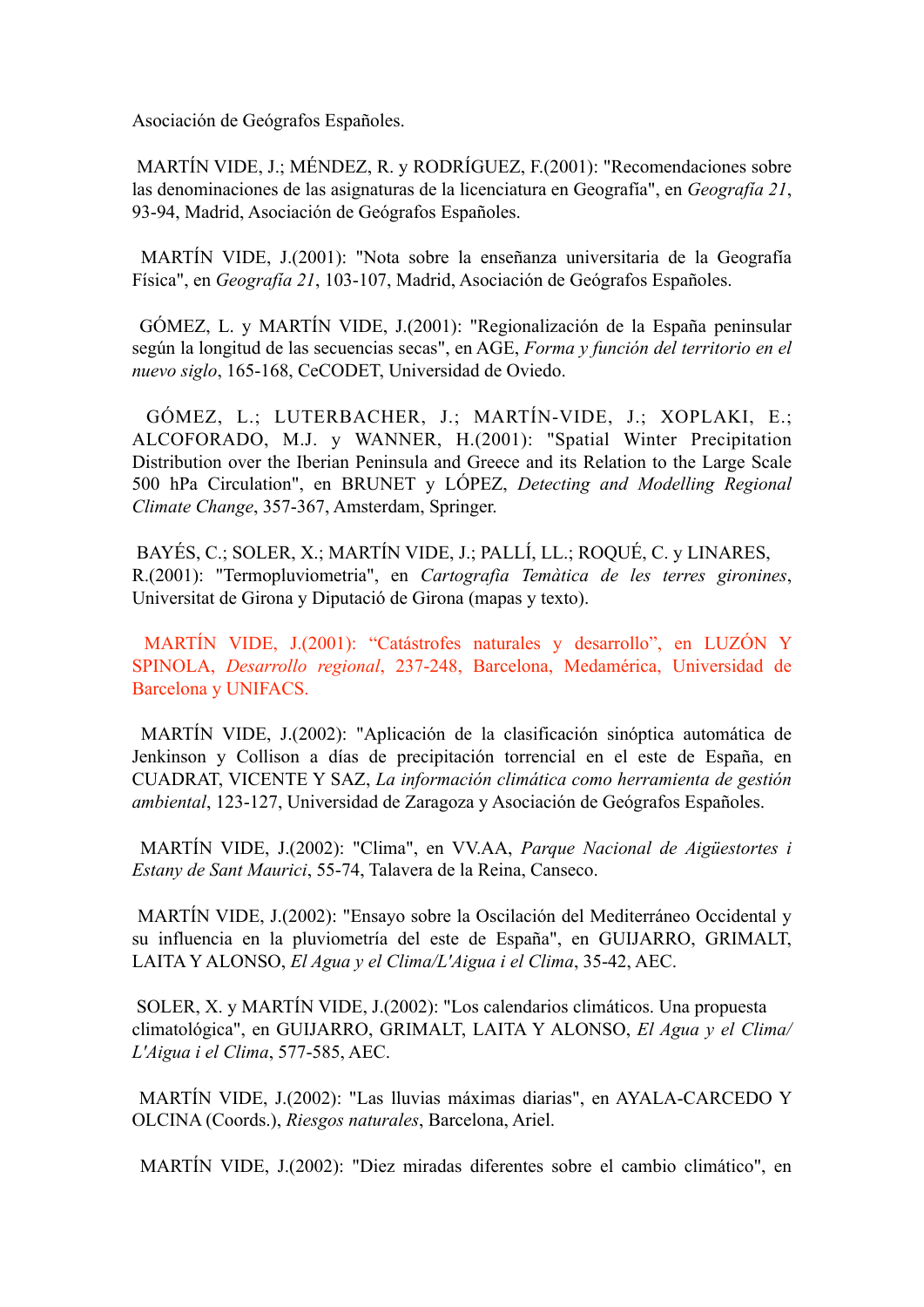ARJONA, AIGE, MIRADA, MATA-PERELLÓ, PLENS Y HERMOSO (Eds.), *Recerca i innovació a l'aula de ciències de la natura*, 33-47, Balaguer, Generalitat de Catalunya y UPC.

 MARTÍN VIDE, J.(2003): "Avenços recents en el coneixement del canvi climàtic", en VILÀ-VALENTÍ (Dir.), *L'interès de la societat actual pel clima i el temps*, 79-100, Barcelona, Fundació Catalana per a la Recerca.

 PROHOM, M.J.; ESTEBAN, P.; MARTIN-VIDE, J.; y JONES, P.D. (2003): Surface Atmospheric Circulation Over Europe Following Major Tropical Volcanic Eruptions, 1780-1995. *Volcanism and the Earth´s Atmosphere,* Geophysical Monograph 139, American Geophysical Union, pp. 273-281.

 FERNÁNDEZ GARCÍA, A.J. y MARTÍN VIDE, J. (2004): "Tendencias de los patrones de circulación estivales en Europa Occidental en la segunda mitad del siglo XX. Precipitaciones asociadas en la Península Ibérica". En GARCÍA CORDÓN, J. C. *et. al*. (Eds): El Clima, entre el Mar y la Montaña. Publicaciones de la Asociación Española de Climatología (AEC), Serie A, nº 4, pp.273-282.

 SORIANO, C.; FERNÁNDEZ, A.J. y MARTÍN VIDE, J. (2004): "Clasificación objetiva de situaciones sinópticas y su aplicación a la mesoescala". En GARCÍA CORDÓN, J. C. *et. al*. (Eds): El Clima, entre el Mar y la Montaña. Publicaciones de la Asociación Española de Climatología (AEC), Serie A, nº 4, pp.529-538.

 CASTRO, M; MARTÍN-VIDE, J.; ALONSO, S. (2005): "El clima de España: pasado, presente y escenarios del clima para el siglo XXI". En MORENO, J.M. (Coord.): *Evaluación Preliminar de los Impactos en España por Efecto del Cambio Climático*. 1-64, Ministerio de Medio Ambiente, España. In English: "The Climate of Spain: Past, Present ans Scenarios for the 21st Century". In MORENO, J.M. (Coord.): *A Preliminary Assessment of the Impacts in Spain due to the Effects of Climate Change*. 1-62, Ministry of the Environment, Spain.

 MARTIN-VIDE, J. (2005): "Factors geogràfics, regionalització climàtica i tendències de les sèries climàtiques a Catalunya". LLEBOT, J.E. (Coord.): *Informe sobre el canvi climàtic a Catalunya*, Consell Assessor per al Desenvolupament Sostenible de Catalunya, Generalitat de Catalunya, pp. 81-111.

 MARTÍN VIDE, J. y BARRIENDOS, M.(2005): "El riu, un camí d'aigua. Avingudes i sequeres. El marc climàtic històric i instrumental", en *El Baix Llobregat: història i actualitat ambiental d'un riu*, Centre d'Estudis Comarcals del Baix Llobregat (CECBLL) y Fundació Agbar, pp. 12-29

 OLIVA, M.; LÓPEZ-BUSTINS, J.A.; BARRIENDOS, M.; MUEDRA, C. y MARTÍNVIDE, J. (2006): Reconstrucción histórica de la oscilación del Mediterráneo Occidental (WEMO) e inundaciones en el Levante Peninsular (1500-2000). En Cuadrat Prats, J.M.; Saz Sánchez, M.A.; Vicente Serrano, S.M.; Lanjeri, S.; De Luis Arrillaga, M. y González-Hidalgo, J.C. (Eds): *Clima, Sociedad y Medio Ambiente*. Publicaciones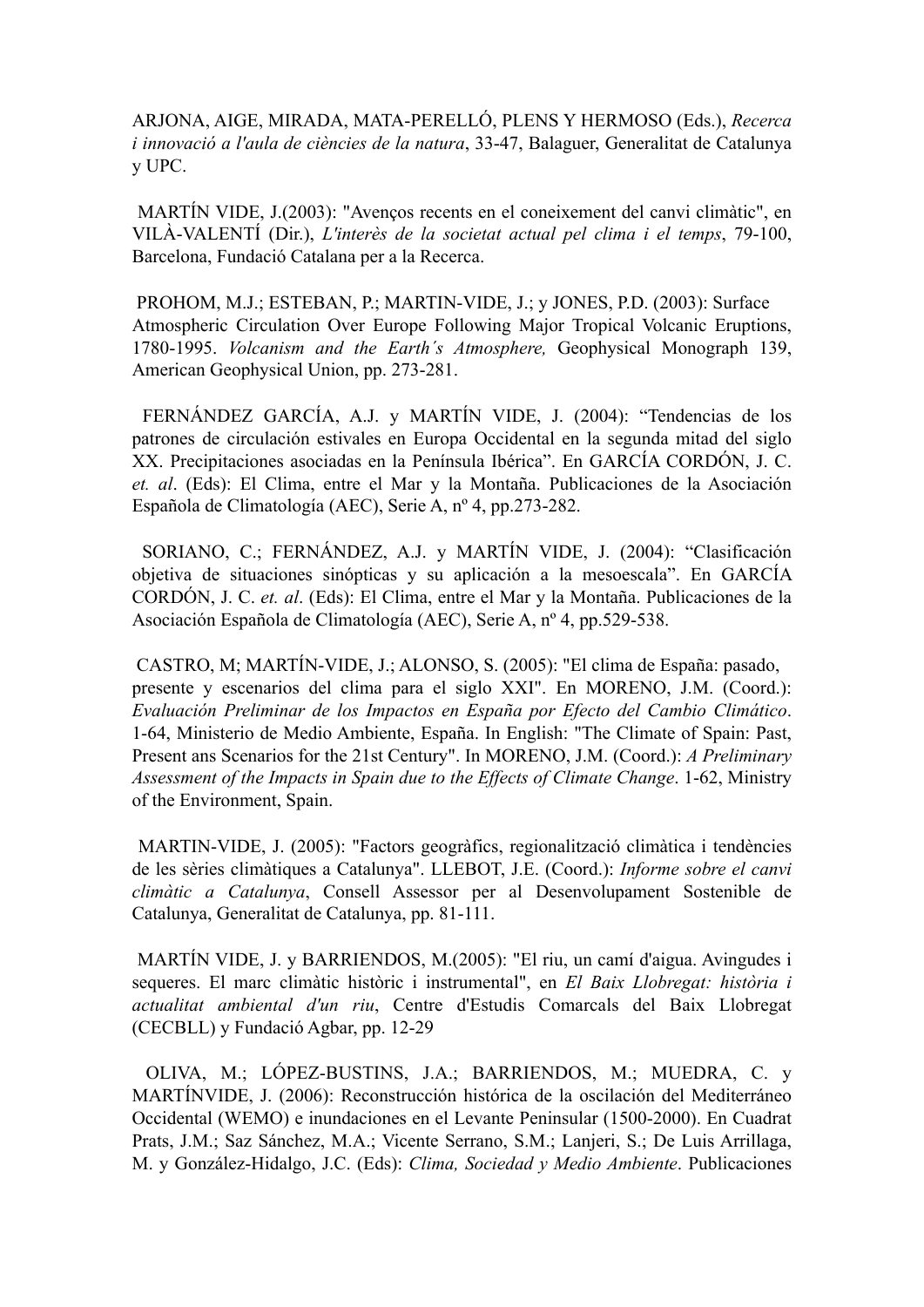de la Asociación Española de Climatología, AEC, Serie A, nº 5, 241-250.

 SÁNCHEZ-LORENZO, A.; CALBÓ, J.; MARTÍN-VIDE, J.; PROHOM, M. y LLACH, M. (2006): Evolución temporal de la nubosidad en el sector costero catalán desde principios del siglo XX. En Cuadrat Prats, J.M.; Saz Sánchez, M.A.; Vicente Serrano, S.M.; Lanjeri, S.; De Luis Arrillaga, M. y González-Hidalgo, J.C. (Eds): *Clima, Sociedad y Medio Ambiente*. Publicaciones de la Asociación Española de Climatología, AEC, Serie A, nº 5, 291-300.

 MARTÍN-VIDE, J. (2006): Valores pluviométricos extremos en la fachada mediterránea española. Causas atmosféricas. Posibles conexiones. En CHASTAGNARET, G. y GIL OLCINA, A. (Eds): Riesgo de inundaciones en el Mediterráneo Occidental. *Collection de la Casa de Velázquez*, Volumen 95, 115-130.

 MARTIN-VIDE, J. (2007): Essay on the recent history of climatology research in Spain. In CUADRAT PRATS, J.M. and MARTÍN VIDE, J. (Eds): *Spanish Climatology, Past, present and future*, Prensas Universitarias de Zaragoza, 43-59. In Spanish: Ensayo sobre la historia reciente de la investigación climatológica en España.. En CUADRAT PRATS, J.M. y MARTÍN VIDE, J. (2007): *La climatología española. Pasado, presente y futuro*, Prensas Universitarias de Zaragoza, 25-42.

 CUADRAT PRATS, J.M. and MARTÍN-VIDE, J. (2007): Introduction. In CUADRAT PRATS, J.M. and MARTÍN VIDE, J. (Eds): *Spanish Climatology, Past, present and future*, Prensas Universitarias de Zaragoza, 21-22. In Spanish: Introducción. En CUADRAT PRATS, J.M. y MARTÍN VIDE, J. (2007): *La climatología española. Pasado, presente y futuro*, Prensas Universitarias de Zaragoza, 19-20.

 MARTÍN VIDE, J.(2007): 'Presentation/Presentación', en Sousa, A., García- Barrón, L. y Jurado, V., *El cambio climático en Andalucía: Evolución y consecuencias medioambientales/Climate change in Andalusia: Trends and environmental consequences*, 1-11, Sevilla, Consejería de Medio Ambiente de la Junta de Andalucía.

 MARTÍN VIDE. J. (2007): "La importancia de los estudios históricos en el análisis de los riesgos climáticos", en AYALA, F.J.; OLCINA, J.; LAÍN, L. y GONZÁLEZ, A. (Eds.), *Riesgos naturales y desarrollo sostenible: Impacto, predicción y mitigación*, 159-166, Madrid, Instituto Geológico y Minero de España.

 MARTÍN VIDE, J.(2008): "Cambio climático y montaña", en Pons, J., *Manual práctico de Meteorología. Tiempo y clima en montaña*, 138-139, Madrid, Desnivel.

 MARTÍN-VIDE, J. (Dtor.)(2008): *Agua Extrema/Extreme Water/Eau Extrême*, Zaragoza, Expoagua Zaragoza 2008 y Prensa Diaria Aragonesa, 170 pp.+CD, ISBN 84-95490-89-7.

 MARTÍN-VIDE, J.(2008): Agua Extrema en Expo Zaragoza/Extreme Water at Expo Zaragoza/L'Eau Extrême à l'Expo de Saragosse, en Martín-Vide, J.(Dtor.), *Agua Extrema/Extreme Water/Eau Extrême*, 21-26, Zaragoza, Expoagua Zaragoza 2008 y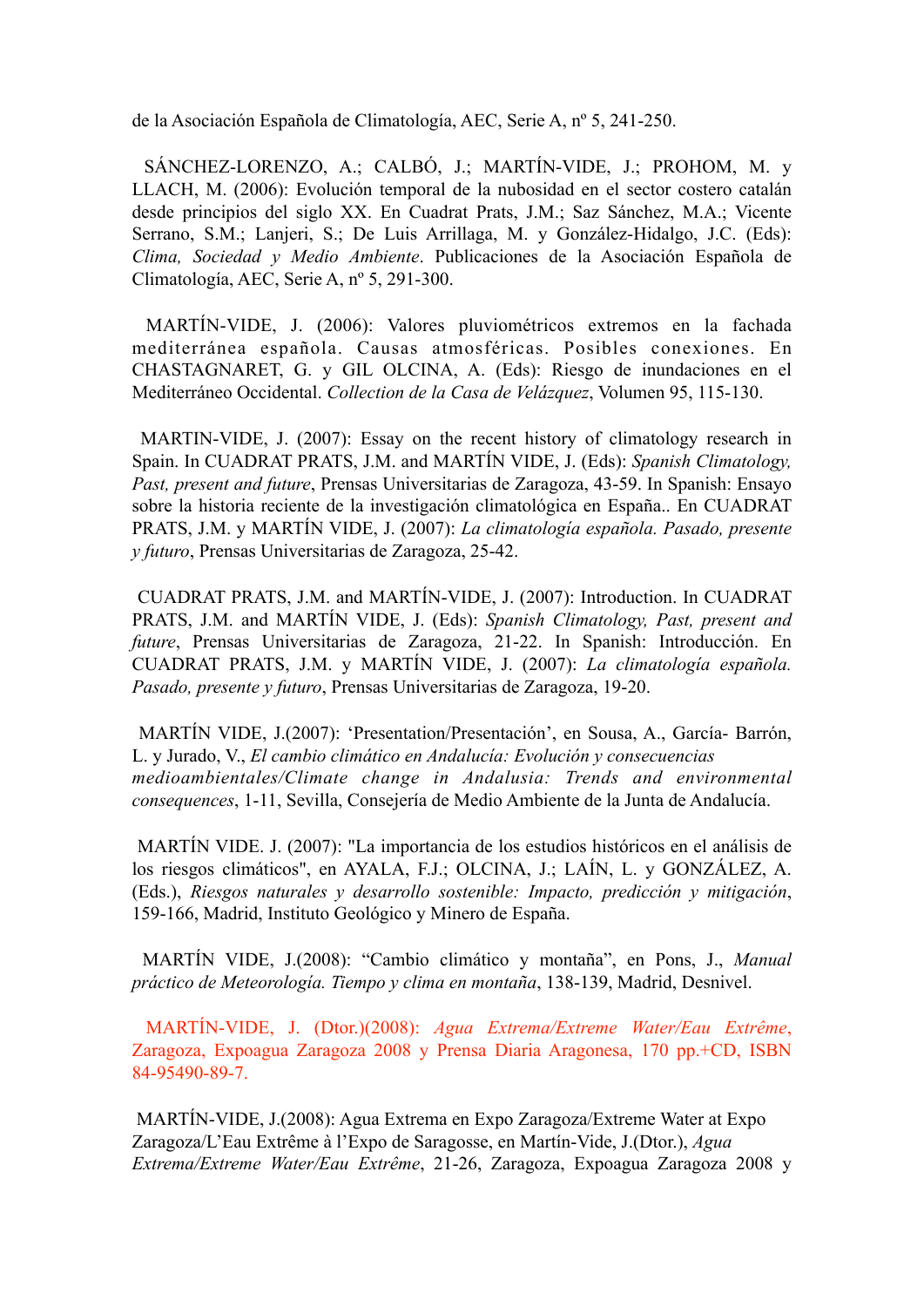Prensa Diaria Aragonesa.

 SÁNCHEZ-LORENZO, A.; MARTÍN-VIDE, J.; CALBÓ, J.; BRUNETTI, M. y QUEROL, X. (2008): Tendencias de la insolación estival en la Península Ibérica y sus posibles conexiones tropicales. En SIGRÓ, J.; BRUNET, M. y AGUILAR, E. (Eds): *Cambio Climático Regional y sus Impactos*, Publicaciones de la Asociación Española de Climatología, Serie A, nº 6, 261-271.

 SÁNCHEZ-LORENZO, A.; SIGRÓ, J.; CALBÓ, J.; MARTÍN-VIDE, J.; BRUNET, M.; AGUILAR, E. y BRUNETTI, M. (2008): Efectos de la nubosidad e insolación en las temperaturas recientes de España. En SIGRÓ, J.; BRUNET, M. y AGUILAR, E. (Eds): *Cambio Climático Regional y sus Impactos*, Publicaciones de la Asociación Española de Climatología, Serie A, nº 6, 273-283.

 CALBÓ, J.; SÁNCHEZ-LORENZO, A.; MARTÍN-VIDE, J. y BRUNETTI, M. (2008): Aspectos climatológicos y evolución temporal de la nubosidad en la Península Ibérica (1961-2004). En SIGRÓ, J.; BRUNET, M. y AGUILAR, E. (Eds): *Cambio Climático Regional y sus Impactos*, Publicaciones de la Asociación Española de Climatología, Serie A, nº 6, 57-67.

GARCIA-MANUEL, A.; SÁNCHEZ-LORENZO, A.; MARTÍN-VIDE, J. y MORENO GARCÍA, M.C. (2008): Modificación de la temperatura en una ciudad de tamaño medio: la isla de calor de Vic (Barcelona). Ritmos diarios y cambios debidos a la expansión urbanística. En SIGRÓ, J.; BRUNET, M. y AGUILAR, E. (Eds): *Cambio Climático Regional y sus Impactos*, Publicaciones de la Asociación Española de Climatología, Serie A, nº 6, 793-803.

 MARTÍN-VIDE, J.; OLCINA, J. y ESTRELA, M.J. (2008): Introducción: cambio climático y riesgos en el área mediterránea. En ESTRELA, M.J. (Ed.): *Riesgos climáticos y cambio global en el mediterráneo español ¿hacia un clima de extremos?*. CEAM, Colección Interciencias UNED Alzira-Valencia, 15-25 pp.

 MARTÍN VIDE, J.: SÁNCHEZ LORENZO, A.; RASO, J.M.; LÓPEZ-BUSTINS, J.A.; CORDOBILLA, M..J.; PEÑA, J.C.; SOLER, X.; PROHOM, M.; GARCIA MANUEL, A. y CERNOCKY, T. (2008): Catálogo de patrones sinópticos asociados a precipitaciones torrenciales en Cataluña. En ESTRELA, M.J. (Ed.): *Riesgos climáticos y cambio global en el mediterráneo español ¿hacia un clima de extremos?*. CEAM, Colección Interciencias UNED Alzira-Valencia, 39-56 pp.

 CERNOCKY, T.; SÁNCHEZ LORENZO, A.; TÉLLEZ JURADO, B. y MARTÍN VIDE, J. (2008): Modelización cartográfica mediante SIG del coeficiente de variación de la pluviometría anual y mensual en Cataluña. En ESTRELA, M.J. (Ed.): *Riesgos climáticos y cambio global en el mediterráneo español ¿hacia un clima de extremos?*. CEAM, Colección Interciencias UNED Alzira-Valencia, 215-233 pp.

 MARTÍN-VIDE, J.; ESTRELA, M.J. y OLCINA, J. (2008): Epílogo: el litoral mediterráneo español, una región-riesgo en el contexto europeo. En ESTRELA, M.J.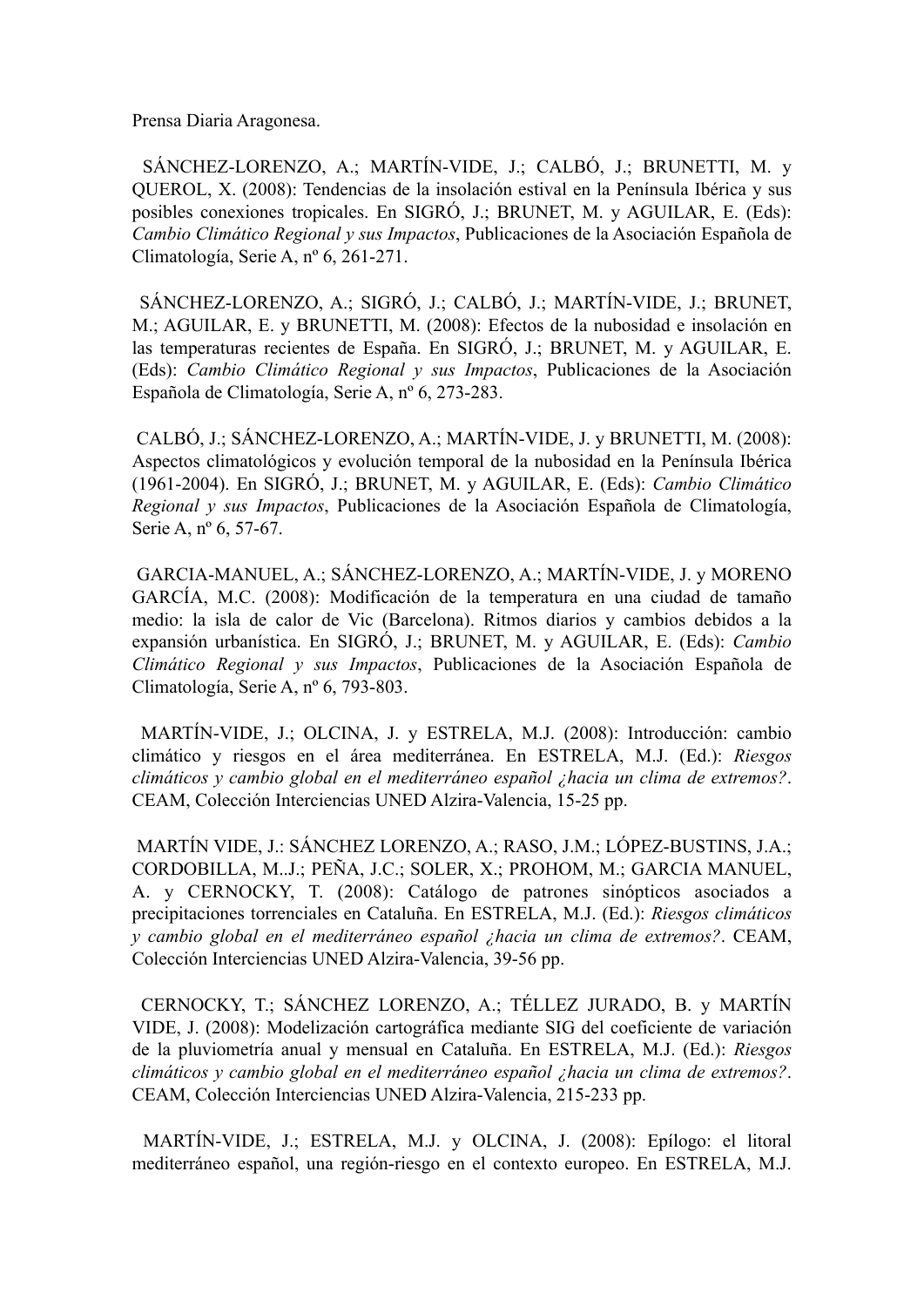(Ed.): *Riesgos climáticos y cambio global en el mediterráneo español ¿hacia un clima de extremos?*. CEAM, Colección Interciencias UNED Alzira-Valencia, 253-255 pp.

 MARTÍN VIDE, J. (2009): "Agua extrema: Los riesgos y las catástrofes hídricas". En MONTORO, Mª J.: *El agua: estudios interdisciplinares*, 199-205, Barcelona, Atelier.

 MARTÍN-VIDE, J. (2009): "Subtropicalidad e influencia del Mediterráneo en los patrones espaciales de la precipitación en la Península Ibérica". En FERNÁNDEZ, ESTRELA y MELIÁ (Ed.): *Predicciones de cambio climático y vegetación*, 167-186, Universitat de València, WCRP y DIVERSITAS.

LLASAT, Mª C.; MARTÍN VIDE, J.; LÓPEZ BUSTINS, J.A. y BARRERA, T. (2009): ['Constatacions de carácter meteorològic a Catalunya'](http://aca-web.gencat.cat/aca/documents/ca/publicacions/escenaris_climatics/capitol1_lowress.pdf%22%20%5Ct%20%22_blank), en ACA, *Aigua i Canvi Climàtic. Diagnosi dels impactes previstos a Catalunya*, 29-41, Barcelona, ACA.

CALBÓ, J.; CUNILLERA, J.; LLASAT, C.; LLEBOT, J.E. y MARTÍN VIDE, J. (2009): 'Projeccions climàtiques per a Catalunya', en ACA, *Aigua i Canvi Climàtic. Diagnosi dels impactes previstos a Catalunya*, 91-99, Barcelona, ACA.

 MARTÍN VIDE, J. y CORDOBILLA, Mª J. (2010): 'Los mejores ajustes probabilísticos del índice NAO invernal y sus fases positiva y negativa recientes', en Fernández, Galán y Cañada, *Clima, ciudad y ecosistemas*, 189-197, Publicaciones de la AEC, serie A, 7.

 GRIMALT, M.; MARTÍN VIDE, J. y ALOMAR, G. (2010): 'Vorticidad y precipitación en el litoral mediterráneo de la Península Ibérica e Islas Baleares (1961-1990)', en Fernández, Galán y Cañada, *Clima, ciudad y ecosistemas*, 129-138, Publicaciones de la AEC, serie A, 7.

 CALBÓ, J.; SÁNCHEZ-LORENZO, A.; GUINALDO, E. y MARTÍN-VIDE, J. (2010): 'Comportamiento temporal de la nubosidad en la España peninsular desde el último tercio del siglo XIX (1865-2007)', en Fernández, Galán y Cañada, *Clima, ciudad y ecosistemas*, 17-27, Publicaciones de la AEC, serie A, 7.

 MARCON DA SILVEIRA, L.; DRUZ, M.; SOUSA, P. y MARTIN VIDE, J. (2010): 'Los 'Niños' de fuerte intensidad y la pluviosidad en el norte del estado de Paraná-Brasil', en Fernández, Galán y Cañada, *Clima, ciudad y ecosistemas*, 273-282, Publicaciones de la AEC, serie A, 7.

MARTÍN-VIDE, J.; BRUNET, M.; PROHOM, M. y RIUS, A. (2010): 'Els climes de Catalunya. Present i tendències recents', en Llebot, J.E., *Segon informe sobre el canvi climàtic a Catalunya*, 39-72, Barcelona, CADS e IEC.

Martín-Vide, J. (2011): ¿Qué tienen de verdad los refranes meteorológicos?, in J.E. Gargallo (Coord.), *I proverbi meteorologici. Ai Confini dell'Europa romanza*, Alessandria, Edizioni dell'Orso, pp. 247-258, ISBN: 978-88-6274-283-2.

 MARTÍN VIDE, J. (2011): Exordio in J.A.Rodríguez Esteban, *España en África. La ciencia española en el Sáhara Occidental, 1884-1976*, Madrid, Calamar Ediciones.

Matteucci, G.; Vanclay, J. y Martin-Vide, J. (2011): 'Do Forest Areas Influence Rainfall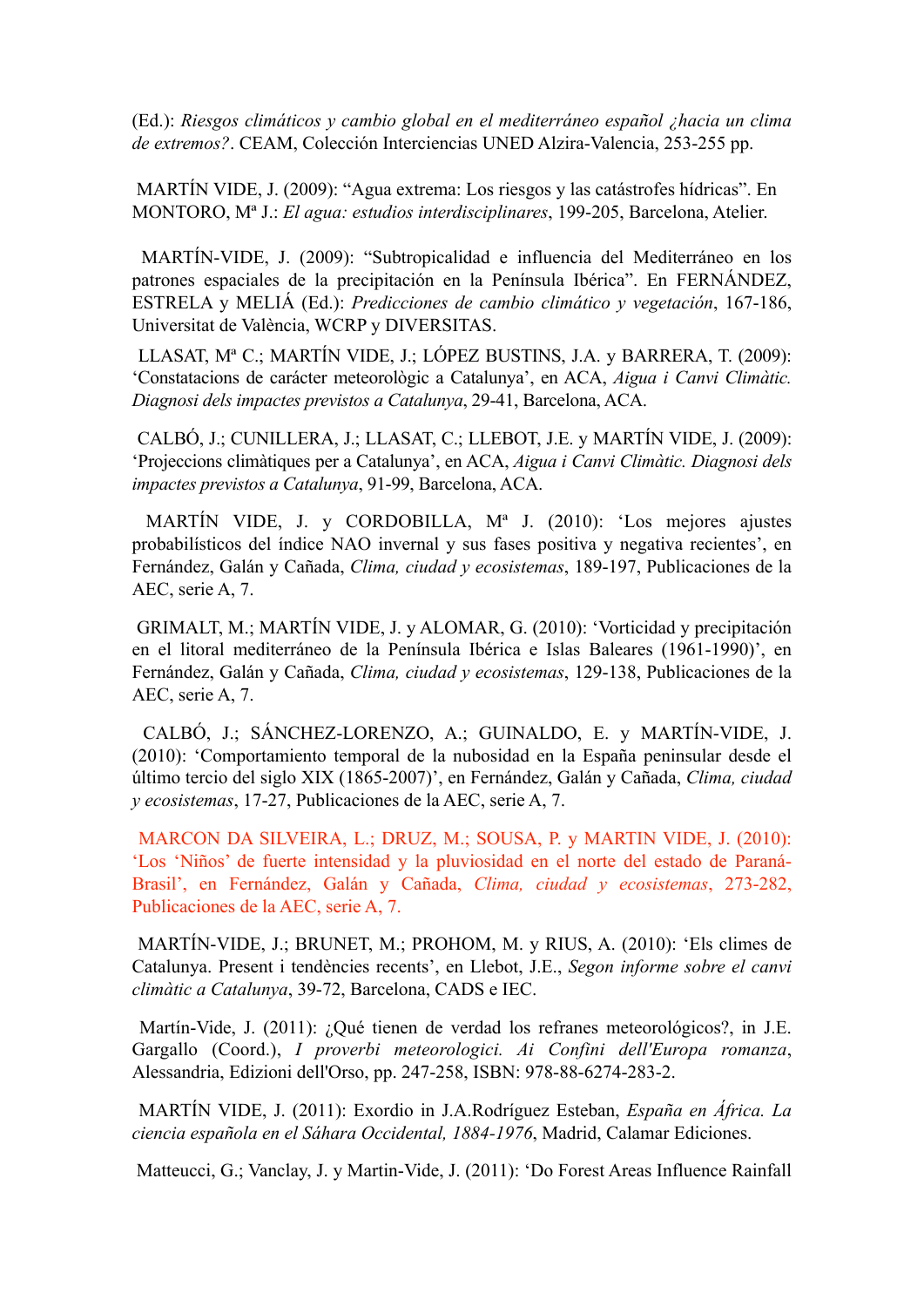Regime?', in Y. Birot, C. Gracia y M. Palahí (Eds.), *Water for Forests and People in the Mediterranean Region -A Challenging Balance*, European Forest Institute (Joensuu, Finlandia), pp. 32-36, ISBN: 978-952-5453-79-9.

Martin-Vide, J.; Gallart, F. y Lopez-Bustins, J-A. (2011): 'Climate Change Implicacions for Forests and Hydrology: an Overview', in Y. Birot, C. Gracia y M. Palahí (Eds.), *Water for Forests and People in the Mediterranean Region -A Challenging Balance*, European Forest Institute (Joensuu, Finlandia), pp. 131-136, ISBN: 978-952-5453-79-9.

López-Bustins, J.A.; Martín-Vide, J. and Barriendos, M. (2014). Actualización de los valores del índice de la Oscilación del Mediterráneo Occidental (WeMOi): 1821-2013, in Fernández-Montes, S. y Rodrigo, F.S. (Eds.): Cambio Climático y Cambio Global. Publicaciones de la Asociación Española de Climatología, AEC, Serie A, nº 9, 283-294.

• MARTIN-VIDE, J.: MONTLLEÓ, M. and SANROMÀ, I. (2016): L'effet îlot de chaleur à Barcelone / Barcelona: urban heat islands, in J.J. Terrin (Dtor.), Villes et changement climatique. La ville en train de se faire / Cities and climate change. Urban heat islands, Parenthèses, pp. 38-52, ISBN 978-2-86364-243-6.

## *E. Proceedings*

MARTÍN VIDE, J.(1984): "La precipitació en el Pla de Barcelona", en *Actes del I Congrés d'História del Pla de Barcelona*, 19-28, Barcelona, Edicions de la Magrana e Inst.Municipal d'Història.

CLAVERO, P; RASO, J.M. y MARTÍN VIDE, J.(1984): "Aproximación climatológica para un estudio de paisaje. Análisis climático de Begues", en *I Coloquio Paisaje y Geosistema*, 191-200, Universidad de Barcelona.

SALVADOR, F. y MARTÍN VIDE, J.(1984): "El empleo de la fotografía convencional en el control de la distribución y permanencia del manto nivoso: un ejemplo de técnica tradicional, útil en el análisis geográfico moderno. Aplicación a un sector de La Molina (Pirineo Oriental", en *Actas, Ponencias y Comunicaciones.III Coloquio Ibérico de Geografía*, 147-156, Sec.Geografía, Universidad de Barcelona.

MARTÍN VIDE, J.(1985): "Notas acerca de las frecuencias y las cantidades diarias de precipitación en Barcelona, Valencia y Alicante", en *XI Jornadas científicas.I Congreso de Meteorología Mediterránea*, 137-148, Asociación Meteorológica Española.

MARTÍN VIDE, J. y MORENO, Mª C.(1985): "El estudio de las sequías mediante el análisis probabilístico de las secuencias secas. El caso de Almería", en *IX Coloquio de Geografía.Ponencias*, I, A.G.E., s/pag.

MORENO, Mª C. y MARTÍN VIDE, J.(1986): "Estudio preliminar sobre las tendencias de la precipitación anual en el sur de la Península Ibérica: el caso de Gibraltar", en *II*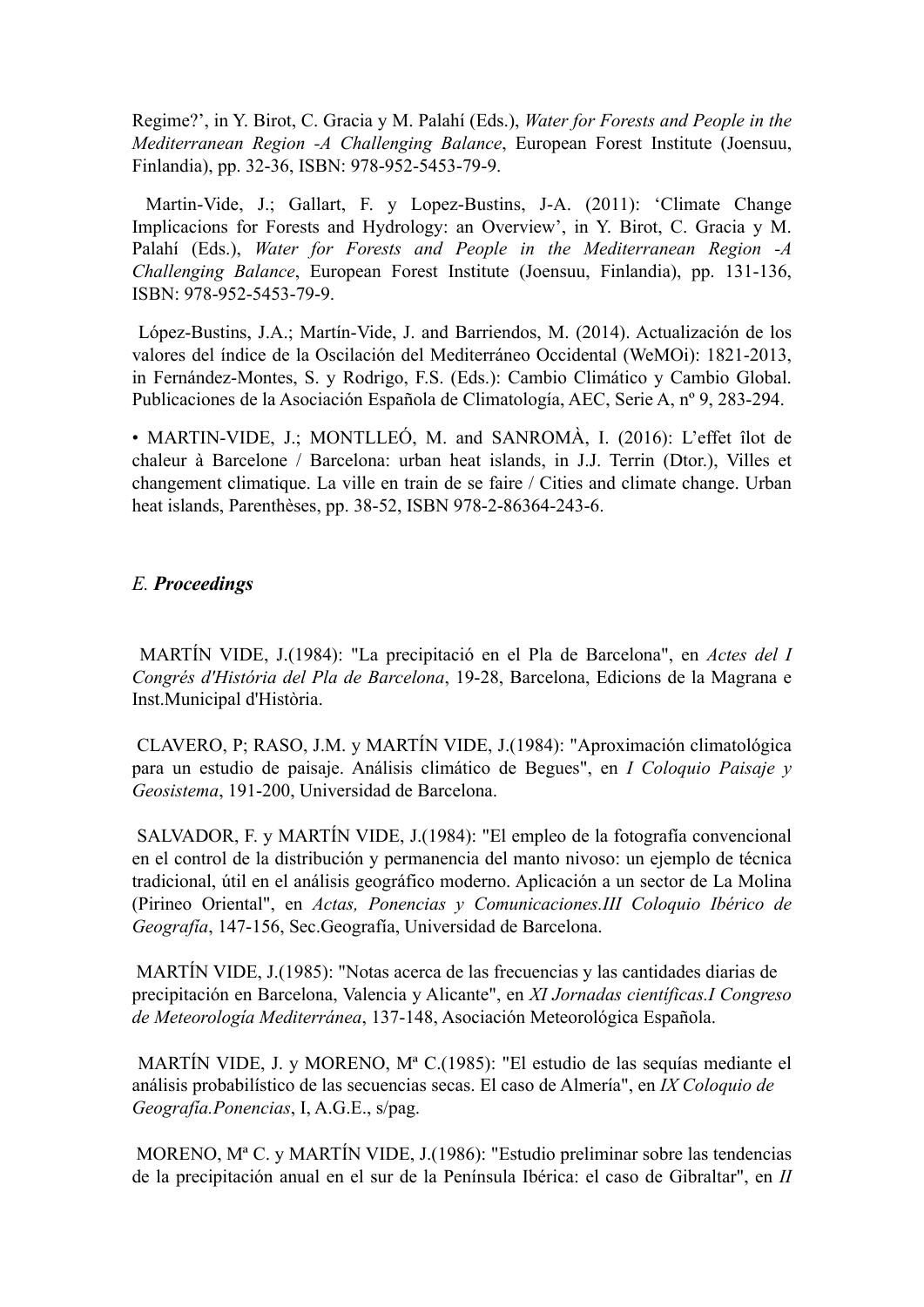*Simposio sobre el Agua en Andalucía*, I, 37-44, Dep.Hidrogeología, Universidad de Granada.

MARTÍN VIDE, J.(1987): "Propiedades y aplicaciones de un índice de disparidad en pluviometría", en *X Congreso Nacional de Geografía*, I, 267-276, A.G.E.

MARTÍN VIDE, J.(1989): "Singularidad y evolución secular de la pluviometría del litoral gaditano (Análisis probabilístico de las cantidades diarias de Tarifa y de la serie anual de Gibraltar)", en *Jornadas de campo, Geografía Física*, 57-69, Universidad de Cádiz.

MARTÍN VIDE, J.; LLASAT, Mª C. y CLOTET, N.(1989): "Diseño de una red pluviométrica para el control de procesos de degradación en las vertientes (la cuenca alta del Llobregat)", en *XI Congreso Nacional de Geografía.Comunicaciones*, II, 147-155, A.G.E., Universidad Complutense de Madrid.

MARTÍN VIDE, J.(1990): "Las técnicas cuantitativas en la Geografía Física española en la década de los años 80. Una aplicación del cálculo de probabilidades en Climatología", en *IV Coloquio de Geografía Cuantitativa*, 299-311, Universidad de las Islas Baleares.

MARTÍN VIDE, J.; CONESA, C. y MORENO, Mª C.(1992): "Acerca de la bondad de las cadenas de Markov de primero, segundo y tercer órdenes en el análisis de las sequías del sureste de España", en *V Coloquio de Geografía Cuantitativa*, 485-500, Grupo de Métodos Cuantitativos en Geografía, Zaragoza.

MARTÍN VIDE, J. y GÓMEZ, Mª B.(1992): "Potencialidades y limitaciones de un equipo de recepción y de las imágenes Meteosat en la docencia climatológica universitaria", en *V Coloquio de Geografía Cuantitativa*, 617-625, Grupo de Métodos Cuantitativos en Geografía, Zaragoza.

MARTÍN VIDE, J.(1993): "Las investigaciones sobre el fenómeno de la *isla de calor*  en el área barcelonesa", en *III Encuentro de Geografía Catalunya-Eukal Herría*, 69-73, Universidad de Barcelona, Dep. Geografía Física y A.G.R. y Societat Catalana de Geografia.

MARTÍN VIDE, J. y MORENO, Mª C.(1994): "L'illot plujós de Sant Llorenç del Munt", en *II Trobada d'Estudiosos de Sant Llorenç del Munt i l'Obac*, 61-64, Barcelona, Diputació de Barcelona.

MARTÍN VIDE, J.(1994): "Geographical Factors in the Pluviometry of Mediterranean Spain: Drought and Torrential Rainfall", en *U.S.-Spain Workshop on Natural Hazards*, 9-25, The University of Iowa, Iowa Institute of Hydraulic Research.

MARTÍN VIDE, J.; MORENO, Mª C.; RASO, J.M.; BAYLINA, R. y GÓMEZ, B. (1995): "Ombres i fogonys", en *Trobada amb la Ciència 1993 al Pallars i l'Alta Ribagorça,* 151-174, Barcelona, CIRIT.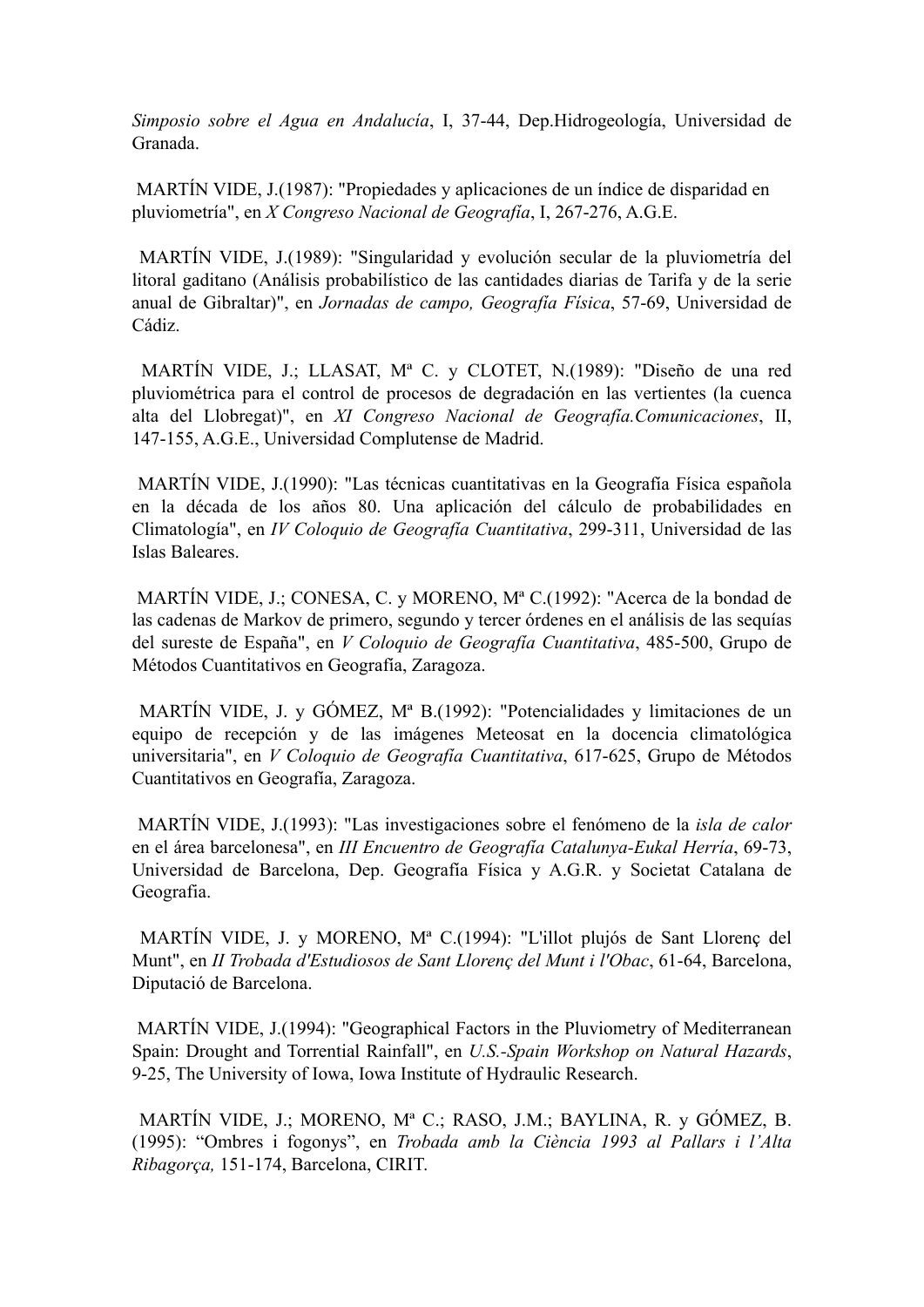MARTÍN VIDE, J. y MORENO, Mª C.(1996): "El Montnegre: extrem sud de la dorsal pluviomètrica meridiana de Catalunya", en *I Trobada d'Estudiosos del Montnegre i el Corredor*, 43-45, Barcelona, Diputació de Barcelona.

 MARTÍN VIDE, J.(1997): "Sequías y precipitaciones torrenciales en la España mediterránea", en *IV Simposio sobre el agua en Andalucía*, III, 121-132, Madrid, Instituto Tecnológico GeoMinero de España.

 MARTÍN VIDE, J.(1997): "Las series barométricas más largas de Europa: El caso de Barcelona", en *III Jornades de Meteorologia Eduard Fontserè*, 179-189, Barcelona, ACAM.

 MARTÍN VIDE, J.; BARRIENDOS, M.; PEÑA, J.C.; RASO, J.M.; GÓMEZ, L. y GÓMEZ, B.(1997): "The plurisecular-scale Poisson pattern of flooding in North-eastern

Spain (14th-20<sup>th</sup> centuries)". *INM/WMO International Symposium on Cyclones and Hazardous Weather in the Mediterranean*, 411-414, Palma de Mallorca, Ministerio de Medio Ambiente, Universitat de les Illes Balears.

 BARRIENDOS, M.; PEÑA, J.C. y MARTÍN VIDE, J.(1997): "Documentary and instrumental sources in the reconstruction of severe floods. A case study from Catalonia: episodes in 1790 and 1853". *INM/WMO International Symposium on Cyclones and Hazardous Weather in the Mediterranean*, 387-392, Palma de Mallorca, Ministerio de Medio Ambiente, Universitat de les Illes Balears.

 MARTÍN VIDE, J.(1998): "Mudanças no sistema climático: escalas, métodos e efeitos (desertificaçao)", en *Anais. Seminário internacional sobre a inserçao de semi-árido latinoamericano no processo de globalizaçao da economia mundial*, 129-142 (512-528 en la versión castellana), Salvador, IPA-Instituto de Pesquisas Aplicadas.

 RODRÍGUEZ, R.; BARRIENDOS, M.; PEÑA, J.C. y MARTÍN-VIDE, J.(1999): "Análisis de la serie de presión media mensual más larga de España: Barcelona 1780-1989, en *Asamblea Hispano-portuguesa de Geodesia y Geofísica*, Universidad de Almería e IGN (formato CDRom)(ISBN: 84-95172-10-0).

 PÉREZ ESTÉVEZ, A. y MARTÍN VIDE, J.(2000): "Correlacions entre pressió i precipitación a Sant Llorenç del Munt". *IV Trobada d'Estudiosos de Sant Llorenç del Munt i l'Obac*, 71-73, Barcelona, Diputació de Barcelona.

 GÓMEZ, L.; LUTERBACHER, J.; MARTÍN-VIDE, J.; ALCOFORADO, M.J.; MONTON, E. y WANNER, H.(2000): "La distribution spatiale des précipitations hivernales sur la Péninsule Ibérique et leurs relations avec le geopotentiel à 500 hPa". *Publications de l'Association Internationale de Climatologie*, **13**, 356-363, Aix-en-Provence, AIC.

 MARTÍN VIDE, J.(2003): "Sobre las señales del cambio climático antrópico", en *IX Jornades de Meteorologia Eduard Fontserè*, 159-168, Barcelona, ACAM.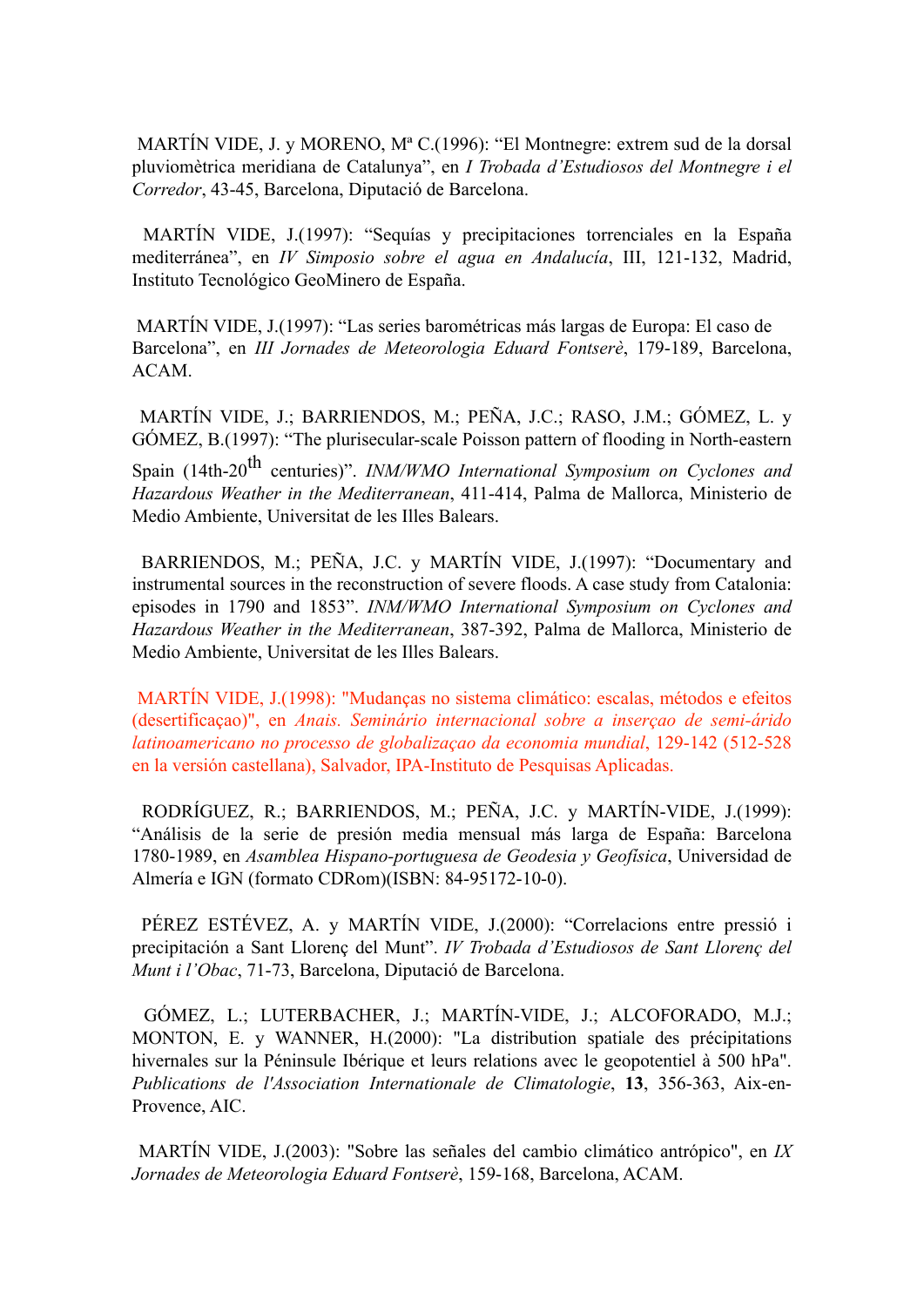GÓMEZ, L.; RASO, J.M.; MARTÍN-VIDE, J., MORENO, M.C. (2004): "Les exceptionnelles températures de l'été 2003 registrées à l'observatoire Fabra (Barcelone)". *Colloque de l'AIC: Climat, mémoire du temps*. Caen.

 SORIANO, C.; FERNÁNDEZ, A.; y MARTÍN VIDE, J. (2004): "Sobre el uso de los procesos sinópticos objetivos y los modelos meteorológicos a alta resolución para el estudio de los patrones circulatorios atmosféricos a escala regional". *CD-Memorias de la Convención Trópico 2004,* Ciudad de La Habana.

 MARTÍN VIDE, J. (2005): "El geógrafo como "hombre/mujer del tiempo". En CONESA GARCÍA, C. (Ed.): *Territorio y medio ambiente: tecnologías de la información geográfica:ponencias, relatorías y sesiones técnicas del XI Congreso de Métodos Cuantitativas, SIG y Teledetección*, Grupo de Métodos Cuantitativos, SIG y Teledetección de la AGE y Servicio de Publicaciones de la Universidad de Murcia, pp. 217-221.

 SANCHEZ-LORENZO, A.; AZORIN-MOLINA, C. MARTIN-VIDE, J. CALBÓ, J. and MORENO, Mª. C. (2006): Weekly variation in the low cloud cover and frequency of cloud types series in Spanish cities. *Preprints Sixth International Conference on Urban Climate*, Göteborg University, Sweden, pp. 834-837.

 LOPEZ-BUSTINS, J.A.; MARTIN-VIDE, J. MORENO, Mª.C. and RASO, J.M. (2006): Urban heat island intensity in Barcelona and the Western Mediterranean Oscillation. *Preprints Sixth International Conference on Urban Climate*, Göteborg University, Sweden, pp. 830 -833.

 MARTÍN-VIDE, J.; CALBÓ, J. y SÁNCHEZ-LORENZO, A. (2006): Tendencias recientes de la insolación en la España peninsular y Baleares (1971-2000). *Proceedings 5ª Asamblea Hispano Portuguesa de Geodesia y Geofísica,* sesión Climatología y Cambio Climático (CDROM).

 SÁNCHEZ-LORENZO, A. y MARTÍN-VIDE, J. (2006): Distribución espacial de la concentración pluviométrica diaria en la Península Ibérica. *Proceedings 5ª Asamblea Hispano Portuguesa de Geodesia y Geofísica,* sesión Climatología y Cambio Climático (CDROM).

 CALBÓ, J.; SANCHEZ-LORENZO, A. and MARTIN-VIDE, J. (2007): Sun in the Antipodes: Temporal Behaviour and Trends of Sunshine Duration in the Iberian Peninsula. In DOUGUÉDROIT, A. and MIKAMI, T. (Eds.). *Proceedings of IGU Commission on Climatology Session, Brisbane 2006,* June 2007, CD-ROM.

 SANCHEZ-LORENZO, A.; BRUNETTI, M.; MARTIN-VIDE, J.; CALBÓ, J. and NANNI, T. (2007): "SUNDUIB: homogenised sunshine duration dataset in the Iberian Peninsula. Temporal variability and trends during the last decades". *Geophysical Research Abstracts*, **9**, 03302.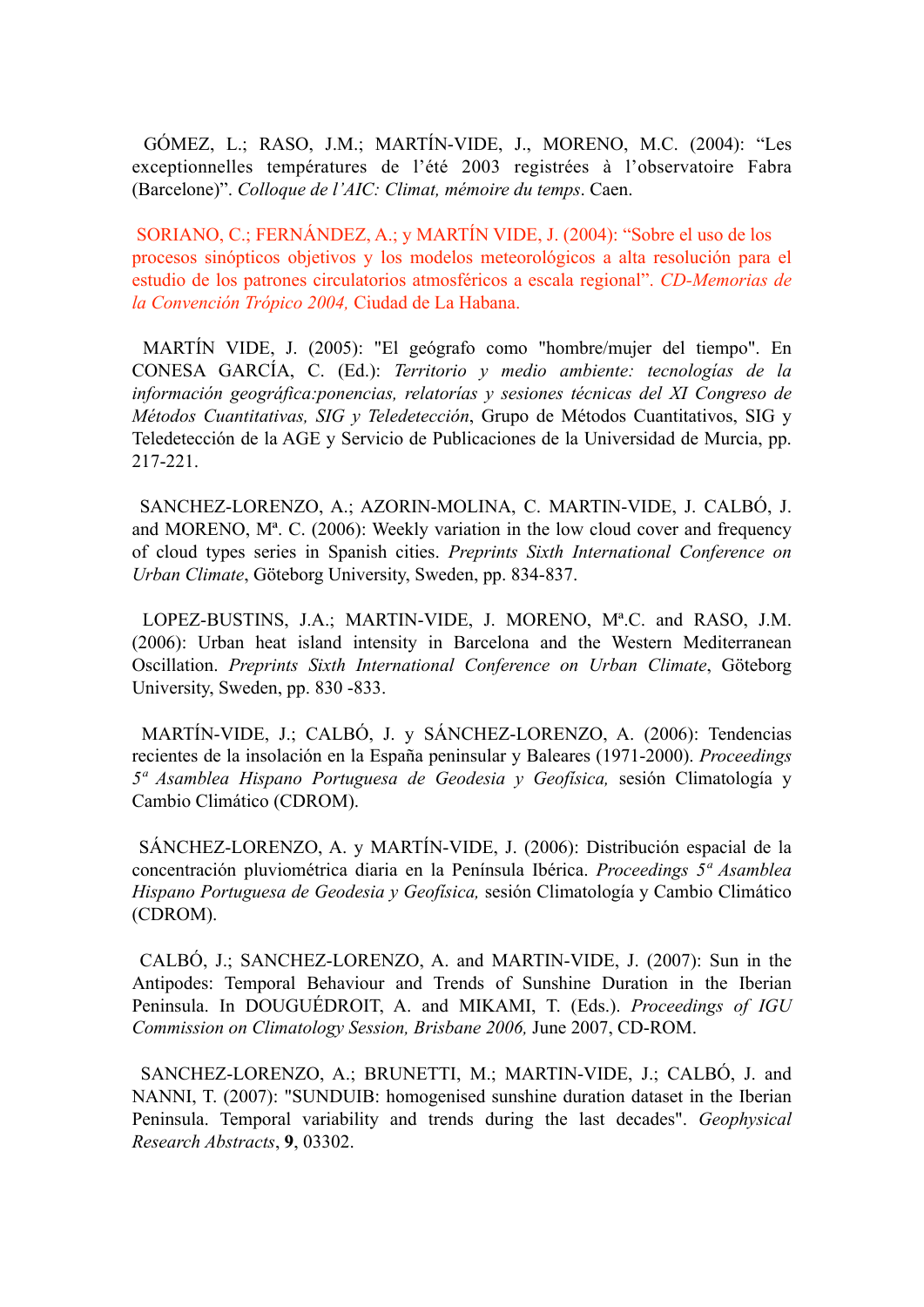SANCHEZ-LORENZO, A.; CALBÓ, J. and MARTIN-VIDE, J. (2007): "Time evolution and trends of sunshine duration over the western part of Europe". *Geophysical Research Abstracts*, **9**, 03310.

GARCIA-MANUEL, A.; MARTIN-VIDE, J.; MORENO, M.C.; LOPEZ-BUSTINS, J.A. and SANCHEZ-LORENZO, A. (2007): "Detecting recent spatial changes in the urban heat island of a medium-sized city due to the increasing human activity". *Geophysical Research Abstracts*, **9**, 06577.

 DE LUIS, M.; GONZÁLEZ-HIDALGO, J.C.; LOPEZ-BUSTINS, J.A.; MARTIN-VIDE, J. BRUNETTI, M.; NANNI, T. and STEPANEK, P. (2007): "Spatial overlapping areas of four teleconection indices in Mediterranean façade of Spain". *Geophysical Research Abstracts*, **9**, 02219.

 MARTIN-VIDE, J.; SANCHEZ-LORENZO, A.; LOPEZ-BUSTINS, J.A.; GARCIA MANUEL, A.; RASO, J.M. and CORDOBILLA, M.J. (2007): Torrential Rainfall in Catalonia: Synoptic patterns and WeMO influence. *EMS7/ECAM8 Abstracts*, **4**, EMS2007-A-00183.

 LOPEZ-BUSTINS, J.A.; SANCHEZ-LORENZO, A. and MARTIN-VIDE, J. (2007): Temporal evolution of circulation patterns frequency and recent Iberia winter rainfall trends. *EMS7/ECAM8 Abstracts*, **4**, EMS2007-A-00189.

· GONZÁLEZ-HIDALGO, J.C.; DE LUIS, M.; MARTIN-VIDE, J.; LOPEZ-BUSTINS, J.A.; STEPANEK, P.; BRUNETTI, M. and NANNI, T. (2007): Spatial overlapping areas of several teleconnection indices on Spain's Mediterranean façade according to autumn rainfall. *EMS7/ECAM8 Abstracts*, **4**, EMS2007-A-00190.

 MARTÍN VIDE, J. (2008): Miguel Ballester: Meteorología o Física del Aire. *XIV Jornadas de Meteorologia Eduard Fontserè*, La sequera, 13, Barcelona, ACAM.

 MARTÍN VIDE, J. (2009): El marco climático del moderno comercio del frío, en J. Cruz Orozco (Ed.), *El comerç del fred. Actes del II Congrès Internacional al voltant de la utilització tradicional del gel i la neu*, 39-42. Valencia, Museu Valencià d'Etnologia

#### *F. Other Publications*

<sup>•</sup> The periodic section titled "Climatologia", in the journal *Estadística i Informació Agrària*, published by DARP de la Generalitat de Catalunya, issues **1, 2, 3, 4, 5, 6, 7, 8, 9** and **10, 11, 12, 13, 14** and **15**, years 1985, 86, 87 and 88.

<sup>• &</sup>quot;Resum climàtic de l'any agrícola setembre 1985-agost 1986", in *Estadística i Informació Agrària*, **9**  and **10**, 12-24, Generalitat de Catalunya; "Climatologia. Resum climàtic de l'any agrícola setembre 1986 agost 1987. El començament de l'any agrícola setembre 1987-agost 1988", in *Estadística i Informació Agrària*, **14**, 21-26, Generalitat de Catalunya,1988; and other annual summaries till 1993 in the same journal.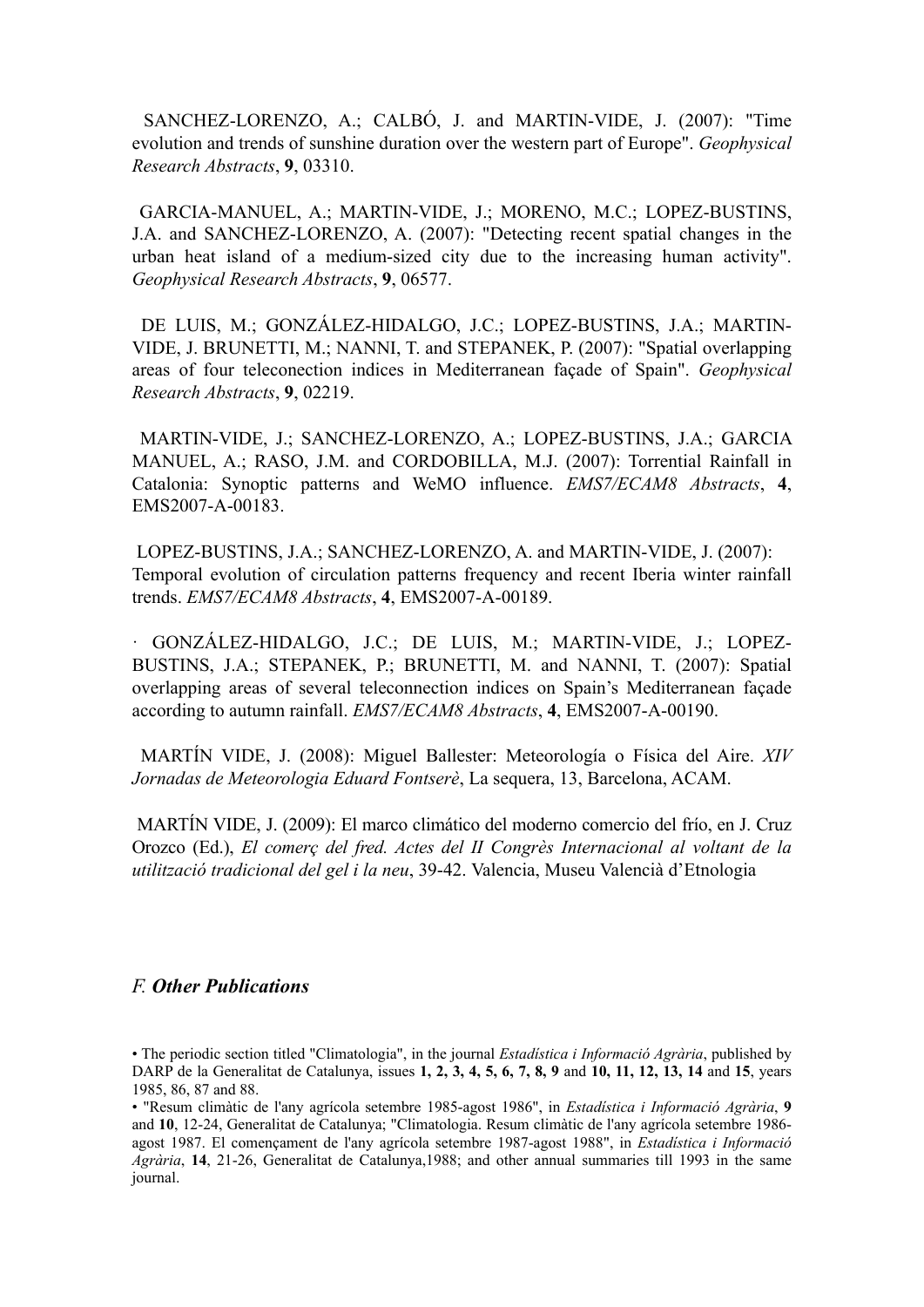• The periodic section titled "El temps durant...(month) de...(year)" , in the journal *Estadística i Informació Agrària*, published by DARP de la Generalitat de Catalunya, issues **16, 17, 18, 19, 20, 21, 22**  and **23, 24, 25, 26, 27, 28, 29, 30, 31, 32, 33, 34** and **35, 36, 37, 38, 39, 40, 41, 42,** etc., years 1989, 1990, 1991, 1992, 1993, 1994, 1995.

• Edition coordinator of *VIII Coloquio de Geógrafos Españoles.Comunicaciones*, A.G.E. and Sección de Geografía, Univ. Barcelona, 573 pp., 1983 (in colaboration).

• Edition coordinator of *VIII Coloquio de Geógrafos Españoles.Acta, discursos, ponencias y mesas redondas*, A.G.E. and Sección de Geografía, Univ. Barcelona, 152 pp., 1984.

• Editor of *Abstracts of papers.Résumés des communications.Regional Conference on Mediterranean Countries*, Dep.Geografía, Univ.Barcelona, 93 pp., 1986 (in colaboration).

• Technical reviewer of *La Geografía actual: Geógrafos y tendencias* by R.J.Johnston y P.Claval, Barcelona, Ariel, 1986.

• Colaborator in the revision and updating of *La Península Ibérica* de J.Vilà Valentí, Barcelona, Ariel, 331 pp.1989.

• Writer of the captions of 6,500 figures, maps and photos of *Geografía de España*, Barcelona, Planeta, 10 volumes, 1989.

• Tasks of selection and revision of figures, maps and photos of the above-mentioned book.

• Coordinator of the volumes 4, 5, 9 and 10 of the above-mentioned book.

• Reviewer and writer of entries in *Salvat Universal. Diccionario enciclopédico* (in colaboration).

• Colaboration as writer in the "Apéndice A-Z" of *Salvat Universal. Diccionario enciclopédico*, 1992.

• Colaboration as reviewer and writer of geographical entries in the encyclopedias of Durvan, S.A. Ed. (Bilbao).

• Writer of the texts of 41 Catalan subregions in *Atles de Catalunya. Geografia comarcal. Universal .Històric*, 1993, 2ª ed., Barcelona, Biblograf.

• Writer of entries, prologue and photo captions in *Gran Vox. Diccionario de Ecología y Medio ambiente*, 1996, Barcelona, Biblograf (in colaboration).

• Reviewer of *Desertificación y degradación de suelos en España*, Barcelona, Departament de Medi Ambient, 1996.

• Reviewer of *Llibre Blanc del Servei de Meteorologia de Catalunya*, Barcelona, Institut Cerdà, 1998.

• Scientific adviser of *Atlas de España y Portugal*, Barcelona, Península, 1998.

• Scientific adviser of *Atles de la Península Ibèrica*, Barcelona, Edicions 62, 1998.

• Climatic maps in *Atlas de la Enciclopèdia Catalana*, Barcelona, 1983 (in colaboration).

• Map nº 2 in *Per la coneixença geogràfica de Catalunya*, in Ll.Casassas *et al*., Barcelona, Edicions 62 and Rosa Sensat, 1984.

• Resolved exercise 803, in *Gaceta Matemática*, **XXVI**, 5 and 6, 181-183, Madrid, Inst.Jorge Juan, R.S.M.E., 1974.

• Book review, in *Gaceta Matemática*, **XXVI**, 7 and 8, 214, Madrid, Inst.Jorge Juan, R.S.M.E., 1974.

• Resolved exercise 811, in *Gaceta Matemática*, **XXVII**, 1 and 2, 64-65, Madrid, Inst.Jorge Juan, R.S.M.E., 1975.

• Resolved exercise 816, in *Gaceta Matemática*, **XXVII**, 3 and 4, 121-122, Madrid, Inst.Jorge Juan, R.S.M.E., 1975.

• Two photographs in *Nubes altas Ch. Nubes medias Cm. Nubes bajas Cl*, Madrid, Instituto Nacional de Meteorología (poster).

• Two photographs in *Revista de Meteorología*, nº **3** and nº **4**, Madrid, Asociación de Meteorólogos Españoles.

• One hundred aprox. photographs in *Geografía de España*, Barcelona, Planeta, 1989.

• Prologue in *Gota fría* by Mª Carmen Llasat, Barcelona, Boixareu, 1991.

• Prologue in *L'aigua a Mataró. Inundacions i recursos hídrics (segles XVIII-XX)* by Mariano Barriendos and Jordi Pomés, Mataró, Caixa d'Estalvis Laietana, 1993.

• Editorial/prologue in nº **3** of the journal *Penell. Revista de Meteorologia, Climatologia, Medi Ambient i Sismologia*, Barcelona, ACOM.

• Photograph titled "Cirrocumulus lenticularis with iridescence and cirrus, in a strongly westerly wind". *Meteorological Calendar 2000*, Royal Meteorological Society

• Scientific adviser of *Atles de les Illes Balears*, Barcelona, Edicions 62, 2000.

• Scientific adviser of *Atles del País Valencià*, Barcelona, Edicions 62, 2001.

• MARTÍN VIDE, J.(1981): "Simposium OMM sobre métodos estadísticos y probabilísticos en la previsión del tiempo (Niza, 8-12 September 1980)". *Revista de Geografía*, **XV**, 1 and 2, 110-111, Dep.Geografía, Univ.Barcelona.

• MARTÍN VIDE, J.(1983): *Características climatológicas de la precipitación en la franja costera mediterránea de la Península Ibérica* (Doctoral Thesis summary), Universidad de Barcelona, Publicacions i Edicions.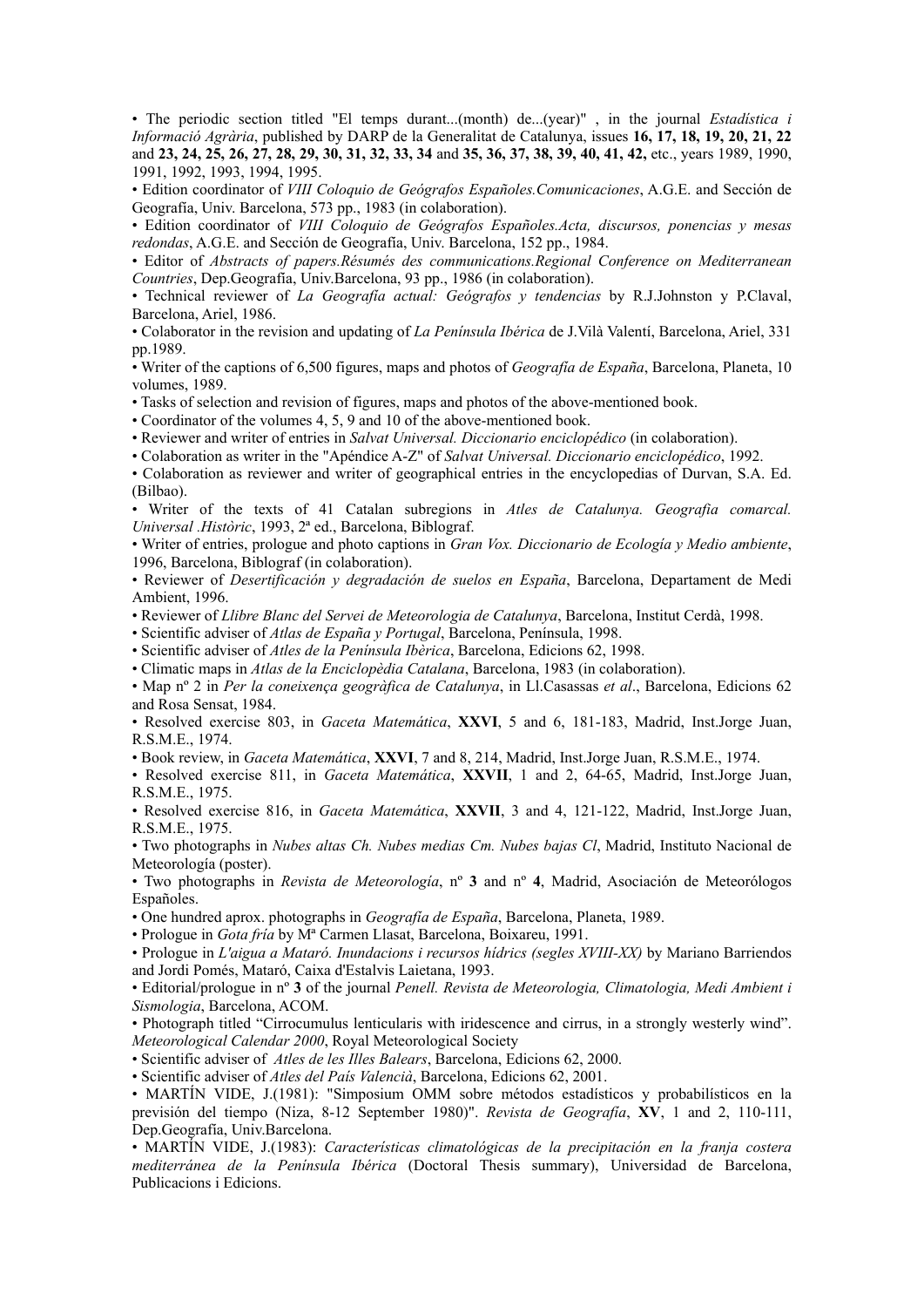• MARTÍN VIDE, J.(1984): "Acta del VIII Coloquio de Geógrafos Españoles", in *VIII Coloquio de Geógrafos Españoles.Acta, discursos, ponencias y mesas redondas*, 9-14, AGE and Sección Geografía, Univ.Barcelona.

• MARTÍN VIDE, J.(1984): "El VIII Coloquio de Geógrafos Españoles (A.G.E.)". *Boletín de la Asociación de Geógrafos Españoles*, **1**, 2ª época, 65-67, AGE.

• MARTÍN VIDE, J.(1984): "Nota informativa sobre el VIII Coloquio de Geógrafos Españoles (26 septiembre-2 octubre, 1983)". *Revista de Geografía*, **XVIII**, 143-149, Dep.Geografía, Univ.Barcelona.

• RASO, J.M. y MARTÍN VIDE, J.(1984): "Evolución reciente de los climas (París, 25 Congreso Internacional de Geografía, tema 3)". *Revista de Geografía*, **XVIII**, 150-151, Dep.Geografía, Univ.Barcelona.

• MARTÍN VIDE, J. y MORENO, Mª C.(1985): "Curso de Ecología pastoral en alta montaña (Aísa-Jaca, julio 1984)". *Boletín de la Asociación de Geógrafos Españoles*, **2**, 2ª época, 50-52, AGE.

• MARTÍN VIDE, J.(1985): "A Lluís Solé Sabarís". *Treballs de la Societat Catalana de Geografia*, **4**, 53, Barcelona, Societat Catalana de Geografia.

• MARTÍN VIDE, J.(1986): "Comentario bibliográfico de SHAW, G. y WHEELER, D.(1985): Statistical Techniques in Geographical Analysis.Chichester,John Wiley". *Boletín informativo del Grupo de Métodos Cuantitativos en Geografía (A.G.E.)*, **3**, 16, Madrid, AGE.

• MARTÍN VIDE, J.(1986): "Asamblea general ordinaria y asamblea general extraordinaria de la A.G.E. (Murcia, diciembre 1985)". *Boletín informativo del Grupo de Métodos Cuantitativos en Geografía (A.G.E.)*, **3**, 8-9, Madrid, AGE.

• CARRERAS, C. y MARTÍN VIDE, J.(1986): "La Conferencia Regional de la UGI sobre Países Mediterráneos. Primera reunión internacional de Geografía celebrada en España". *Revista de Geografía*, **XX**, 25-27, Dep.Geografía, Univ.Barcelona.

• MARTÍN VIDE, J.(1986): "Curset d'introducció a la pluviometria de Catalunya". *Treballs de la Societat Catalana de Geografia*, **7** y **8**, 135-136, S.C.G.

• MARTÍN VIDE, J.(1987): "El fenómeno de la "isla de calor": el caso de Barcelona". *La Vanguardia.Ciencia*, 22-II-1987, Barcelona.

• MARTÍN VIDE, J.(1987): "Las lluvias de barro: de la superstición a la explicación de unas claves climáticas". *La Vanguardia.Ciencia*, 15-XI-1987, Barcelona.

• SALA, M. y MARTÍN VIDE, J.(1986-87): "Presentación. Medición y experimentación en Geografía Física". *Notes de Geografia Física*, **15-16**, 4-6, Dep.Geografía Física y A.G.R., Univ. Barcelona.

• CARRERAS, C. y MARTÍN VIDE, J.(1987): "La Conferència Regional de l'UGI sobre els Països Mediterranis. Primera reunió internacional de Geografia celebrada a Espanya". *Revista Catalana de Geografia*, **4**, 72-73, Institut Cartogràfic de Catalunya.

• CLAVERO, P.; MARTÍN VIDE, J. y RASO, J.M.(1987): "IX Reunión de Bioclimatología". *Boletín de la Asociación de Geógrafos Españoles*, **5**, 91-92, A.G.E.

• MARTÍN VIDE, J. y GARCÍA, C.(1988): "1987, ¿un año muy lluvioso en Barcelona?". *La Vanguardia.Ciencia*, 24-I-1988, Barcelona.

• MARTÍN VIDE, J. y MORENO, Mª C.(1989): "La percepción del clima en nuestras ciudades". *La Vanguardia.Ciencia*, 7-V-1989, Barcelona.

• MARTÍN VIDE, J. y MORENO, Mª C.(1989): "El II Simposio Estatal sobre Medio Ambiente y Educación Universitaria. Sao Paulo (Brasil), agosto de 1989". *Revista de Geografía*, **XXIII**, 127-128, Universidad de Barcelona.

• MARTÍN VIDE, J.(1990): "Veinticinco años de estudios geográficos". *La Vanguardia.Ciencia y Tecnología*, **20**, p.13, Barcelona.

• MARTÍN VIDE, J.(1990): "Curset-seminari d'iniciació a l'anàlisi d'imatges de Meteosat". *Treballs de la Societat Catalana de Geografia*, **24**, p. 111, S.C.G.

• MARTÍN VIDE, J. y MORENO, Mª C.(1990): "Primeros síntomas del cambio climático". *Ciencia y Tecnología*, **21**, p. 3, Barcelona, La Vanguardia.

• MARTÍN VIDE, J.(1990): "El clima del Golfo no será el peor enemigo". *Ciencia y Tecnología*, **47**, p. 6, Barcelona, La Vanguardia.

• MARTÍN VIDE, J.(1992): "El lenguaje de las nubes". *Ciencia y Tecnología*, **113**, 5-7, Barcelona, La Vanguardia.

• MARTÍN VIDE, J.(1992): "El V Coloquio de Geografía Cuantitativa (Zaragoza, 21-25 septiembre de 1992). *Alisios. Revista de* Geografía, **2**, 72-73, Universidad de La Laguna.

• MARTÍN VIDE, J.(1994): "Embudos gigantes al son del viento". *Ciencia y Tecnología*, **228**, p.3, Barcelona, La Vanguardia.

• MARTÍN VIDE, J.(1995): "Presentación del ciclo de conferencias sobre tres figuras eminentes de la meteorología y la climatología catalanas". *Treballs de la Societat Catalana de Geografia*, **39**, 151-152, Barcelona, Societat Catalana de Geografia.

• MARTÍN VIDE, J.(1997): "Pasión y caos". *La Vanguardia*, 21-III-1997, Barcelona.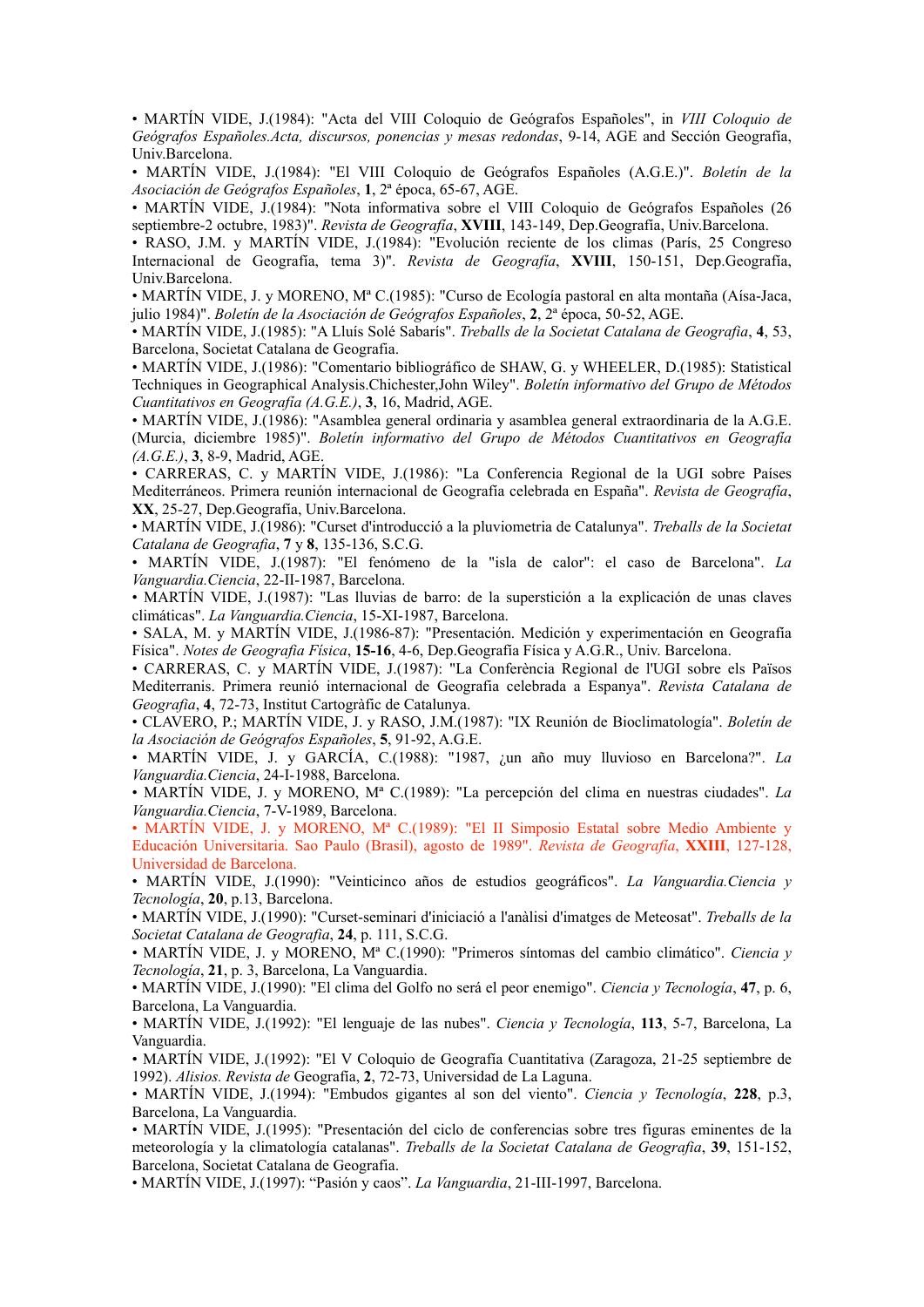• MARTÍN VIDE, J.(2000): "Acerca de la enseñanza universitaria de la Geografía Física". *Noticias Geográficas*, **25**, 13-14, Madrid, AGE.

• MARTÍN VIDE, J.(2001): Prologue, in PÉREZ-CUEVA, LÓPEZ BAEZA y TAMAYO, *El Tiempo del Clima*, 5, Buñol, AEC and Garmas Impresores.

• MARTÍN VIDE, J.(2000): "Reseñas. Camarasa Belmonte, Ana María y Mateu Bellés, Juan F.(coords.) (2000): 'Las inundaciones en España en los últimos veinte años. Una perspectiva geográfica'…". *Boletín de la A.G.E.*, **30**, 217-218, Madrid, AGE.

• MARTÍN-VIDE, J.(2001): Photograph titled "Virga beneath cumulonimbus and weak primary rainbow". *Weather*, 56, **8**, back cover, Royal Meteorological Society.

• MARTÍN VIDE, J.(2002): Prologue, in GUIJARRO, GRIMALT, LAITA and ALONSO, *El Agua y el Clima/L'Aigua i el Clima*, V, AEC.

• MARTÍN VIDE, J. (2010): Prologue in *La revista del CENMA*, **5**, 1, Centre d'Estudis de la Neu i la Muntanya d'Andorra.

• MARTÍN VIDE, J. (2011): Prologue in RODRÍGUEZ ESTEBAN, *España en África. La ciencia española en el Sáhara Occidental, 1884-1976*, Madrid, Calamar Ediciones.

• Others prologues in recent books.

## **8. Research projects**

#### *A. European (R&D)*

► Annual to decadal variability in climate in Europe (**ADVICE)**, ENV4-CT95-0129- PL951090, 1996-97.

► Improved understanding of past climatic variability from early daily European instrumental sources (**IMPROVE**), ENV4-CT97-0511, 1998-99.

[►](http://www.cost733.org/) [H](http://www.cost733.org/)[armonisation and Applications of Weather Types Classifications for European](http://www.cost733.org/%22%20%5Ct%20%22_blank) [Regions](http://www.cost733.org/%22%20%5Ct%20%22_blank) (**COST 733**), 2006-2010.

► **ESPON Climate** (Climate Change and Territorial Effects on Regions and Local Economies in Europe). 2009-2011.

#### *B. Latin American (R&D)*

► Assessment of Impacts and Vulnerability to Climate Change in Brazil and strategies for Adaptation options, FAPESP 08/58161-1. Subproject 7 Case Study 5: Vulnerability of the Metropolitan regions of Baixada Santista and Campinas to climate change.

**►** Eventos de grande escala e as chuvas no sul do Brazil (Large scale events and rain in South Brazil), CNPq 484957/2011-2, 2011-2013.

**►** Regionalización de las precipitaciones diarias en Chile central mediante el Índice de Concentración (CI) (Regionalization of the daily precipitation in Central Chile by means of the Concentration Index (CI)), U-Apoya, CSSOC-2012-292, 2013-2015.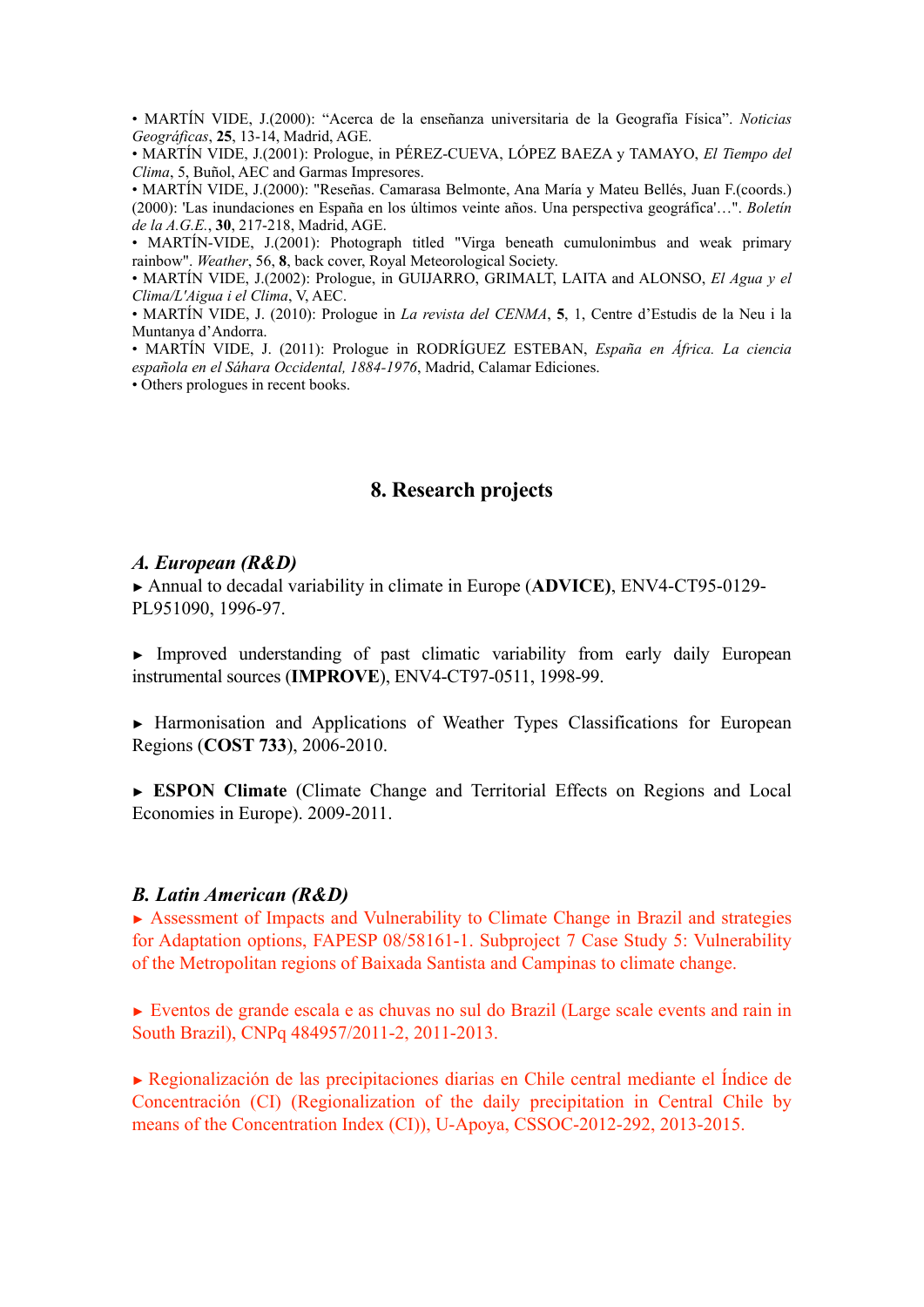# *C. Spanish (R&D)*

► La Oscilación del Mediterráneo Occidental (WeMO) y su influencia sobre la variabilidad pluviométrica y la actividad tormentosa en el mar Balear (WEMOTOR) (The Western Mediterranean Oscillation (WeMO) and its effect on the rainfall variability and thunderstorms in the Balearic Sea). CSO2014-55799-C2-1-R. 2015-2017 (23.000 euros, 1 predoctoral contract).

► Estructura diaria y 10-minutal de la precipitación y su caracterización sinóptica objetiva en el mar Balear (Cataluña) (PRECABAL) (Daily and 10-minutes structure of the precipitation and its objetive synoptic characterization in the Balearic sea (Catalonia)). CGL2011-29263-C02-01. 2012-2014.

► Estructura diaria de la precipitación en Cataluña y sus conexiones mediterráneas (RECABA) (Daily structure of the precipitation in Catalonia and its mediterranean connections). CGL2008-06129-C02-01. 2008-2011.

► Las nubes y sus efectos sobre la radiación: del estudio de situaciones a escala local al análisis climatológico de alcance global. Interacciones con el aerosol atmosférico (NUCLIERSOL) (The clouds and their effects on solar radiation: From the study at local scale to the climatic analysis at global scale. Interactions with the atmospheric aerosol). CGL2010-18546. 2010-2013.

► Análisis de la irregularidad pluviométrica a diferentes escalas temporales en la Península Ibérica y Baleares y sus conexiones regionales (IPIBEX) (Analysis of the pluviometric irregularity at different time scales in the Iberian Peninsula and Balearic Islands and their regional connections). CGL2005-07664-C02-01. 2005-2008.

► Nubes y cambio climático: Variabilidad y tendencias de la nubosidad e insolación en la Península Ibérica, y medida y modelización de los efectos radiativos en las nubes en superficie (NUCLIEREX) (Clouds and climate change: Trends and variability of cloudiness and sunshine duration in the Iberian Peninsula, and measurements and modelling of cloud radiative effects at the surfarce). CGL2007-62664. 2007-2010.

► Actividades del Comité Español del WCRP (actiwes) (Activities of the Spanish Committe World Climate Research Programme). ACI-COM-2011-1070. 2011-2013.

► Evaluación del agua de niebla en la vertiente mediterránea de la Península Ibérica. Potenciales usos y aplicaciones (nieva) (Evaluation of the fog water in the Mediterranean side of the Iberian Peninsula). CGL2008-04550/CLI. 2008-2011.

► Nubes y cambio climático: Análisis climatológico de la nubosidad en la Península Ibérica, y medida y modelización de sus efectos radiativos en superficie (nuclier) (Clouds and climate change: Climatological analysis of cloudiness in the Iberian Peninsula, and measurement and modelization of their radiative effects on surface). CGL2004-02325/CLI. 2005-2007.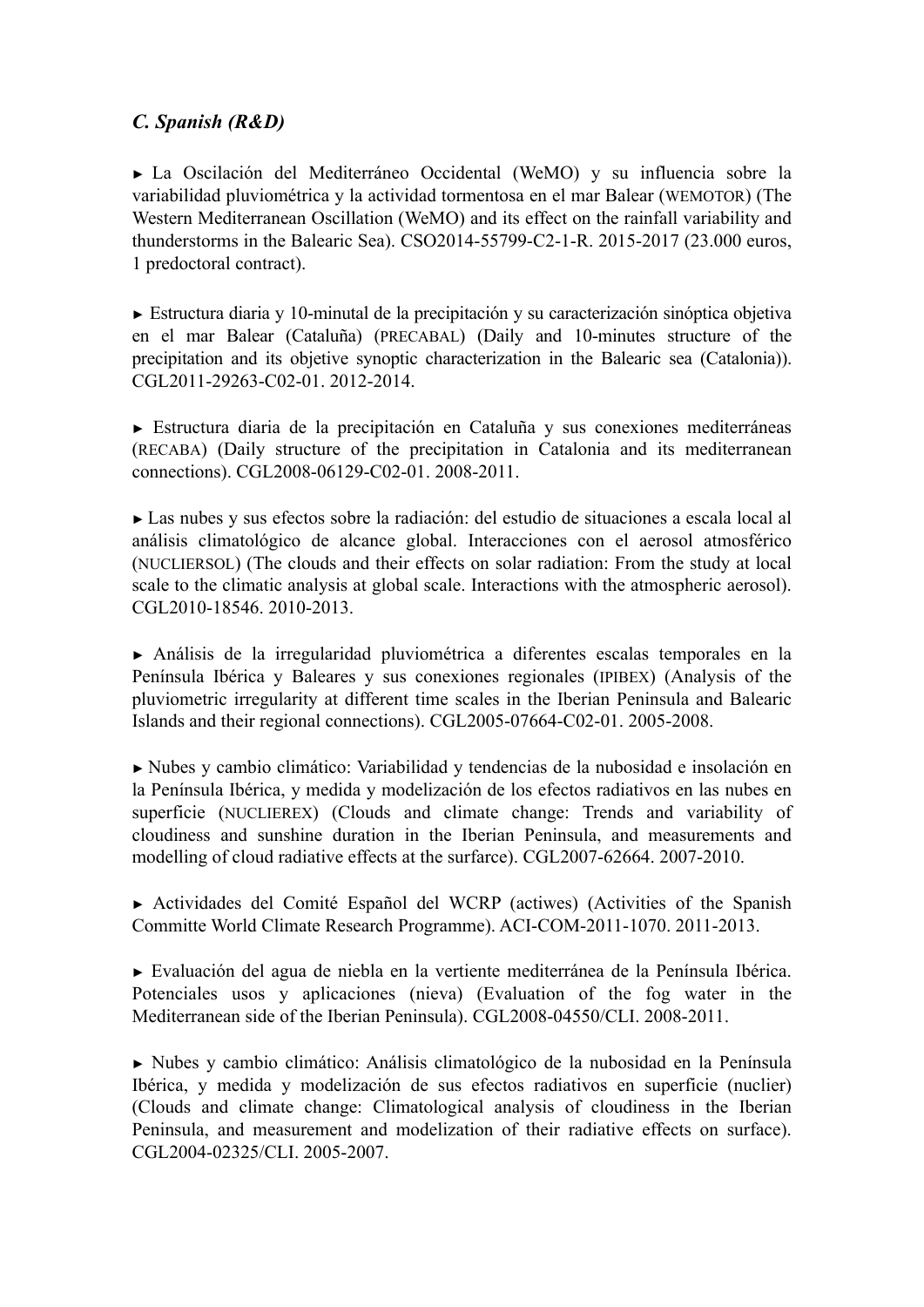► Análisis de la irregularidad pluviométrica a diferentes escalas temporales en la Península Ibérica y Baleares y sus conexiones regionales (Analysis of the pluviometric irregularity at different time scales in the Iberian Peninsula and Balearic Islands and their regional connections). REN2001-2865-C02-01/CLI. 2001- 2004.

► Modelos estadísticos de la variabilidad plurisecular del clima en la Península Ibérica (Statistical models for the century-scale climatic variability in the Iberian Peninsula. CLI98-0930-C02-02. 1998-2001.

► Variabilidad natural anual y por décadas en el clima de la Península Ibérica (Annual and decadal natural variability in Iberian Peninsula climate). CLI95-1928-CO2-02. 1996-1998.

► Parametrización y modelización de los procesos superficiales en zonas agrícolas, arbóreas y áridas para su implementación en los modelos climáticos (Parametrization and modelization of surface processes in agricultural, tree cover and arid areas for implementation in climate models). CLI95-1794. 1996-1998.

► Aplicación de métodos hidrometeorológicos para la previsión de la precipitación diaria (Application of hydrometeorological models for daily precipitation forecast). HF1996-0207. 1997.

► Aplicaciones hidrológicas del radar: optimización de la medida de lluvia por radar mediante sensores en tierra (Hydrological applications of radar: Optimization of radar rain measurement by means of surface sensors). AMB95-0671-C02-02. 1995-1997.

► Programa de actividades de la Red RIMARC-Red Ibérica Mediterránea para el Análisis de los Riesgos Climáticos (Iberian Mediterranean Network for Climatic Hazards Analysis). 2008.

► Renovación de la Red Ibérica Mediterránea de Riesgos Climáticos (Updating of Iberian Mediterranean Network for Climatic Hazards Analysis). 2005-2007.

► Red Ibérica Mediterránea de Riesgos Climáticos (Iberian Mediterranean Network for Climatic Hazards Analysis). CGL2004-21663-E. 2003-2004.

► Red Española de Reconstrucción Climática a partir de Fuentes Documentales (reclido) (Spanish Network for Climatic Reconstruction by means of Documentary Sources). CGL2004-21488-E. 2003-2004.

► Xarxa temàtica: Aproximació al coneixement del cicle hidrològic: metodologia i implicacions en la gestió dels recursos hídrics (Thematic network on water cycle knowledge: Methodology and implications for the hydric sources management).1998.

► Xarxa temàtica d'Hidrologia Mediterrània (Thematic Network on Mediterranean Hydrology). 1995XT0001. 1996.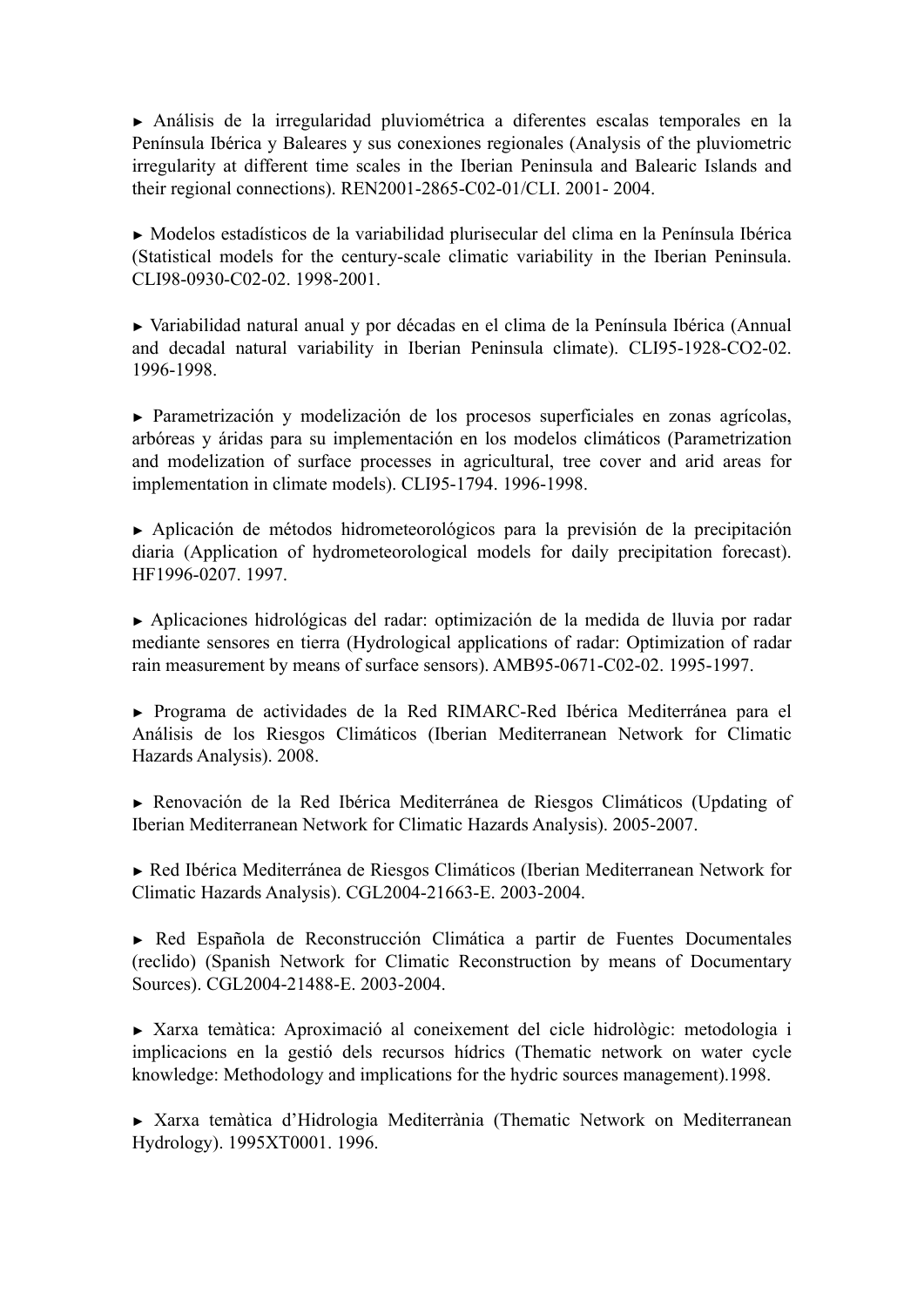► Xarxa temàtica: SICMAB (Simulació CFD del comportament a la mar i maniobres de bucs) (Thematic network: SICMAB-CFD simulation of the behaviour at sea and ship maneuvering). 2000.

► Xarxa temàtica sobre el canvi climàtic a Catalunya (Thematic network on climatic change). 2002-2003.

# *D. Spanish* (others)

► Grup de recerca consolidat i financiat 'Grup de Climatologia' (Group of Climatology 2009-2013). 2014 SGR 300. 2014-2016.

► La isla de calor en el área Metropolitana de Barcelona y la adaptación al cambio climático (The urban heat island in the Barcelona Metropolitan Area and the adaptation to climate change). FBiG 308065. 2014-2015 (17.800 euros).

► Grup de recerca consolidat i financiat 'Grup de Climatologia' (Group of Climatology 2009-2013). 2009 SGR 443. 2009-2013.

► Grup de recerca consolidat 'Grup de Climatologia' (Group of Climatology 2005-2008). 2005-2008

► Evaluación Preliminar de los Impactos en España por Efecto del Cambio Climático (ECCE) (Preliminary assessment of the climate change impacts in Spain). 2003-2004.

► Ajut de suport a grup de recerca (II Pla de Recerca de Catalunya) (Support for research group 2001-2004). 2001SGR 00040. 2001-2004.

► Ajut de suport a grup de recerca (II Pla de Recerca de Catalunya) (Support for research group 1999-2001). 1999SGR 00010. 1999-2001.

► Ajut de suport a grup de recerca (II Pla de Recerca de Catalunya) (Support for research group 1998-1999). 1997SGR 00416. 1998-1999.

► Ayuda para grupos consolidados de la Divisió I (Support for consolidated research groups 2003). 2003.

► Ayuda para grupos consolidados de la Divisió I (Support for consolidated research groups 2001). 2001.

► LUCDEME nº 5 (Figh**t**ing against Desertification in the Mediterranean-5). CSIC, ICONA. 1988-1991.

► LUCDEME nº 6 (Fighting against Desertification in the Mediterranean-6). CSIC, ICONA. 1988-1991.

► Tendencias climáticas seculares en España. Patrones previsibles de cambio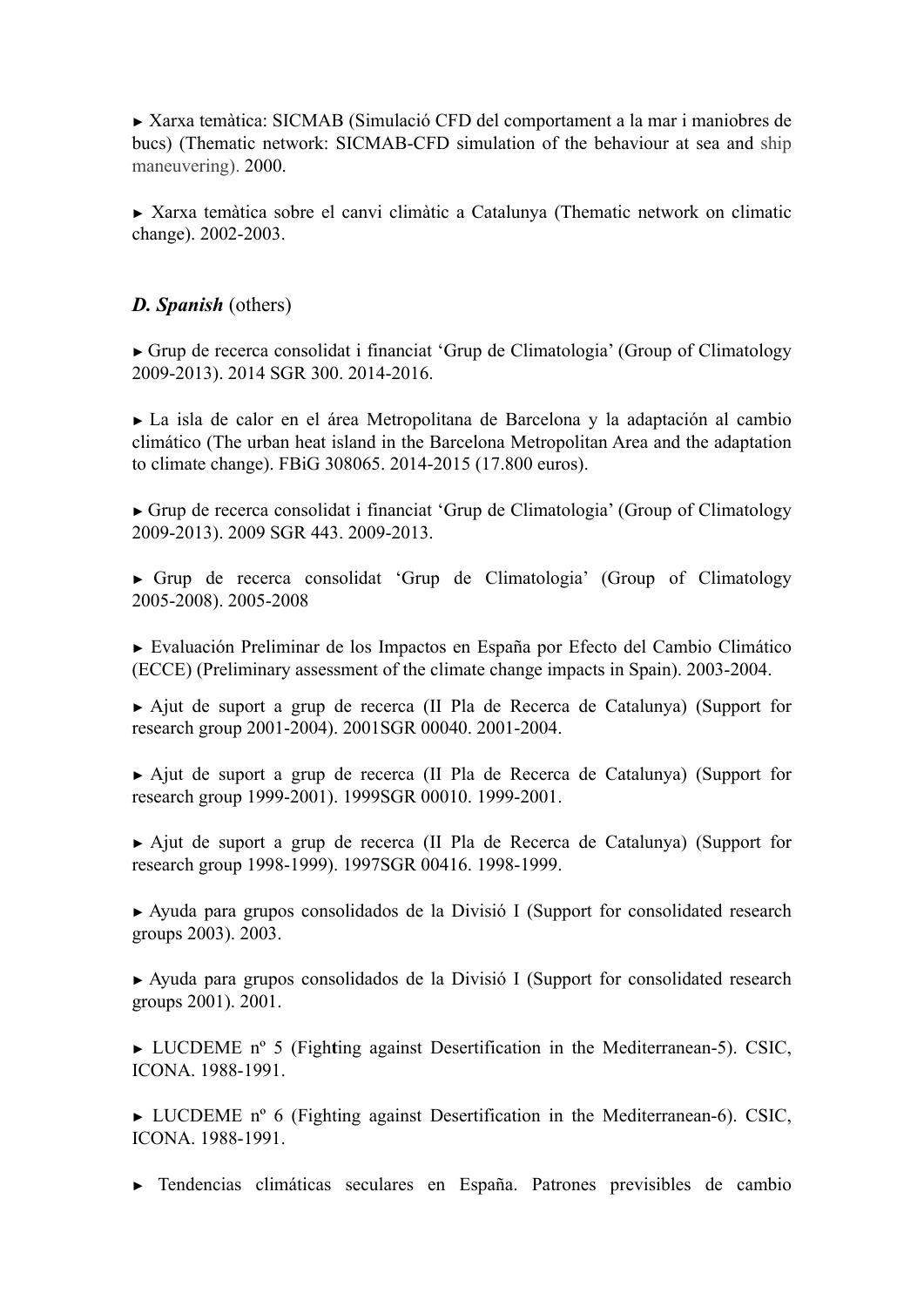medioambiental (Secular climatic trends. Predictable environmental change patterns). PS91-0077. 1992-1993.

## *E. Others*

► Avaluació dels efectes del canvi climàtic a l'Euroregió Pirineus Mediterrània per la millora de la competitivitat i eficiència del sector turístic (Evaluation of climate change effects in the Euroregion Pyrenees- Mediterranean for improving the competitiveness and efficiency of the tourism sector), Euroregion Pyrenees-Mediterranean and Fundación Empresa y Clima, 2013 (18.000 euros).

# **9. Research agreements with companies** (since 1998)

▪ Informe técnico-meteorológico sobre el episodio de vientos intensos de los días 23 y 25 de enero de 2009 (Technical and meteorological Report on strong winds event of 23-25 January 2009), Contract FBG305521(UB), UNESPA, 2009.

▪ Informe estadístico sobre los aludes en Catalunya (Statistical Report on avalanches in Catalonia), Institut Geològic de Catalunya, 2008-2009.

▪ Característiques eòliques que afecten les emissions aèrees de les indústries i serveis del Camp de Tarragona (Wind characteristics that affect air emissions from industries and services in Camp of Tarragona), Fundación Empresa y Clima y Serveis d'Incineració dels Residus Sòlids Urbans, S.A.(SIRUSA), 2008-2009.

▪ "Agua Extrema"('Extreme Water'), Contract FBG34140(UB), Sociedad Expoagua Zaragoza 2008, S.A., 2006-2008.

▪ Atlas Climàtic de Catalunya (1961-1990) (Climatic Atlas of Catalonia (1961-1990)), Servei Meteorològic de Catalunya, 2005.

▪ Preparación en base cartográfica de la termopluviometría del "Atles Climàtic de Catalunya", para el período internacional 1961-1990 (Preparation of temperature and precipitation base maps for the 'Climatic Atlas of Catalonia', international period 1961-1990), contract FBG302597 (UB), Servei Meteorològic de Catalunya, 2002.

▪ Potencialidad climatológica de los fondos de los archivos del antiguo Servei Meteorològic de Catalunya y Eduard Fontserè (Climatological potentialities of the old Catalan Meteorological Service and Eduard Fontserè archives) contract FBG301150 (UB), Departament de Medi Ambient de la Generalitat de Catalunya, 2000.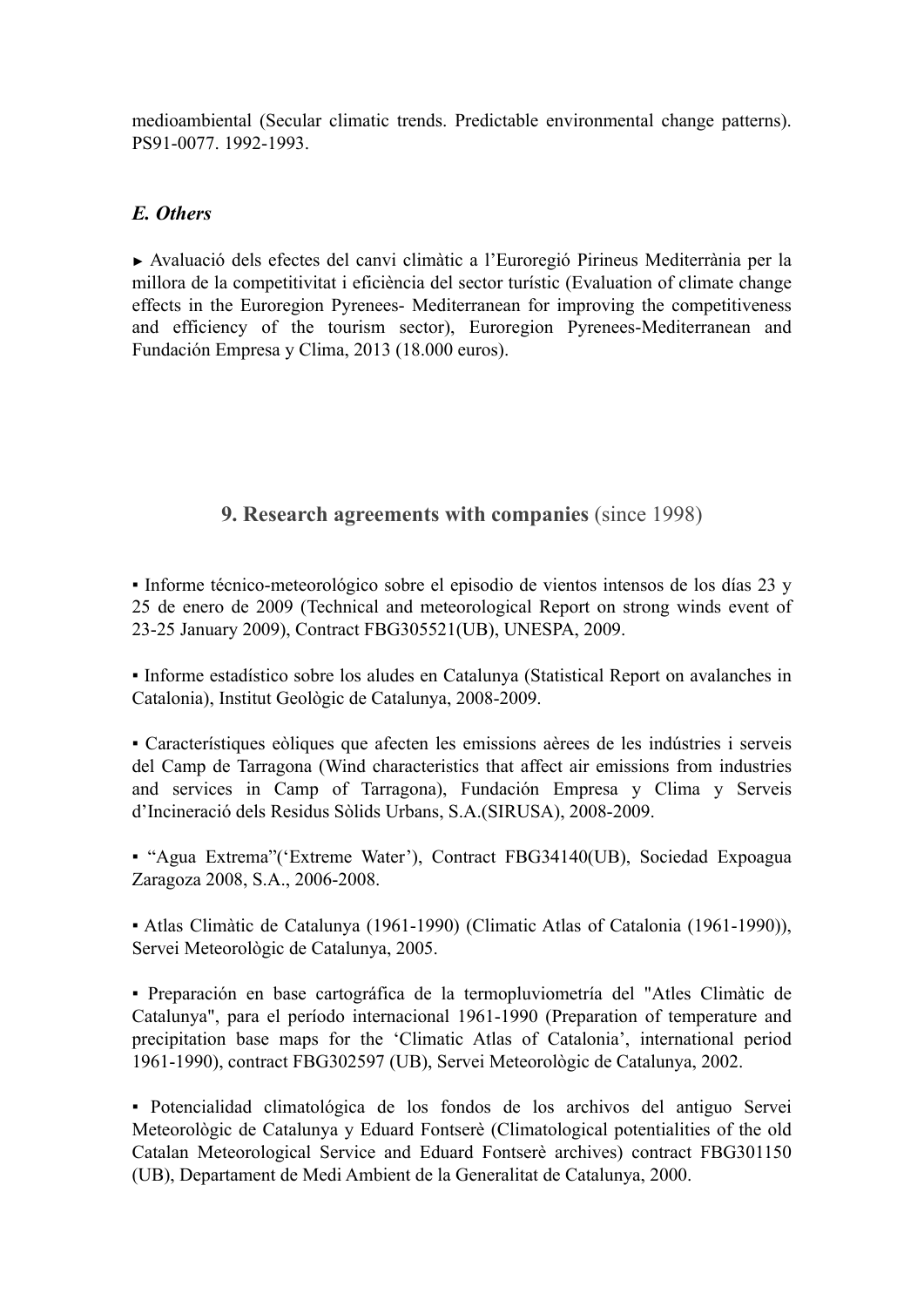▪ Anàlisi climàtica dels episodis meteorològics extrems a Catalunya (pluviometria i termometria). Avaluació espacial i temporal dels riscos (Climatological Analysis of extreme meteorological events in Catalonia (precipitation and temperature). Spatial and temporal assessment of risks). Departament de Medi Ambient de la Generalitat de Catalunya, 1998.

▪ Màster de Climatologia aplicada (Master in Applied Climatology), Servei Meteorològic de Catalunya, 2007 (addendas for 2008, 2009, 2010 y 2011).

#### **10. PhD supervised**

- MORENO GARCÍA, Mª Carmen: Estudio del clima urbano de Barcelona: la "isla de calor" (The urban climate of Barcelona: The "urban heat island"), 1990.
- BARRIENDOS VALLVÉ, Mariano: El clima histórico de Catalunya. Aproximación a sus características generales (ss.XV-XIX) (The historical climate of Catalonia. Approach to its general characteristics (15-19th centuries), 1994.
- ALONSO DE PONGA, Rubén: La vegetación arbórea como indicador topoeólico. Estudio experimental sobre un sector de l'Albera (Trees as wind indicator. Experimental study over an area of Albera (NE Catalonia)), 1995.
- GÓMEZ NAVARRO, Lidia: Regionalización climática de la España peninsular mediante el análisis markoviano de las sequías (Climatic regionalization of Peninsular Spain by means of the Markovian analysis of droughts), 1997.
- AZCÁRATE ESPÍN, Daniel: Las ciencias atmosféricas en España, 1950-1990. Análisis bibliométrico (The atmospheric sciences in Spain, 1950-1990. Bibliometric analysis), 1998.
- VÁZQUEZ LÓPEZ, Luis A.: La Circulación Atmosférica Euroatlántica y el clima de pequeños territorios. La Península Ibérica y Cataluña (The Euroatlantic atmospheric circulation and climate of small territories: Iberian Peninsula and Catalonia), 1999.
- GÓMEZ MARTÍN, Belén: Clima y turismo en Cataluña: Evaluación del potencial climático-turístico de la estación estival (Climate and tourism in Catalonia: Evaluation of climate-tourism potential in summer), 2000.
- PERNAS CANADELL, Jesús: Modelos hidrológicos de respuesta de la precipitación (Hydrological models related to precipitation), 2002.
- PROHOM DURAN, Marc J.: Incidència de les grans erupcions volcàniques en el clima de la Península Ibèrica i Balears (Influence of the big volcanic eruptions on Iberian Peninsula and Balearic Islands climate), 2003.
- FERNÁNDEZ DE ARROYABE, Pablo: Persistencia de la precipitación en la Comunidad Autónoma del País Vasco a partir de modelos markovianos. Regionalización mediante SIG (Persistence of the precipitation in Basque Country (Spain) through Markovian models. Regionalization by means of GIS), 2005.
- MONTSERRAT AGUADÉ, David: Temps de foc: Climatologia sinòptica aplicada als incendis forestals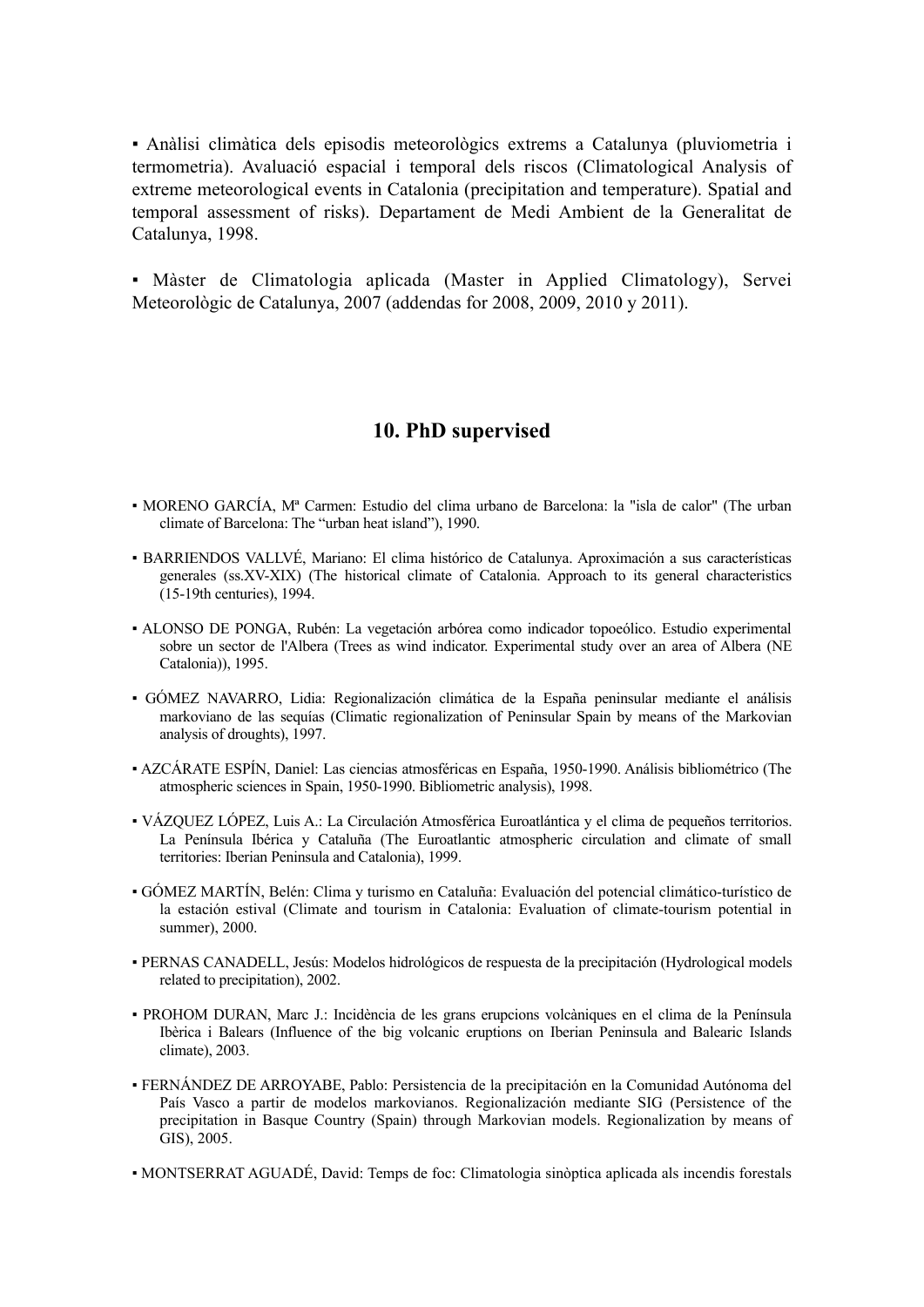(Fire weather: Synoptical Climatology applied to the forest fires), 2007.

- LÓPEZ i BUSTINS, Joan Albert: L'Oscil.lació de la Mediterrània Occidental i la Precipitació als Països Catalans. The Western Mediterranean Oscillation and Rainfall in the Catalan Countries, 2007.
- SÁNCHEZ LORENZO, Arturo: Tendencias y variabilidad de la nubosidad en la Península Ibérica en función del cambio climático y los patrones de variabilidad de baja frecuencia (Trends and variability of cloudiness in the Iberian Peninsula related to climate change and low-frequency variability patterns), 2009.
- BELOSO HOLANDA, Belisa Maria: Gestão Ambiental na Caatinga: um estudo de caso da Reserva n, Particular do Patrimônio Natural Serra das Almas (Environmental management in the Caatinga: A case study of Reseva Particular do Patrimônio Natural Serra das Almas, Brazil), 2012.
- SARRICOLEA, Pablo: La isla de calor urbana de superficie y sus factores condicionantes: el caso del área metropolitana de Santiago, 2012.

▪ ESTEBAN VEA, Pere: Classificació de tipus de circulació atmosfèrica. Proposta metodològica i aplicacions, 2012.

▪ SANTOS CARDOSO GONDIM, Patrícia: Avaliação ambiental estratégica da Agenda 21 local da cidade de Vitória Da Conquista-BA, 2014.

▪ VÉLEZ FLORES, Amílcar: Características climatológicas de la precipitación diaria en Puerto Rico, 2014.

▪ BENHAMROUCHE, Aziz: Análisis de la concentración diaria de la precipitación en la Cuenca del Mediterráneo Occidenta, 2014.

▪ PUIG POLO, Carolina: Evolución temporal de la vegetación en el Sahel mediante el NDVI y su relación con la precipitación en el periodo 1983-2012, 2015 (UPC).

▪ MESEGUER RUIZ, Óliver: La fractalidad temporal de la precipitación en la España Peninsular y Baleares, 2015.

▪ SERRA PARDO, Juan Antonio: El fenómeno de la isla calor en dos ciudades turísticas. Los casos de Ibiza y de Lloret de Mar, 2016.

▪ DUCE DÍAZ, Ester: Incidencia y tratamiento de los aspectos ambientales, climáticos y meteorológicos en la prensa durante el período 1970-1989: El diario *La Vanguardia*, 2016.

▪ MIRALLES ORTEGA, Ricard: Anàlisi climàtica i ambiental dels incendis forestals de Catalunya (1968-2008), 2016.

▪ MATHBOUT, Shifa: Spatial and Temporal Characteristics of Precipitation Variability and Drought Patterns in the Eastern Mediterranean, 2016.

#### **11. Participation in international conferences and symposia** (since 2000) **EMS2015-241**

Observed spatial and temporal variability of precipitation and drought in the Eastern Mediterranean **Shifa Mathbout**, Joan Albert López Bustins, Javier Martin Vide

EMS Annual Meeting and the European Conference on Applications of Meteorology (ECAM) 2015 in Sofia.

▪ Gondim, P. and Martin-Vide, J.: 'Planificaçao e política ambiental: diretrizes, estratégias, ações e políticas públicas para a preservação do meio ambiente da cidade de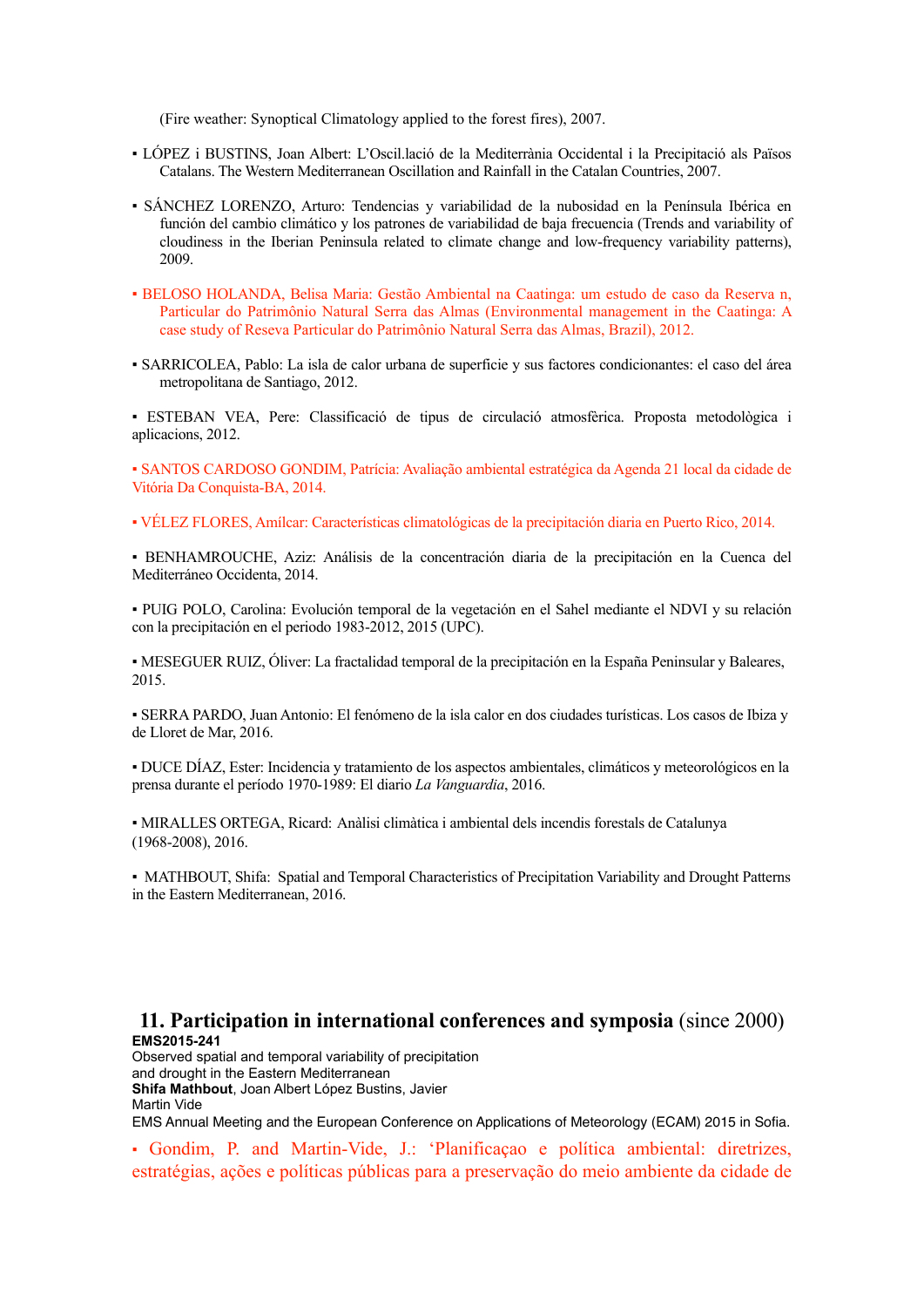Vitória da Conquista – Bahia, Brasil' (Planning and environmental policy: guidelines, strategies, actions and public policies for environmental preservation in the city on Vitória da Conquista – Bahia, Brazil). Foro Internacional MEDAMËRICA 2011. Universidad de Barcelona. Oral presentation.

▪ Martín-Vide, J.: 'Los límites del planeta y el cambio climático' (The limits of the planet and climate change). Foro Internacional MEDAMËRICA 2011. Universidad de Barcelona. Invited lecture, 5-11-2011.

▪ Martín-Vide, J.: 'El geógrafo y el cambio climático' (The geographer and climate change). I Jornadas Iberoamericanas de Asociaciones y Sociedades Geográficas 'Geografía y geógrafos al servicio de una sociedad global'. Asociación de Geógrafos Españoles, Trujillo (Spain)- Oral presentation, 30-6-2011. .

▪ Martín Vide, J.: '¿Qué tienen de verdad los refranes meteorológicos?' (Weather proverbs are true?). Segundo Seminario Internacional sobre Refranes Meteorológicos. En los linderos de la Europa Romance. Universidad de Barcelona, Facultad de Filología, 28-5-2010. Invited lecture.

▪ Sanchez-Lorenzo, A.; Phillips, A.; Calbó, J.; Deser, C.; Brunetti, M.; Martin-Vide, J. and Hurrell, J.: Does observed and simulated cloudiness decadal variability in the Iberian Peninsula explain sunshine behavior?. *European Geosciences Union General Assembly 2008*. Vienna, Austria. [Poster](http://www.ub.edu/gc/Documentos/Sanchez_Lorenzo_etal_EGU2008_cam3.pdf%22%20%5Ct%20%22_blank).

▪ Sanchez-Lorenzo, A.: Calbó, J.; Brunetti, M. and Martin-Vide, J.: Cloudiness trends

over the Iberian Peninsula from the second half of the 20<sup>th</sup> century. *European Geosciences Union General Assembly 2008*. Vienna, Austria. [Poster](http://www.ub.edu/gc/Documentos/Sanchez_Lorenzo_etal_EGU2008_Cloudiness_IP.pdf%22%20%5Ct%20%22_blank).

▪ Colfescu, I.; Boroneant, C.; Esteban, P. and Martin-Vide, J.: Classification of atmospheric circulation patterns associated to heavy precipitation in Romania. *European Geosciences Union General Assembly 2008*. Vienna, Austria.

▪ Garcia-Manuel, A.; Moreno-García, M.C. and Martin-Vide, J.: "Detecting recent spatial changes in the urban heat island of a medium-sized city due to the increasing human activity". A *5th Japanese-German Meeting on Urban Climatology*. Freiburg. Germany, 2008. Poster.

▪ Garcia-Manuel, A.; Martin-Vide, J. and Moreno-García, M.C.: "Urban Heat Island diary rhythm in a medium-sized city". A *European Geosciences Union General Assembly, 2008,* Viena, Austria. Poster.

▪ Garcia-Manuel, A.; Martin-Vide, J.and Moreno-García, M.C.: "Average wind speed reduction in a medium-sized city". A *European Geosciences Union General Assembly, 2008,* Viena, Austria. Poster.

▪ Garcia-Manuel, A., Martin-Vide, J. and Moreno-García, M.C.: "Relative humidity diary changes between a medium-sized city and its outskirts". A *European Geosciences Union General Assembly, 2008,* Viena, Austria. Poster.

▪ Sanchez-Lorenzo, A.; Calbó, J.; Martin-Vide, J.; Querol, X. and Brunetti, M.: Recent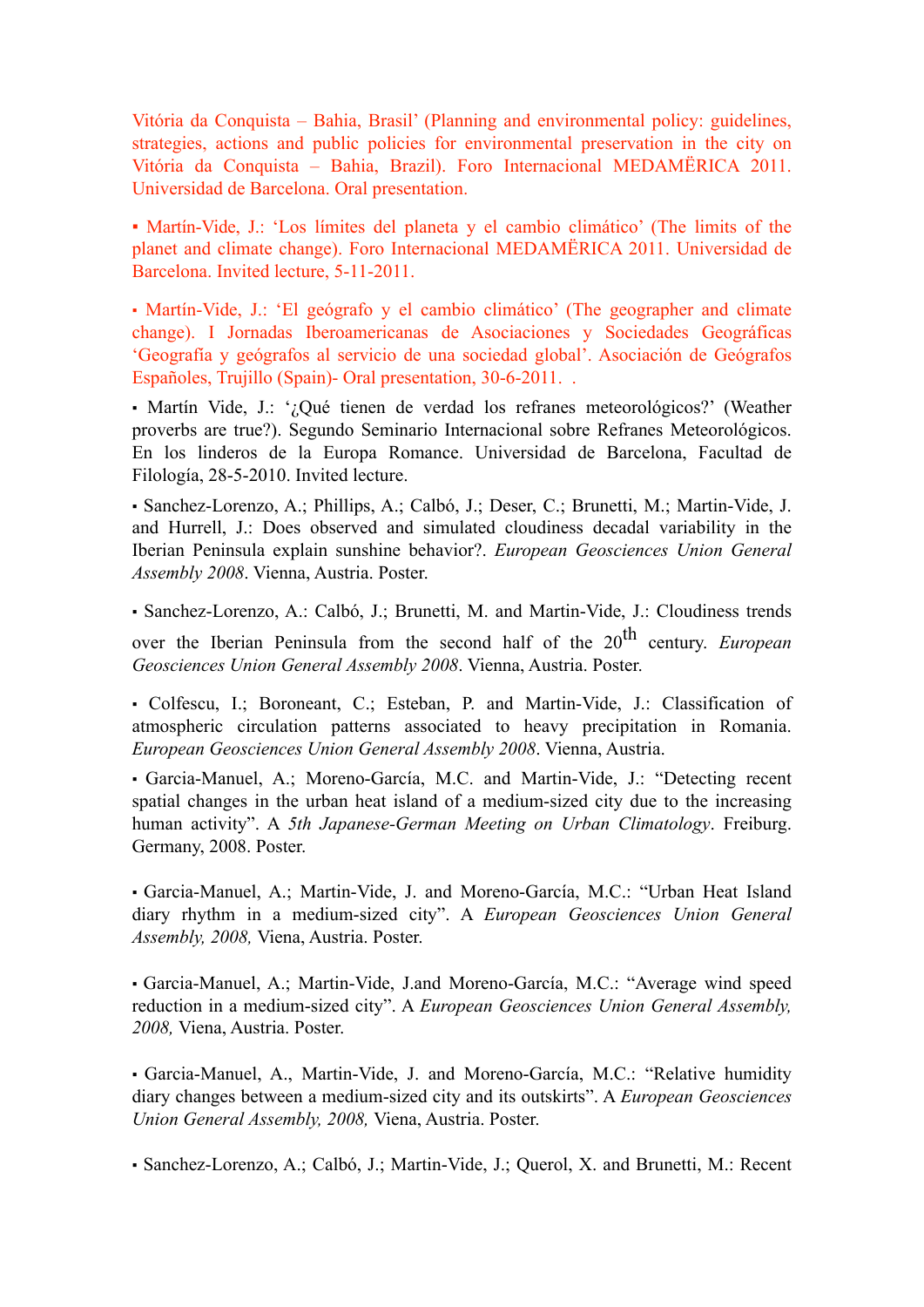Summer Sunshine Duration Variability and Trends Over the Iberian Peninsula: Relation With Changes in Circulation Patterns and Teleconnection With the Sahel Rainfall. *American Geophysical Union Fall Meeting*, San Francisco, 10-14 December 2007. Poster.

▪ González-Hidalgo, J.C.; Lopez-Bustins, J.A.; Martin-Vide, J.; Brunetti, M.; Nanni, T.; Stepanek, P. and de Luis, M.: Spatial overlapping areas of several teleconection indices on Spain´s Mediterranean façade according to spring rainfall. *Connections between Mediterranean and global climate variability*. MEDCLIVAR 2nd workshop, La Londe les Maures, Toulon, France, 8-10 October 2007. Oral communication / Poster.

▪ Lopez-Bustins, J.A.; Sanchez-Lorenzo, A. and Martin-Vide, J.: Temporal evolution of circulation patterns frequency and recent Iberia winter rainfall trends. *7th EMS Annual Meeting / 8th ECAM.* El Escorial (Madrid, Spain), 1-5 October 2007. Poster.

▪ Martin-Vide, J.; Sanchez-Lorenzo, A.; Lopez-Bustins, J.A.; Garcia-Manuel, A.; Raso, J.M. and Cordobilla, M.J.: Torrential Rainfall in Catalonia: Synoptic patterns and WeMO influence. 7th EMS Annual Meeting / 8th ECAM. El Escorial (Madrid, Spain), 1-5 October 2007. Poster.

▪ González-Hidalgo, J.C.; De Luis, M.; Martin-Vide, J.; Lopez-Bustins, J.A.; Stepanek, P.; Brunetti, M. and Nanni, T.: Spatial overlapping areas of several teleconnection indices on Spain's Mediterranean façade according to autumn rainfall. *7th EMS Annual* 

*Meeting / 8th ECAM.* El Escorial (Madrid, Spain), 1-5 October 2007. Poster.

▪ Sanchez-Lorenzo, A.; Brunetti, M.; J. Martin-Vide; J. Calbó and T. Nann: SUNDUIB: homogenised sunshine duration dataset in the Iberian Peninsula. Temporal variability and trends during the last decades. *European Geosciences Union General Assembly 2006*. Vienna, Austria, 15-20 April 2007. Abstract and Poster.

▪ Sanchez-Lorenzo, A.; Calbó, J. and Martin-Vide, J.: Time evolution and trends of sunshine duration over the western part of Europe. *European Geosciences Union General Assembly 2006*. Vienna, Austria, 15-20 April 2007. Abstract and Poster.

▪ Garcia-Manuel, A.; Martin-Vide, J.; Moreno, M.C.; Lopez-Bustins, J.A. and Sanchez-Lorenzo, A.: Detecting recent spatial changes in the urban heat island of a mediumsized city due to the increasing human activity. *European Geosciences Union General Assembly 2006*. Vienna, Austria, 15-20 April 2007. Abstract and Poster.

▪ de Luis, M; González-Hidalgo, J.C.; López-Bustins, J.A.; Martin-Vide, J.; Brunetti, M.; Nanni, T.; and Stepanek, P.: Spatial overlapping areas of four teleconection indices in Mediterranean façade of Spain. *European Geosciences Union General Assembly 2006*. Vienna, Austria, 15-20 April 2007. Abstract and Poster.

▪ Calbó, J.; Sanchez-Lorenzo, A. and Martin-Vide, J.: Sun in the antipodes: temporal behaviour and trends of sunshine duration in the Iberian Peninsula. *Regional Responses to Global Changes. A view from the Antipodes*, International Geographical Union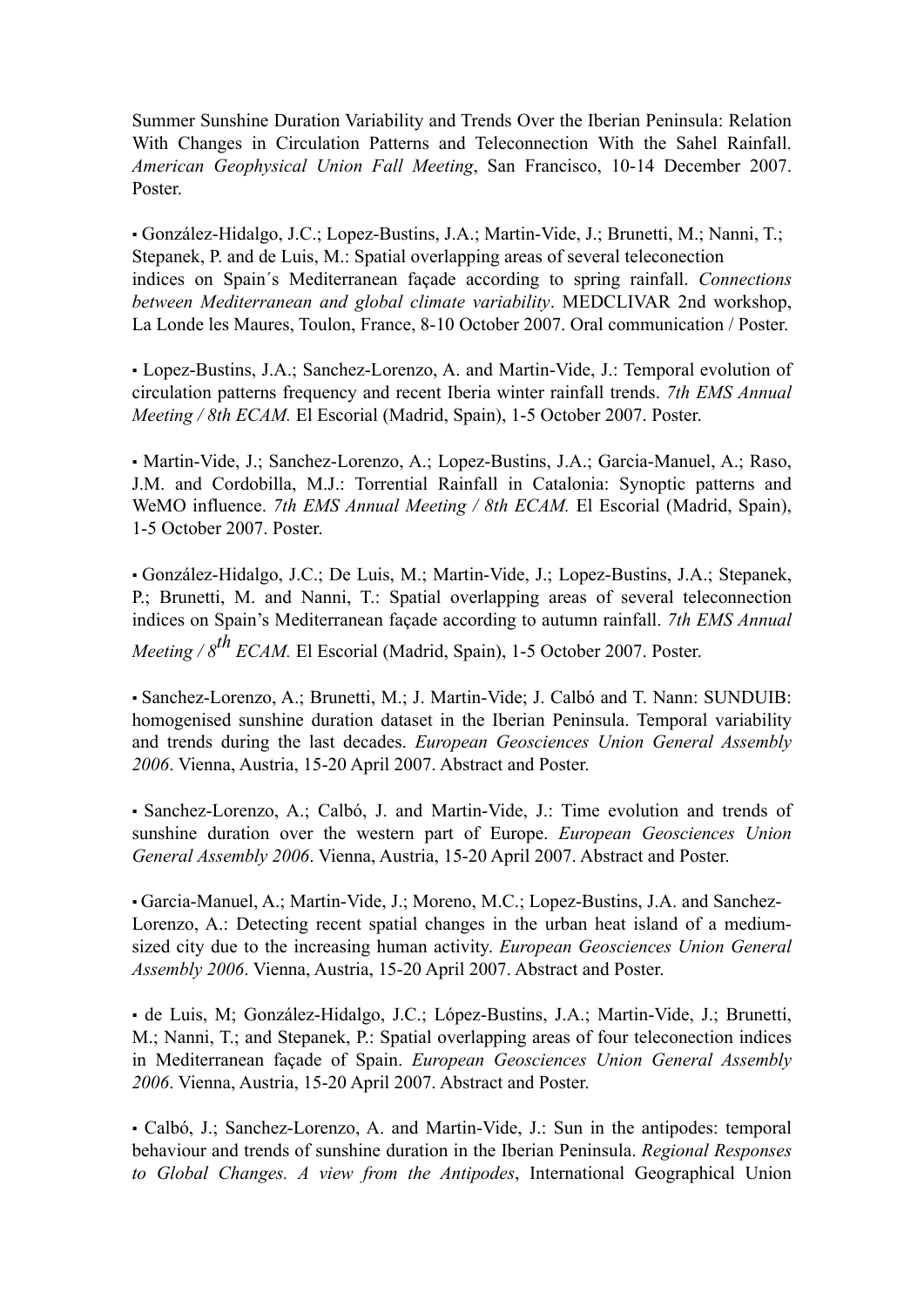(IGU), Brisbane, Australia, 2006. Abstract and oral communication.

▪ Sanchez-Lorenzo, A.; Azorin-Molina, C.; Martin-Vide, J.; Calbó, J. and Moreno, Mª C.: Weekly variation in the low cloud cover and frequency of cloud-types series in Spanish cities. Póster. Congreso: 6th International Conference on Urban Climate (ICUC6). *Preprints Sixth International Conference on Urban Climate.* Göteborg, Sweden. 12-16 June 2006.

▪ Lopez-Bustins, J.A.; Martin-Vide, J.; Moreno, Mª C. and Raso, J.M.: Urban heat island intensity in Barcelona and the Western Mediterranean Oscillation. Póster. Congreso: 6th International Conference on Urban Climate (ICUC6). *Preprints Sixth International Conference on Urban Climate.* Göteborg, Sweden. 12-16 June 2006.

• Martín-Vide, J. y López Bustins, J.A.: The Western Mediterranean Oscillation (WeMO) and its influence in the Eastern Spanish rainfall. A methodological approach. *5th European Conference on Applied Climatology (ECAC).* Congress Abstracts Nice, France, 26-30 September 2004. Poster.

▪ Esteban, P.; Martín-Vide, J. y Mases, M.: Daily atmospheric circulation patterns over western Europe. A new approach using PCA and K-means Clustering. Póster. *5th European Conference on Applied Climatology (ECAC).* Congress Abstracts. Nice, France, 26-30 September 2004. Poster.

▪ Martín-Vide, J.; Moreno, MªC y Esteban, P.: Spatial differences in the urban heat island of the pre- and post-Olympic Barcelona (Spain). *IAUC 5 (Fifth Conference on Urban Climate)*. Congreso Proceedings. Lodz (Poland), September2003. Poster.

▪ Martín-Vide, J.: Clima, medio ambiente y desarrollo. Ponencia. Seminário Brasileiro sobre Desenvolvimento Regional e Erradicaçao da Pobreza. Vitória da Conquista, Bahia Brazil, August 2003. Invited lecture.

▪ Esteban, P.; Jones, P.D.; Martín-Vide, J. y Mases, M.: Application of multivariate statistical techniques for the characterization of the surface circulation patterns related to heavy snowfalls in Andorra, Pyrenees. *International Snow Science Workshop (ISSW). ISSW 2002* Proceedings. A merging of theory and practice (CD). Penticton, Canada, 2002. Poster.

▪ Martín-Vide, J.: El marco climático del moderno comercio del frío. Ponencia. II *Congreso Internacional acerca de la utilización tradicional del hielo y la nieve naturales.* Valencia, Spain, November 2001. Invited lecture.

▪ Gómez, L.; Prohom, M.J.; Bohigas, M. Y Martín-Vide, J.: Étude de la variation spatiale de la précipitation d'automne et d'hiver à la Peninsule Ibérique à partir de l'analyse canonique à 500 hPa. XIV *Colloque Internationale de Climatologie*-Association Internationale de Climatologie. Sevilla, Spain, September 2001. Poster.

▪ Martín-Vide, J.; Esteban, P.; Prohom, M.J. y Fernández, D.: NAO Influence on Rainfall in Spain. The modifying role of orography. *AGU Chapman Conference on*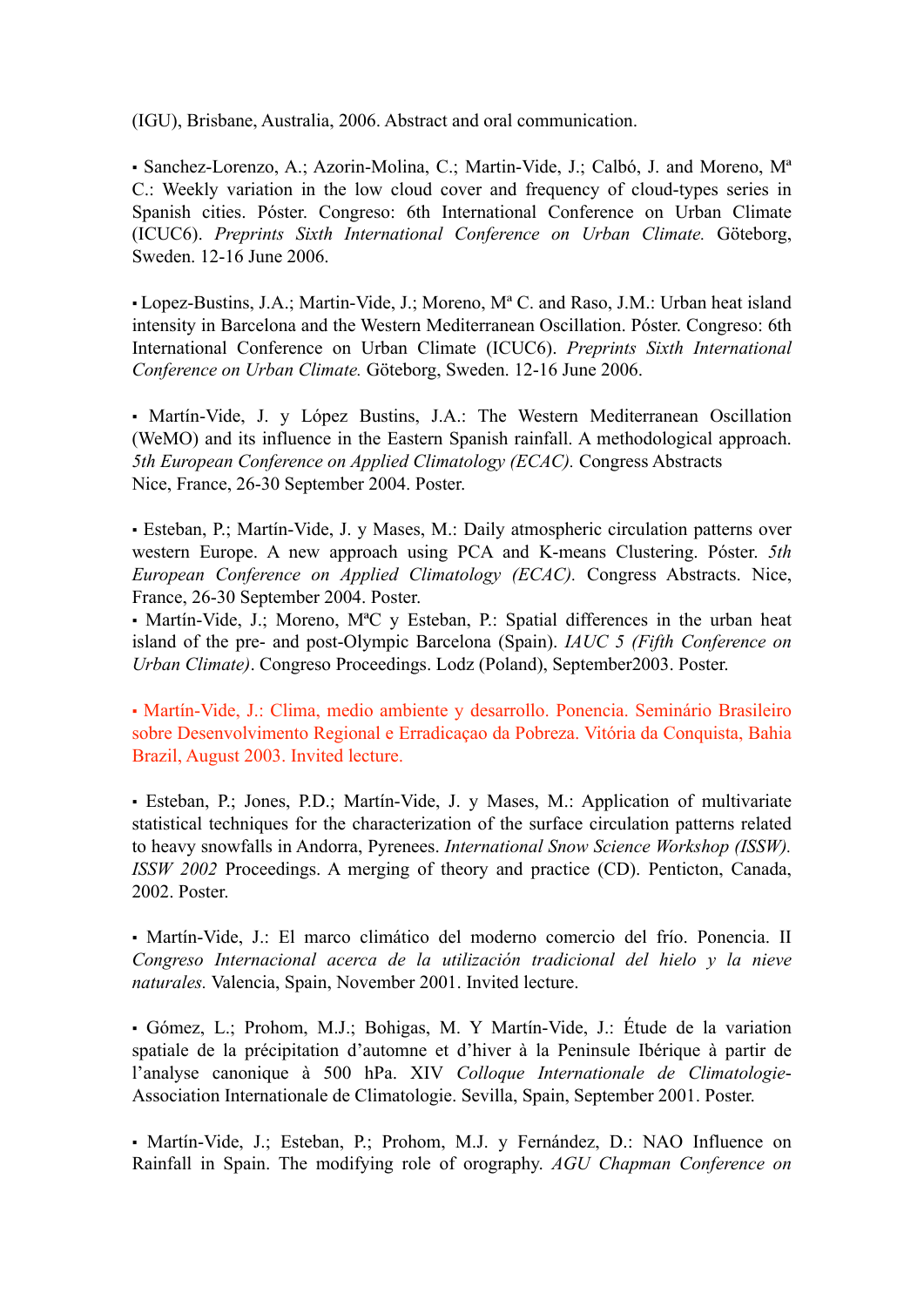*"The North Atlantic Oscillation"*.Orense. Spain, 28 Novembrer-1 December 2000. Poster.

▪ Martín-Vide, J.: Climatología urbana y planificación. *IV Simposium de Climatología Geográfica Brasileira*. Rio de Janeiro, Brazil. December 2000. Invited lecture.

#### **12. Lectures/courses** (since 2007)

● 'El cambio climático y el agua en un país mediterráneo' (Climate change and water in a Mediterranean country). Día Mundial del Agua. Institut de l'Aigua, UB, Barcelona, 20-3-2007.

● 'El cambio climático y la precipitación' (Climate change and precipitation). X Setmana Catalana de Meteorologia. ACOM, Barcelona, 24-3-2007.

● 'EXPO 2008. Las Plazas Temáticas' (EXPO 2008. The Thematic Pavilions). IberCaja y Colegio Mayor Miraflores, Zaragoza, 27-3-2007.

● 'Aspectos económicos del cambio climático en España' (presentación libro homónimo) (Economical aspects of climate change in Spain –book presentation). Caixa Catalunya, Barcelona, 25-4-2007.

● 'La Climatología geográfica y el estudio del cambio global' (The geographical Climatology and the study of global change). I Congreso Nacional sobre Cambio Global, CEICAG y Universidad Carlos III, Getafe (Madrid), 26-4-2007.

● 'El canvi climàtic que se'ns ve a sobre'. El canvi climàtic i les rieres del Maresme (The climate change is coming. Climate change and the small rivers in Maresme), Ajuntament d'Alella, Alella, 4-5-2007.

● 'Un decálogo del cambio climático' (A decallogue of climate change). V Seminario Internacional del Grupo consolidado Medamérica "Europa y América Latina ante los desafíos del nuevo siglo", Taller VII: El cambio climático y sus consecuencias en Europa y Latinoamérica, Barcelona, 4-5-2007.

● 'Canvi climàtic: canviem nosaltres per no canviar el clima' (Climate change: Change ourselves for not changing the climate). 3es Jornades de la revista Serra d'Or, Serra d'Or y Caixa Catalunya, 10-5-2007.

● 'Un decàleg del canvi climàtic: La seva realitat a la Península Ibèrica' (A decallogue of climate change: Its reality in the Iberian Peninsula). XVI Jornades de medi ambient, Ajuntament de Cunit, Cunit, 23-5-2007.

● 'Un decálogo del cambio climático. Su realidad en Catalunya' (A decallogue of climate change. Its reality in Catalonia). CAM y CCCB, Barcelona, 28-5-2007.

● 'Evidencias e incertidumbres del cambio climático a la luz del Cuarto IPCC' (Evidence and uncertainties of climate change in the Fourth Assessment Report IPCC). L'Escola Industrial, Escola Universitària d'Enginyeria Tècnica Industrial de Terrassa, Terrassa, 6-6-2007.

● 'Un decálogo del cambio climático. Su realidad en la Península Ibérica' (A decallogue of climate change: Its reality in the Iberian Peninsula). Col.legi Llor de Sant Boi, Escola Verda, Sant Boi de Llobregat, 18-6-2007.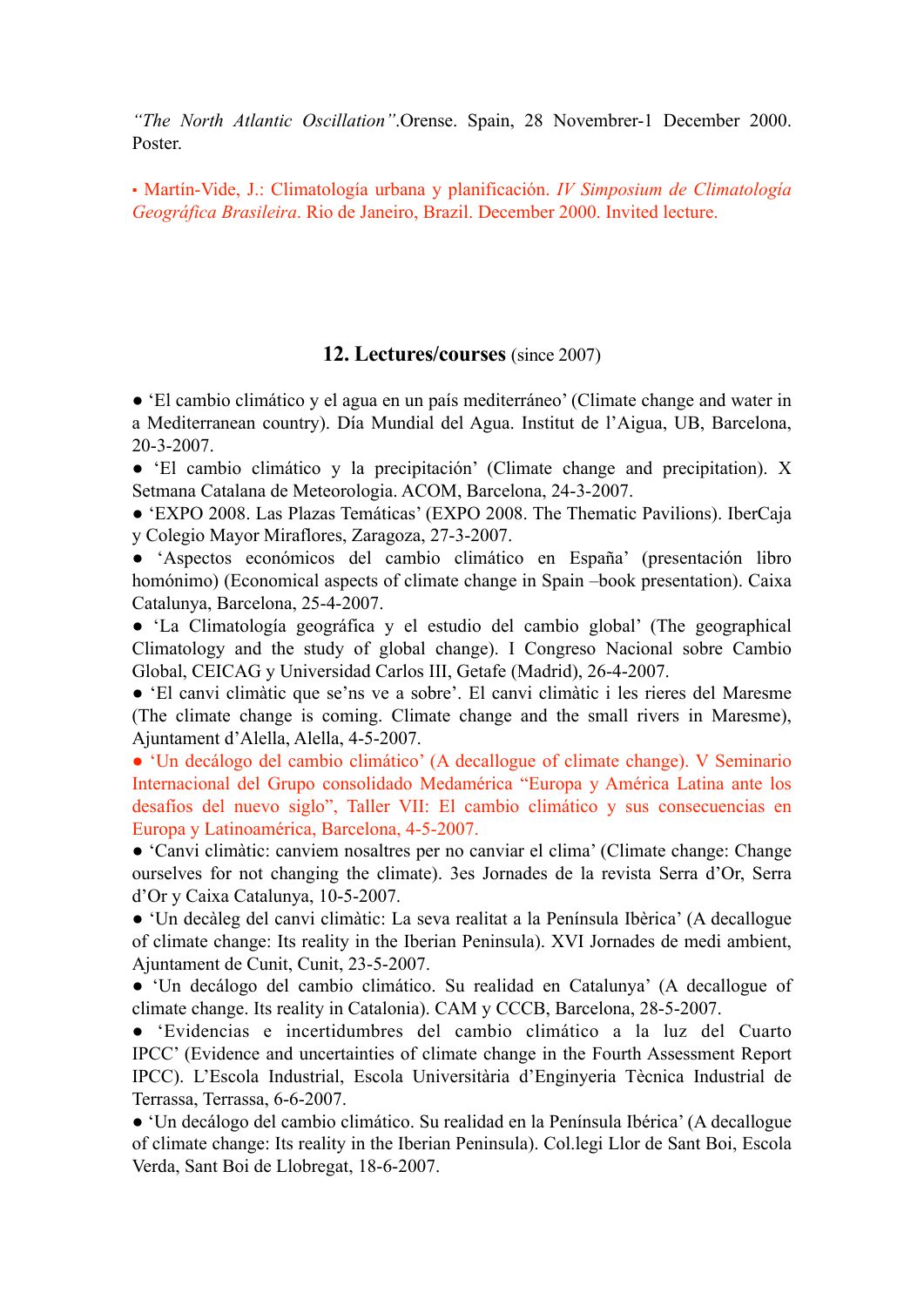● 'Cambio climático y riesgos: nuevos escenarios' (Climate change and risks: The new scenarios). La sociedad del riesgo: Cambio global y desastres naturales, Universidad de Alicante, 11-7-2007.

● 'Un decálogo del cambio climático/A decalogue of climate change'. Parlamento Europeo, Temporary Committee on Climate Change, Thematic Session: Climate impact of different levels of warming, Bruselas, 10-9-2007.

● 'Un decálogo del cambio climático. Su realidad en la Península Ibérica' (A decallogue of climate change: Its reality in the Iberian Peninsula). Jornada sobre el canvi climàtic per a REIG, Platja d'Aro, 14-9-2007.

● 'La precipitación en la Península Ibérica y la Oscilación del Mediterráneo Occidental' (The precipitation in the Iberian Peninsula and the Western Mediterranean Oscillation). Present i futur del canvi climàtic, Universitat d'Estiu URV-UETE 2007, Tortosa, 24-9-2007.

● 'Una nueva etapa en la historia del clima del planeta' (A new stage in the history of Earth's climate). Ecofòrum'07, Jornades sobre la contaminació atmosfèrica, Terrassa, 2-10-2007.

● 'Lluvias torrenciales en el Mediterráneo occidental' (mesa redonda) (Torrential rainfall in the Western Mediterranean –round table). CMT-Instituto Nacional de Meteorología, Valencia, 20-10-2007.

● 'El cambio climático. Estado de la cuestión' (Climate change. State of art). I Congreso Comarcal sobre el Cambio Climático y las Energías Renovables, Mancomunidad de municipios de Los Pedroches, Villanueva de Córdoba, 30-10-2007.

● 'Cambio climático' (Climate change). Setmana de la Ciència 2007, Facultat de Biologia, UB, 13-11-2007.

● 'Decálogo del cambio climático. La situación en España' (A decallogue of climate change. The situation in Spain). Departamento de Geografía, Universidad Autónoma de Madrid, 21-11-2007.

● 'Un decálogo del cambio climático aplicado a España' (A decallogue of climate change applied to Spain). Universidad de Almería, Cursos de Otoño, Aguadulce, 23-11-2007.

● 'El cambio climático antrópico' (Tha anthropic climate change). Aules Gent Gran, UB, noviembre 2007.

● 'Resultados del Cuarto Informe de Evaluación (AR4) del IPCC' (Results of AR4 IPCC), Cambio climático: actúa con energía, "Actúaconenergía", Zaragoza, 30-11-2007.

● 'La investigación del cambio climático: de la documentación histórica a los modelos del IPCC' (The research on climate change: From documentary information to the models of IPCC). Jornada: La comunicación social y los riesgos climáticos, Museo de las Ciencias Príncipe Felipe, Valencia, 13-12-2007.

● 'El cambio climático: Apuntes globales y sobre Andorra' (Climate change: Global notes and remarks for Andorra). Grandvalira, Soldeu, 15-1-2008.

● 'Estado actual del cambio climático y previsiones en la Península Ibérica' (Current status and projections of climate change on the Iberian Peninsula). Centro de Formación e Recursos de Ferrol, Xunta de Galicia, Ferrol, 14-2-2008.

● 'Vulnerabilidades y oportunidades del sector turístico en el contexto del cambio climático' (Vulnerabilities and opportunities in the tourism sector in the context of climate change). VII Simposi EUTDH Turisme i canvi climàtic, UAB, Bellaterra, 5-3-2008.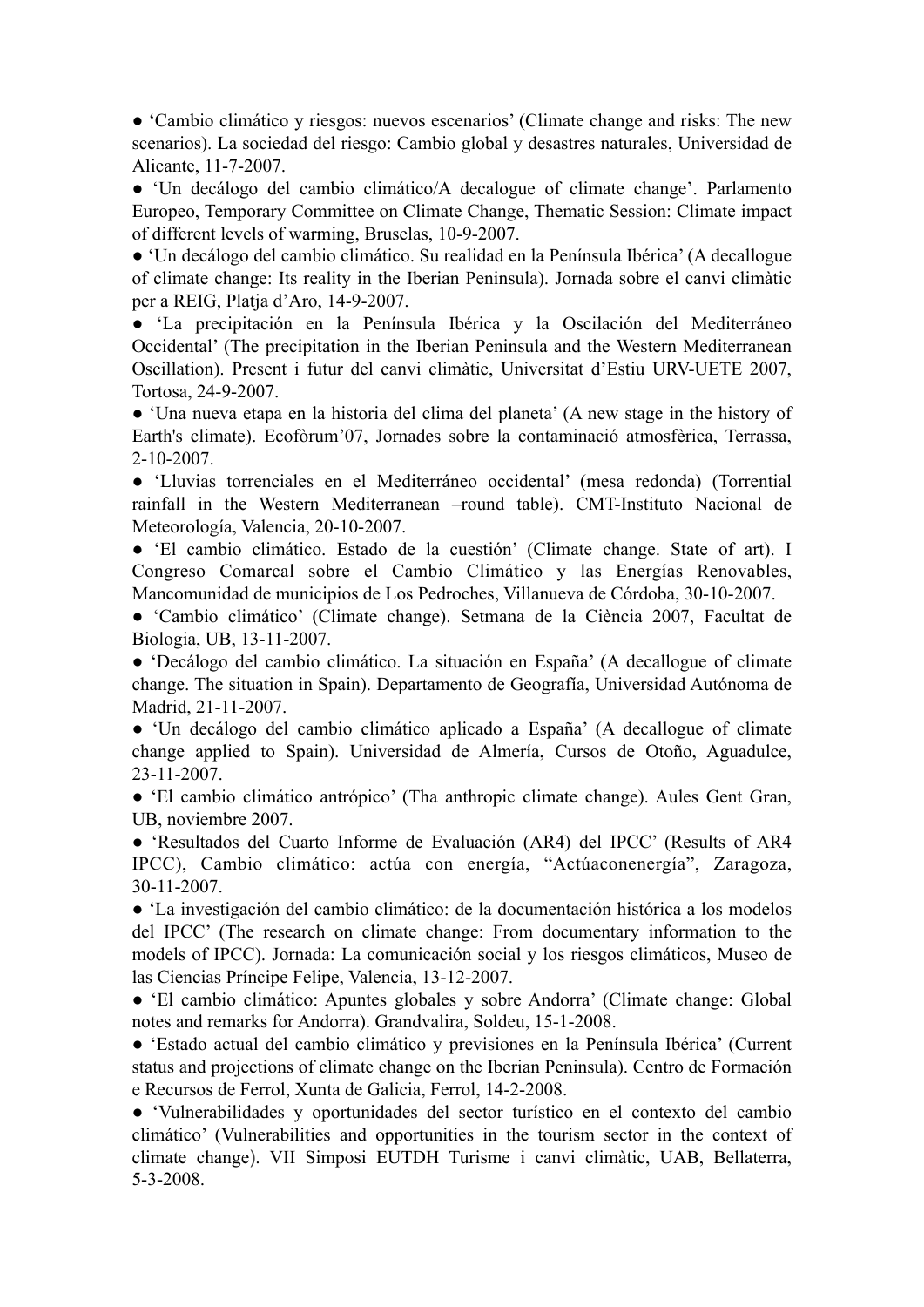● 'L'estratègia europea de lluita contra el canvi climàtic' (European strategy to combat climate change). Seminari: Normativa mediambiental europea: una actualització pràctica, JEF y Universitat d'Andorra, Sant Julià de Lòria, Principat d'Andorra, 7-3-2008.

● 'Apuntes sobre el cambio climático' (mesa redonda) (Notes on climate change –round table). Llums i ombres del canvi climàtic, Centre d'estudis de la neu i de la muntanya d'Andorra, Andorra la Vella, 27-3-2008.

● 'Si la previsió del temps pot errar, com podem predir el canvi climàtic? Què diu l'últim informe de l'IPCC?' (If the weather forecast can fail, how can we predict climate change? What speaks the last IPCC?). XI Setmana Catalana de Meteorologia, ACOM y CosmoCaixa, Barcelona, 29-3-2008.

● 'El sistema climático y diez afirmaciones sobre el cambio climático' (The climate system and ten statements on climate change). Càtedra Lluís A. Santaló, Universitat de Girona, Girona, 10-4-2008.

● 'Diez afirmaciones sobre el cambio climático y su realidad en la Península Ibérica' (Ten statements on climate change and its reality in the Iberian Peninsula). IES de Sales, Viladecans, 25-4-2008.

● 'Cambio climático, agua y energía' (Climate change, water and energy). Seminario de Gestión Ambiental: Agua, energía y cambio climático, Gobierno de Navarra y Fundación Gas Natural, Pamplona, 8-5-2008.

● 'Decálogo del cambio climático. El cambio climático en la Península Ibérica' (A decallogue of climate change. The climate change in the Iberian Peninsula). Jornada de Encuentro de aficionados a la Meteorología y Café-coloquio de la ciencia, Museo de las ciencias Príncipe Felipe, Valencia, 17-5-2008.

● 'Riesgos y oportunidades del cambio climático' (Risks and opportunities of climate change). Seminari de la Mediterrània sobre desenvolupament sostenible i els desafiaments del canvi climàtic en el sector turístic, BITS, Generalitat de Catalunya, Assemblée de Régions d'Europe, Barcelona, 23-5-2008.

● 'El cambio climático antrópico: Diez vertientes de una nueva realidad' (The anthropic climate change: Ten sides of a new reality). X Coloquio Internacional de Geocrítica, Diez años de cambios en el mundo, en la Geografía y en las Ciencias sociales, 1999-2008, Nuevos riesgos naturales y humanos: el cambio climático y otros riesgos, Barcelona, 27-5-2008.

● 'Decálogo del cambio climático. El cambio climático en la Península Ibérica' (A decallogue of climate change. The climate change in the Iberian Peninsula). Universitat Internacional de Catalunya, Barcelona, 3-6-2008.

● 'El canvi climàtic que se'ns ve a sobre' (mesa redonda) (The climate change is coming -round table). Associació Catalana d'Amics de l'Aigua y Ajuntament de Cabrera de Mar, Cabrera de Mar, 7-6-2008.

● 'Certezas e incertidumbres sobre el cambio global en España. Las variables atmosféricas' (Certainties and uncertainties about global change in Spain. Atmospheric variables). II Jornada de Cambio Global, APROMA, Barcelona, 12-6-2008.

● 'Las teleconexiones climáticas' (Climatic teleconnections). Estius Universitaris, Sabadell Universitat, S1 "El Calvi climàtic de cada dia", Sabadell, 30-6-2008.

● 'Un decálogo del cambio climático' (A decallogue of climate change). Munich Re Group, Zaragoza, 4-7-2008.

● 'Un decálogo del cambio climático' (A decallogue of climate change). Els Juliols 2008, Curs 23, UB, 7-7-2008.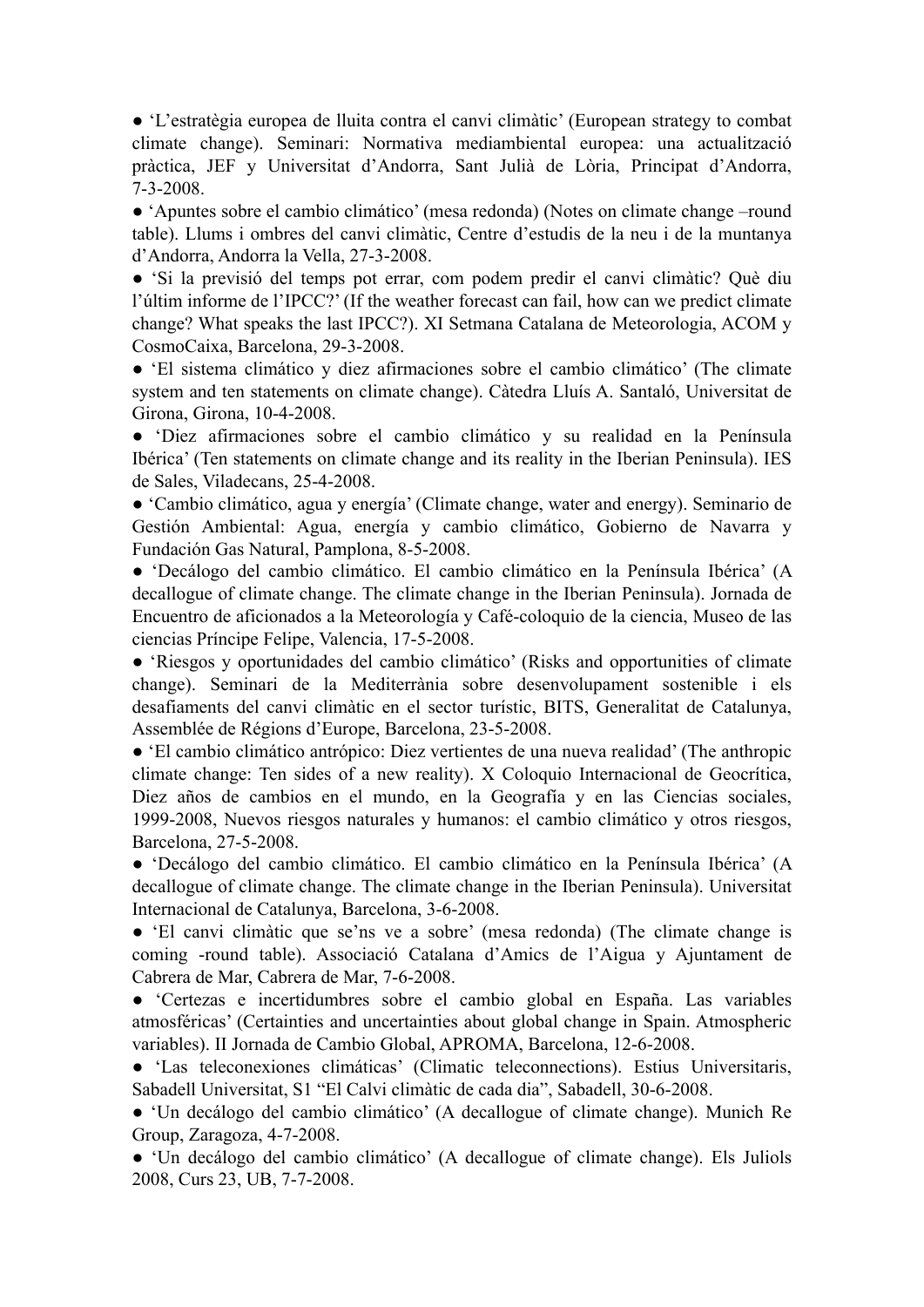● 'Una nueva realidad: el cambio climático antrópico' (A new reality: The anthropic climate change). Cursos de Verano de Cádiz, 59 edición, B15, Paleoclimatología, Universidad de Cádiz, Cádiz, 16-7-2008.

● 'Agua Extrema' ('Extreme Water'). EXPO Zaragoza 2008, Tribuna del Agua, Zaragoza, 22-7-2008.

● 'El cambio climático antrópico y "Agua Extrema"' (The anthropic climate change and 'Extreme Water'). EXPO Zaragoza 2008, Ágora, Ciencia, arte y creación a favor del medio ambiente, Zaragoza, 21-8-2008.

● 'Evolução Tecnológica e Climatologia' (Technological Progress and Climatology). 8º Simposio Brasileiro de Climatologia Geográfica (inaugural lecture), Alto Caparão (Minas Gerais, Brazil), 24-8-2008.

● 'Un decálogo del cambio climático' (A decallogue of climate change). El canvi climàtic: La Terra, planeta blau o vermell? Universitat Internacional de Menorca Illa del Rei (UIMIR), Mahón, 1-9-2008.

● 'El cambio climático, una nueva realidad socioambiental' (The climate change, a new socio-environmental reality). Canvi ambiental global: Una perspectiva multiescalar, Seminari Internacional de Medi Ambient, Universitat de Girona, Girona, 9-9-2008.

● 'El cambio climático en la Península Ibérica y sus efectos en la montaña' (The climate change in the Iberian Peninsula and its effects in mountains). Jornada: los glaciares como indicadores del calentamiento global, El montañismo ante el cambio climático, FEDME, Benasque, 20-9-2008.

● 'Agua extrema: Los riesgos y las catástrofes hídricas' (Extreme water: Risks and water disasters). Simpòsium l'Aigua. Estudis Interdisciplinaris, Institut de l'Aigua, UB, 30-9-2008.

● 'El cambio climático: una nueva realidad' (The climate change: A new reality). Jornada sobre la Conservación de los Recursos Naturales y las Infraestructuras, Asinca y Tecniberia, Barcelona, 9-10-2008.

● 'Teleconexiones climáticas. Influencias del cambio climático en el área mediterránea' (Climatic teleconnections. Influences of climate change on the Mediterranean). XII Setmana de Meteorologia 2008, Casal Cultural, Mollet del Vallès, 16-10-2009.

● 'Las consecuencias del cambio climático en Catalunya' (The consequences of climate change in Catalonia). Debats del Congrés Fem front al canvi climàtic, UGT, Barcelona, 22-10-2008.

● 'Diez miradas transversales sobre el cambio climático' (Ten transversal visions on climate change). X Simposi Internacional "Una sola Terra", Canvi climàtic i societat civil, Una sola Terra y Facultat de Geografia i Història, UB, Barcelona, 22-10-2008.

● 'Spatial variability and spatial factors in the precipitation of the Iberian Peninsula'. Climate Change and Remote Sensing. From Precipitation Science to Impact Assessment, Joint Meeting of the Climate and Meteorology Group of the Spanish Remote Sensing Society and the Spanish Ground Validation Group for the Global Precipitation Measurement, University of Castilla-La Mancha, Toledo, 23-10-2008.

● 'Future precipitation patterns in the Mediterranean regions: What shortage?'. Water and Forests: A Convenient Truth? International Conference, EFIMED, Barcelona, 30-10-2008.

● 'El cambio climático: Diez vertientes complementarias. Señales en España' (Climate change: Ten complementary sides. Signs in Spain). Máster de Educación y Comunicación Ambiental, IUSC, Barcelona, 31-10-2008.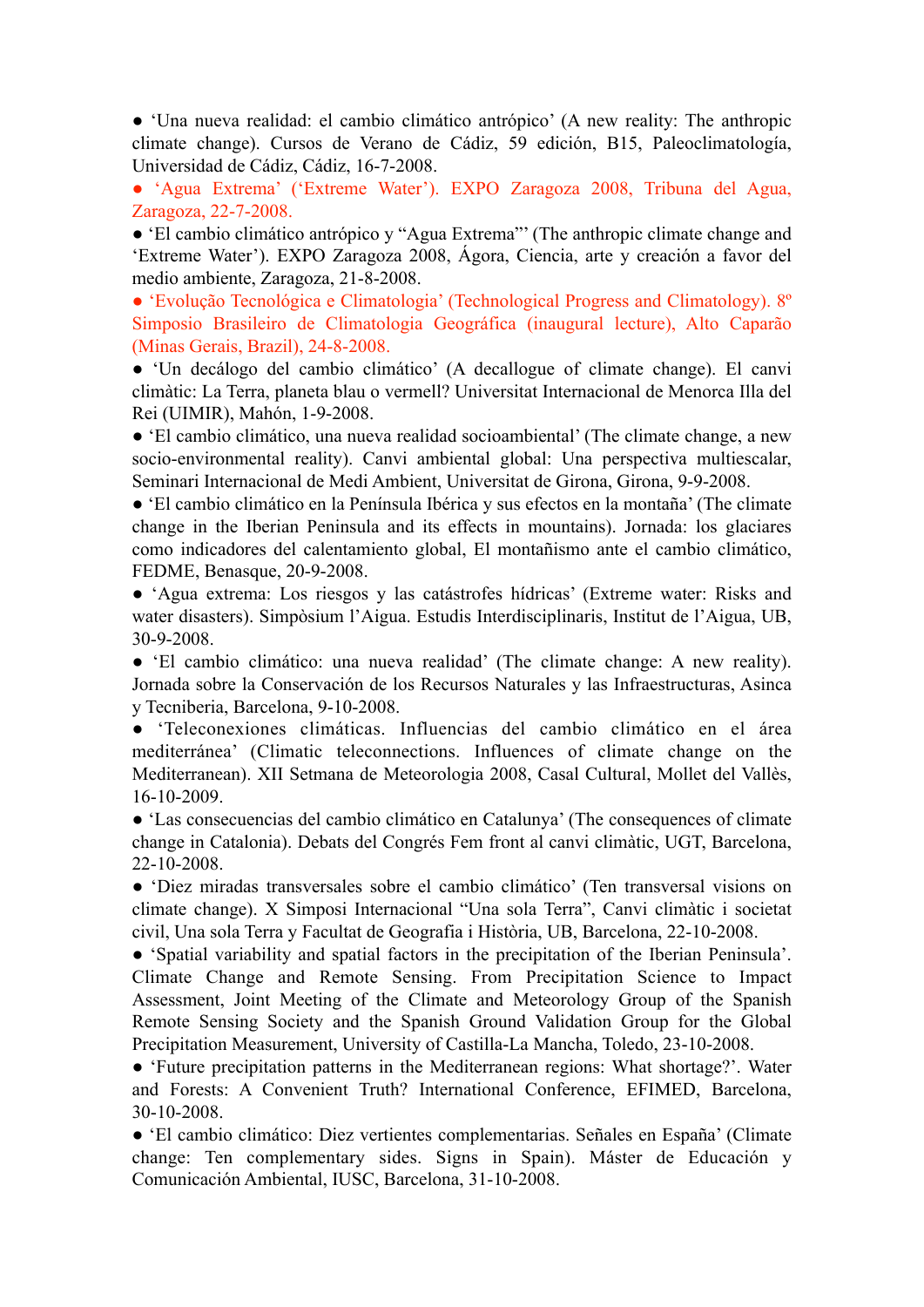● 'Evolución del clima de la Tierra a lo largo de la historia de la humanidad' (Evolution of the Earth's climate throughout the history of mankind). Reial Acadèmia de Ciències i Arts de Barcelona, RACAB, Barcelona, 17-11-2008.

● 'El reto climático del siglo XXI' (The 21st century climate challenge). Seminario: Canvi climàtic i desenvolupament sostenible: reptes per als drets humans, ANUE y Casa Àsia, Barcelona, 19-11-2008.

● 'Lluvia extrema: la torrencialidad de la precipitación en España' (Extreme rainfall: The torrencial rain in Spain). Doctorado de calidad 2008-09: Clima, Medio Ambiente y Planificación, Universidad Autónoma de Madrid, 4-12-2008.

● 'El cambio climático: una nueva realidad con más riesgos y nuevas oportunidades' (The climate change: A new reality with more risks and opportunities). Debates sobre 'Ciència i Societat' del "Aula El País", Barcelona, 11-12-2008.

● 'Singularidades climáticas del Mediterráneo occidental' (Climatic singularities in the Western Mediterranean). Acto académico en memoria de la Dra. Mercedes Laita Ruiz de Asúa, Universitat de les Illes Balears, 15-1-2009.

● 'Diez visiones distintas sobre el cambio climático' (Ten different visions about the climate change). Rotary Spain, Districte 2202, Sant Pol de Mar, 28-1-2008.

● 'Los climas mediterráneos. La singularidad pluviométrica de la cuenca del Mediterráneo' (The Mediterranean climates. The rainfall singularity of the Mediterranean basin). XII Setmana Catalana de Meteorologia, ACOM y CosmoCaixa, 21-3-2009.

● 'El cambio climático y el impacto de la economía global sobre los ecosistemas marinos' (The climate change and the impact of the global economy on the marine ecosystems). V Jornades d'Ecologia Marina i Medi Ambient de Palafrugell, Una sola Terra y Ajuntament de Palafrugell, Palafrugell, 3-4-2009.

● 'Curso sobre nuevas realidades, concepciones y métodos en Climatología' (Course about new realities, concepts and methods in Climatology). Universidade Estadual de Maringá, Maringá, Paraná (Brazil), June 2009.

● 'A mudança climática: uma nova realidade' (The climate change: A new reality). Câmara Municipal de Maringá, Maringá, Paraná (Brazil), 3-6-2009.

● Curso de Els Juliols 'La utilitat de la meteorologia avui' (dirección) (Course of Els Juliols, The usefulness of the Meteorology today), UB, Barcelona, julio 2009.

● 'Precipitation patterns in Mediterranean climates in the context of climate change: The case of the Iberian Peninsula'. International Scientific Conference 'Marine Hydrophysical Institute: Past, Present and Future' (80th Anniversary of National Hydrophysical Institute of Academy of Sciences of Ukraine, Sebastopol (Ucrania), 10-9-2008.

● 'El cambio climático y la tempestad "Klaus"' (The climate change and 'Klaus' storm). III Encuentro de responsables de áreas de siniestros. Munich RE Group, Munich, 25-9-2009.

● 'Singularidad pluviométrica y cambio climático en el interior de España' (Rainfall singularity and climate change in inland Spain). Ponencia: Clima, Agua y Procesos Ambientales en Áreas Interiores, XXI Congreso de Geógrafos Españoles Geografía, Territorio y Paisaje: El estado de la cuestión, AGE y Universidad de Castilla-La Mancha, 29-10-2009

● 'El cambio climático y sus posibles repercusiones' (Climate change and its potential impacts). I Encuentro Euro Amazónico del Cambio Climático. Trujillo en el Amazonas, Ayuntamiento de Trujillo y CEXECI, Trujillo, 30-10-2009.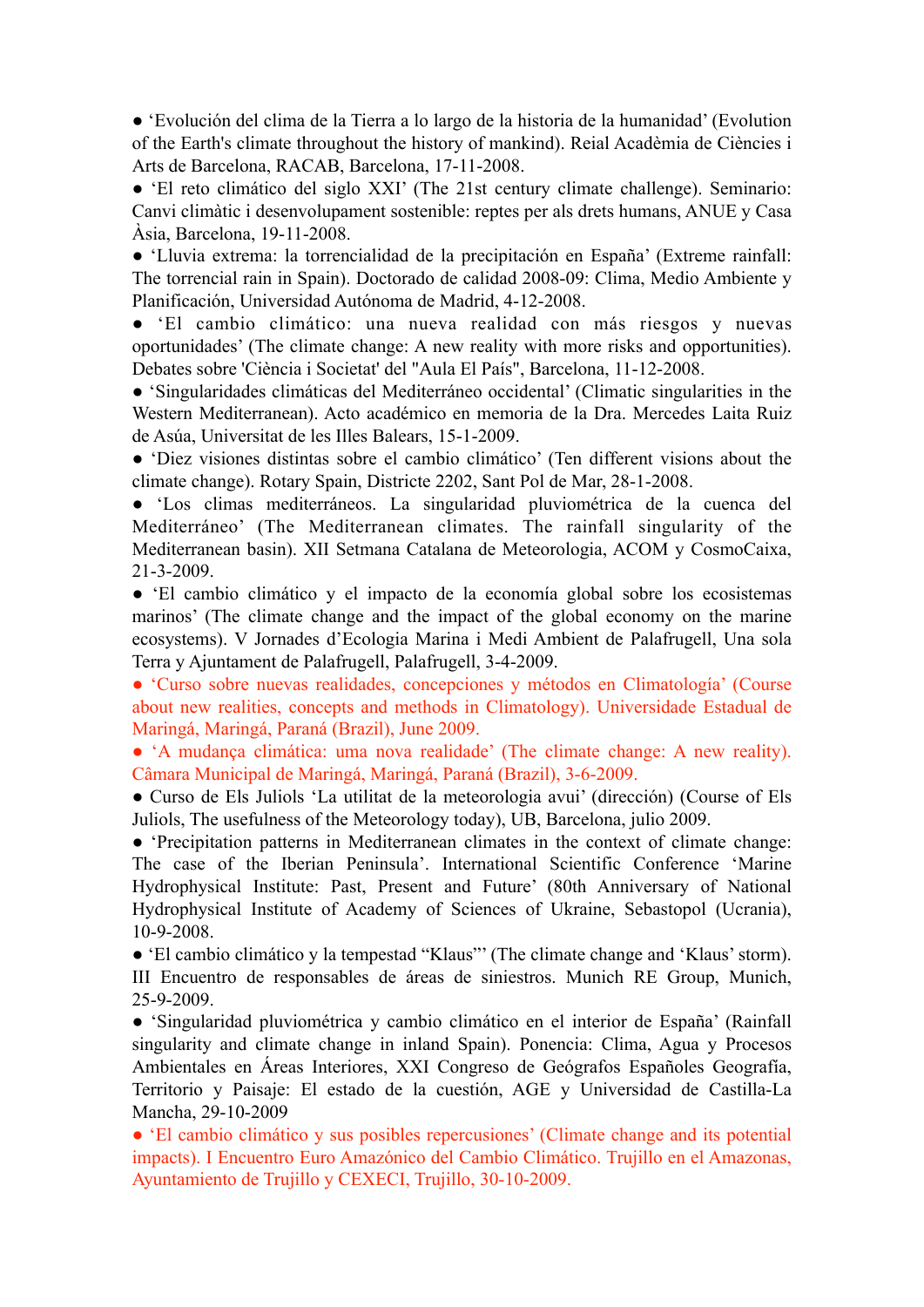● 'El controvertido caso del cambio climático' (The controversial case of climate change). Ética y cultura sobre el desarrollo sostenible. El futuro de la Humanidad. IberCaja, Zaragoza, 4-2-2010.

● 'Diez afirmaciones sobre el cambio climático' (Ten statements about climate change). Pessics de Ciència. Centre Cultural Sant Josep, L'Hospitalet de Llobregat, 17-2-2010.

● 'Climatología histórica y clima del pasado' (Historical Climatology and climate of the past). Curso de Climatología histórica. Universitat de les Illes Balears, Palma, 15-3-2010.

● 'Interación océano-atmósfera y los fenómenos El Niño-La Niña' (Interaction oceanatmosphere and the phenomena El Niño-La Niña). XIII Setmana Catalana de Meteorologia - METEOCAT 2010 Meteorologia i Climatologia marítima. ACAM, Barcelona, 20-3-2010.

● 'La clasificación automática de Jenkinson y Collison' (The automatic classification of Jenkinson and Collison). I Curso avanzado de Meteorología y Climatología. Climatología sinóptica: Clasificación de situaciones. Caixa Catalunya, Les Planes de Son, 24-4-2010.

● 'La visión de los científicos' (The vision of scientists). XI Simposi Internacional 'Una Sola Terra. I després de Copenhaguen…'. Universidad de Barcelona, 3-5-2010.

● 'Perspectivas del cambio climático en el Mediterráneo' (Perspectives of climate change in the Mediterranean). Curso avanzado sobre Gestión adaptativa de los ecosistemas forestales mediterráneos al cambio climático. Centro Internacional de Altos Estudios Agronómicos Mediterráneos (CIHEAM), Zaragoza, 10-5-2010.

● 'Los límites del planeta y el cambio climático' (The limits of the planet and climate change). Colegio Loreto Abat-Oliba, Barcelona, 12-5-2010.

● 'Cambio climático: Las certezas sobre la temperatura y las incertidumbres sobre la precipitación' (Climate change: Certainties on temperature and precipitation uncertainties). Jornadas meteorológicas: Lluvias intensas, clima y cambio climático en el Sudeste peninsular. Instituto de Estudios Almerienes, Almería, 27-5-2010.

● 'El cambio climático en la Península Ibérica y sus efectos en la montaña' (Climate change in the Iberian Peninsula and its effects in the mountains). XIX Setmana del Medi Ambient. Centre Excursionista de Terrassa, Terrassa, 31-5-2010.

● 'Un decálogo del cambio climático' (A decallogue of climate change). Curso de verano 'Cambio climático: Desencadenantes, efectos y prevención'. Universidad Politécnica de Valencia, CEMACAM, Alcoy, 12-7-2010.

● 'El cambio climático en Catalunya' (Climate change in Catalonia). Curso de verano 'Canvi climàtic i aigua a Catalunya'. Universitat d'Estiu, URV-UETE, Sant Carles de la Ràpita, 13-7-2010.

● 'Bioclimatologia humana' (Human Bioclimatology). Curso de verano 'Meteorología, clima y cambio climático. Mitos y realidades'. Universidad de Almería, Gádor, 19-7-2010.

● 'El cambio climático visto dsde la Geografía' (Climate change seen from Geography). La dimensión ambiental de la acción antrópica. Miradas diversas desde la Geografía. Universidad de Valencia, 1-10-2010.

● 'Decálogo da mudança climática' (A decallogue of climate change). XII Colóquio Ibérico de Geografia, Clima e Mudanças Globais, Oporto, 8-10-2010 (invited lecture).

● 'Adaptación de la actividad agrícola y turística en Catalunya' (Adaptation of agriculture and tourism in Catalonia). Conviure amb el Calvi climàtic. CatalunyaCaixa, La Pedrera, Barcelona, 16-10-2010.

● 'El cambio climático antrópico. Diez vertientes complementarias. Señales en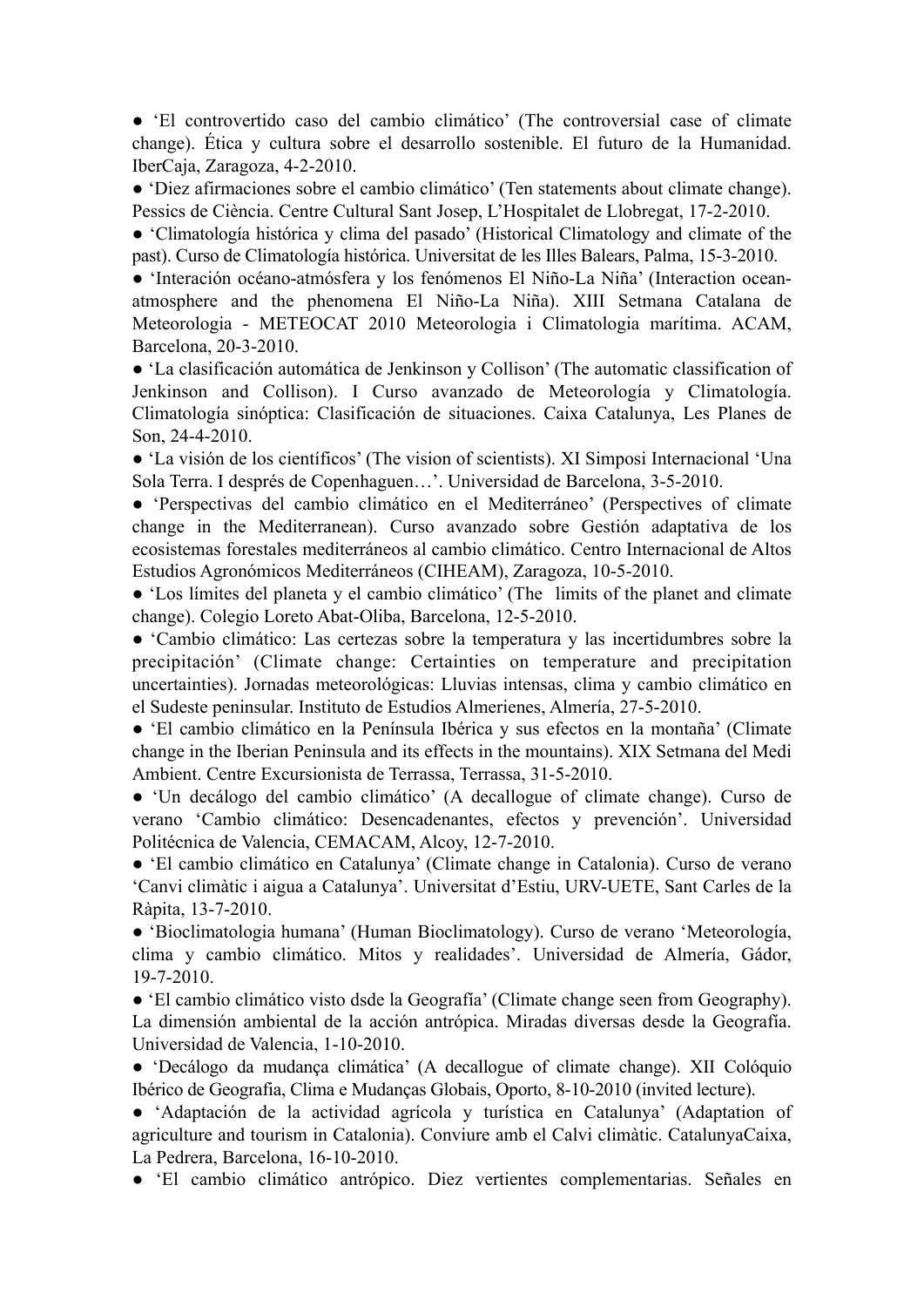España' (The anthropic climate change. Ten complementary sides. Signs in Spain). Máster en Ciencias del Medio Ambiente. Comunicación y Educación Ambiental. IUSC, Barcelona, 27-10-2010.

● 'Los límites del planeta y el cambio climático' (The limits of the planet and climate change). Programa de Doctorado: Ciència i tecnologia del medi ambient. Universidad de Barcelona, Facultad de Biología, 27-10-2010.

● 'Patrones espaciales de la precipitación en España. Problemas conceptuales' (Spatial patterns of precipitation in Spain. Conceptual Problems'. VII Congreso de la Asociación Española de Climatología, Clima, ciudad y ecosistemas. Cambio climático e impacto en países ibéricos e iberoamericanos, Universidad Autónoma de Madrid, 24-11-2010 (inaugural lecture).

● 'Señales (instrumentales) del cambio climático en la Península Ibérica' (Instrumental signals of climate change in the Iberian Peninsula -round table). Claustre de Doctors, Universidad de Barcelona, 2-12-2010.

● 'La clasificación sinóptica objetiva de Jenkinson y Collison para la Península Ibérica y el Mediterráneo occidental' (The objective wetaher-type classification of Jenkinson and Collison for Iberian Peninsula and Western Mediterranean). Barcelona Supercomputing Center, 1-3-2011.

● 'Estructura temporal fina y patrones espaciales de la precipitación en la España peninsular' (Fine temporal structure and spatial patterns of precipitation in peninsular Spain). Real Academia de Ciencias y Artes de Barcelona, 9-6-2011. Address to the academicians.

● 'Los límites del planeta y el cambio climático' (The limits of the planet and climate change). Societat Catalana de Geografia, Barcelona, 15-6-2011. Closing lecture of the 'Segon Curs del LXXV Aniversari'.

● 'Las teleconexiones climáticas: El Niño-La Niña y otras más "próximas' (The climatic teleconnections: El Niño-La Niña and other nearest). Course: Aplicacions de la Meteorologia. UIMP Barcelona Centre Ernest Lluch, CCCB, Barcelona, 20-7-2011.

● 'Recomendaciones para las solicitudes en el Comité 8 ('Economía y Geografía') de los tramos de investigación (sexenios)' (Recommendations for applications in the Spanish Research Evaluation Committee 8 (Economics and Geography)). Asociación de Geógrafos Españoles. Universitat de Girona, 3-10-2011.

● 'El cambio climático y la montaña' (Climate change and the mountain). 2ª Jornada de Meteorología de Muntanya, Canvi Climàtic i Riscos Naturals. CatalunyaCaixa, Les Planes de Son**,** 15-10-2011.

● 'El cambio climático antrópico: Un decálogo. Señales en España' (The anthropic climate change: A decallogue. Signs in Spain). Máster de Educación y Comunicación Ambiental, IUSC, Barcelona, 18-10-2011.

● 'Ni negacionistas ni catastrofistas: Hablemos seriamente del cambio climático' (Nor denier nor catastrophic: Let's talk seriously of climate change). Centre UNESCO de Catalunya, Seminar 4: Comunicadors per al desenvolupament sostenible, Barcelona, 24-10-2011.

● 'Historia del clima y Climatología histórica' (History of climate and historical Climatology). 15 Setmana de Meteorologia. El Casal Cultural, Molet del Vallès, 15-11-2011.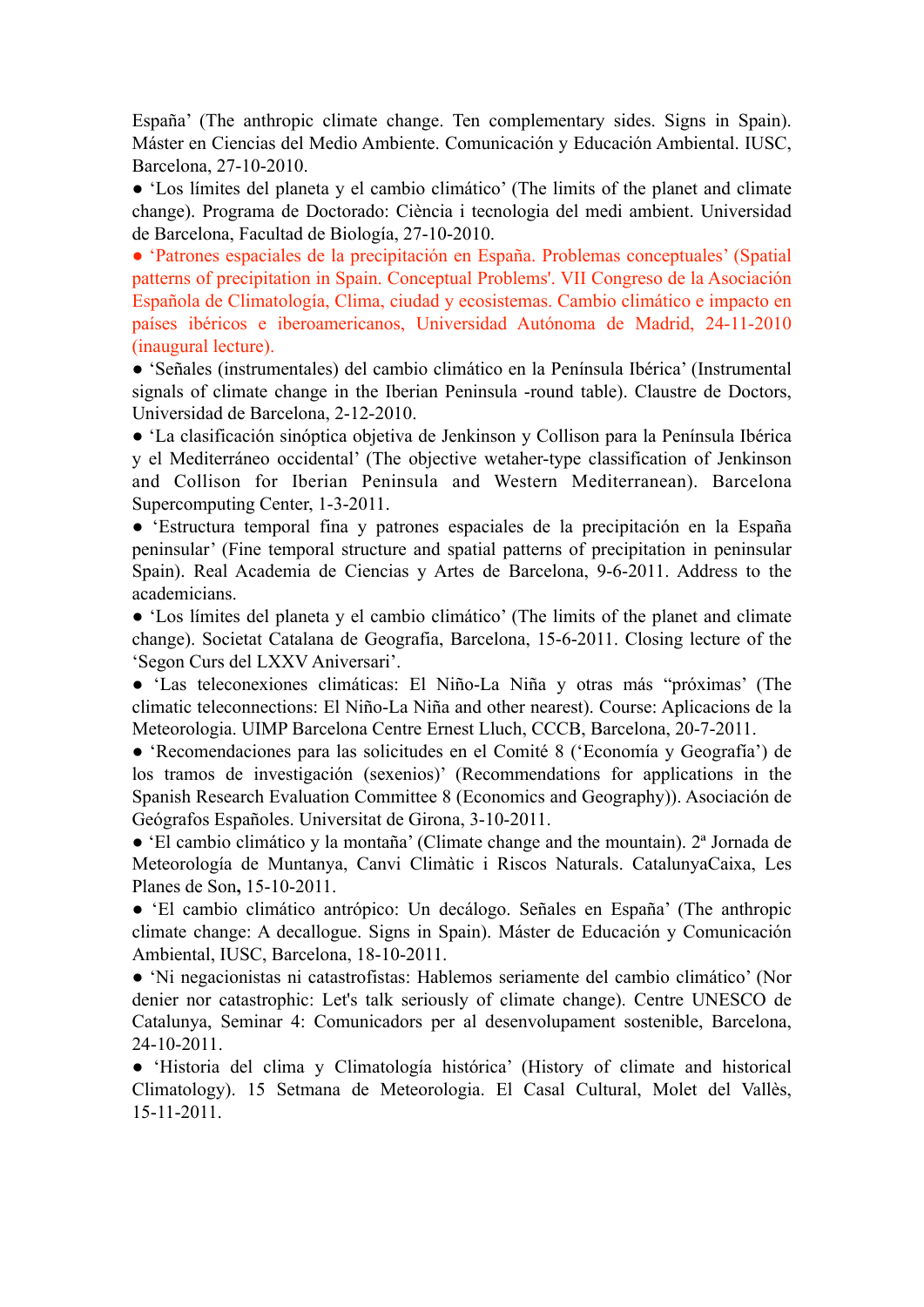# **13. Participation in international committees and experience in organization of international congress/conferences**

■ Temporary Committee on Climate Change, European Parliament (Thematic Session: Climate Impact of Different Levels of Warming). Lecturer, 10-9-2007 (Bruxelles/ Brussel, Belgium).

■ XIV Congrés Internacionale de Climatologie, Association Internationale de Climatologie, Member of the Committee of Honour, 12/15-9-2001 (Sevilla, Spain).

■ Congress Giuseppe Toaldo e il suo tempo. Scienza e lumi tra Veneto ed Europa, Observatorio Astronomico di Padova, Università degli Studi di Padova, Accademia Patavina, CNR, Seminario Vescovile. Chairman of session, 10/13-11-1997 (Padova, Italy).

■ Regional Conference on Mediterranean Countries (International Geographical Union). Deputy General Secretary, 24-8-1986 to 13-9-1986 (Barcelona, Spain).

■ Topoclimatological Investigation and Mapping (International Geographical Union). Local organizer, 27/29-8-1986 (Barcelona, Spain).

■ Workshop on Historical Climatology (NOAA) Local organizer, 6/8-7-1998 (Barcelona, Spain).

■ Conference on climate change in Mediterranean Europe. The coastal and mountain areas, Institut d'Estudis Catalans. Coordinator, 8/9-11-2007 (Barcelona, Spain).

■ First Seminar WCRP-DIVERSITAS in Spain. Spanish Committee of WCRP. Member of the Scientific Committee, 27/28-11-2008 (Valencia, Spain).

■ XII Coloquio Ibérico de Geografía, Association of Portuguese Geography and Association of Spanish Geographers. Member of the Scientific Committee, October 2010 (Porto, Portugal).

■ II Jornadas 'Geografías de América Latina'. Association of Spanish Geographers. Member of the Scientific Committee, 1/2-12-2011 (Madrid, Spain).

# **14. Editorial boards and advisory committees of scientific journals**

### *A. ISI-Journals (JCR)*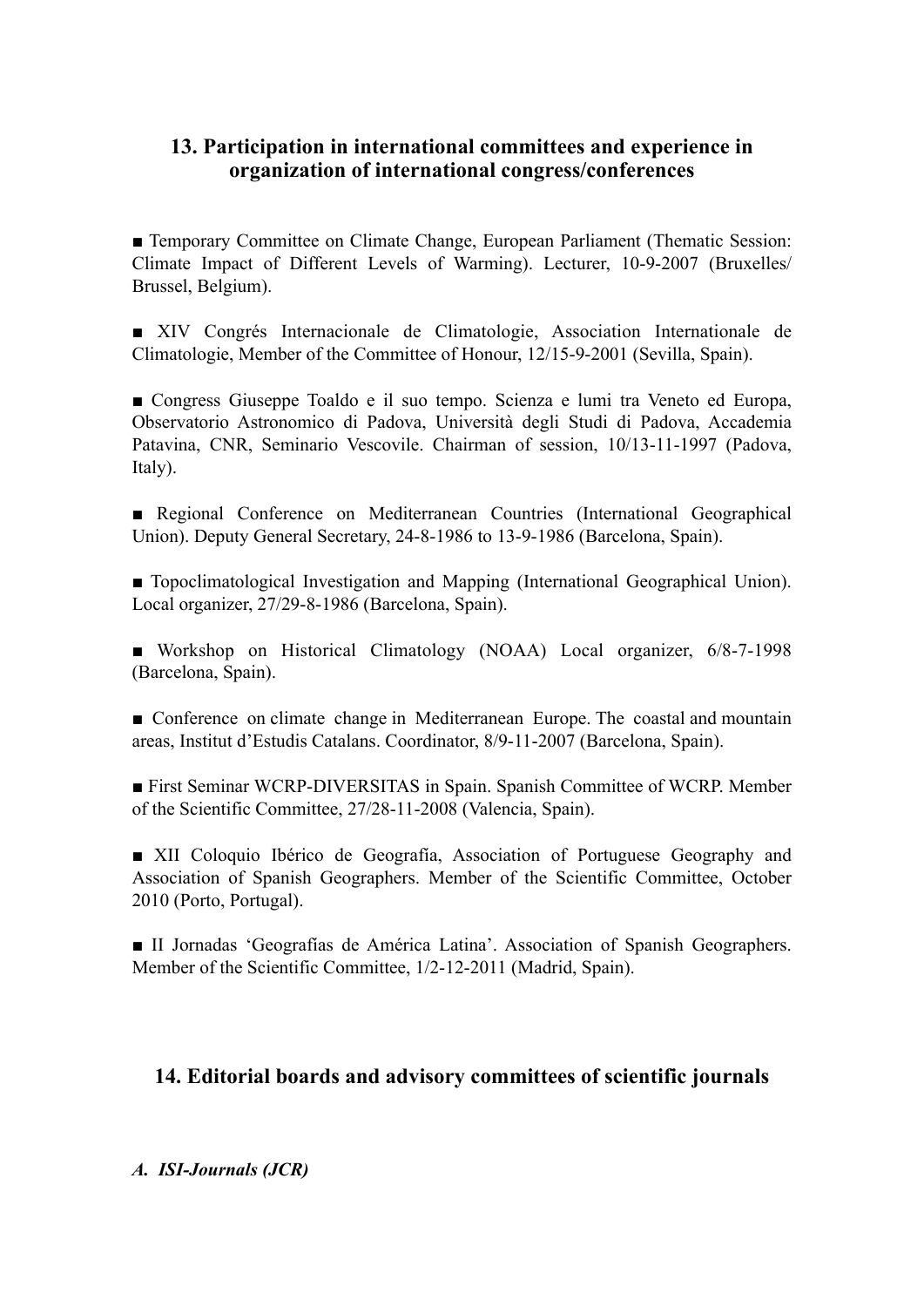• **International Journal of Climatology** (International Editorial Board) [*Royal Meteorological Society, Wiley*]

• **Scripta Nova. Revista electrónica de Geografía y Ciencias Sociales** (Editorial Board) [*Universidad de Barcelona*]

• **Boletín de la Asociación de Geógrafos Españoles (BAGE)** (Editorial Board) [*Asociación de Geógrafos Españoles*]

*C . Spanish Journals*

• **Investigaciones Geográficas** (Editorial Board) [*Universidad de Alicante*].

• **Geofocus. Revista Internacional de Ciencia y Tecnología de la Información Geográfica/International Review of Geographical Information Science and Technology** (Advisory Committee) [*Grupo de Tecnologías de la Información Geográfica., AGE*].

• **Nimbus. Revista de Climatología, Meteorología y Paisaje** (Editorial Board) [*Universidad de Almería*].

• **Pirineos** (Advisory Committee) [*Instituto Pirenaico de Ecología, CSIC, Jaca (Huesca)*].

• **Polígonos. Revista de Geografía** (Advisory Committee) [*Universidad de León*].

• **Papeles de Geografía** (Editorial Board) [*Universidad de Murcia*].

• **Cuadernos Geográficos** (Advisory Committee) [*Universidad de Granada*].

• **Anales de Geografía de la UCM** (Editorial Board) [Universidad Complutense de Madrid].

• **Tethys, Journal of ACAM** (Expert Committee) [*Associació Catalana de Meteorologia*].

• **Penell. Revista de Meteorologia, Climatologia, Medi Ambient i Sismologia** (Editorial Board) [*Associació Catalana d'Observadors de Meteorologia*].

• **Ausa** (Advisory Committee) [Patronat d'Estudis Osonencs].

• **Editum Miradas** –book collection (Editorial Board) [Universidad de Murcia].

• **Nueva Geoambiente XXI** –book collection (Director) [Davinci Continental Editions,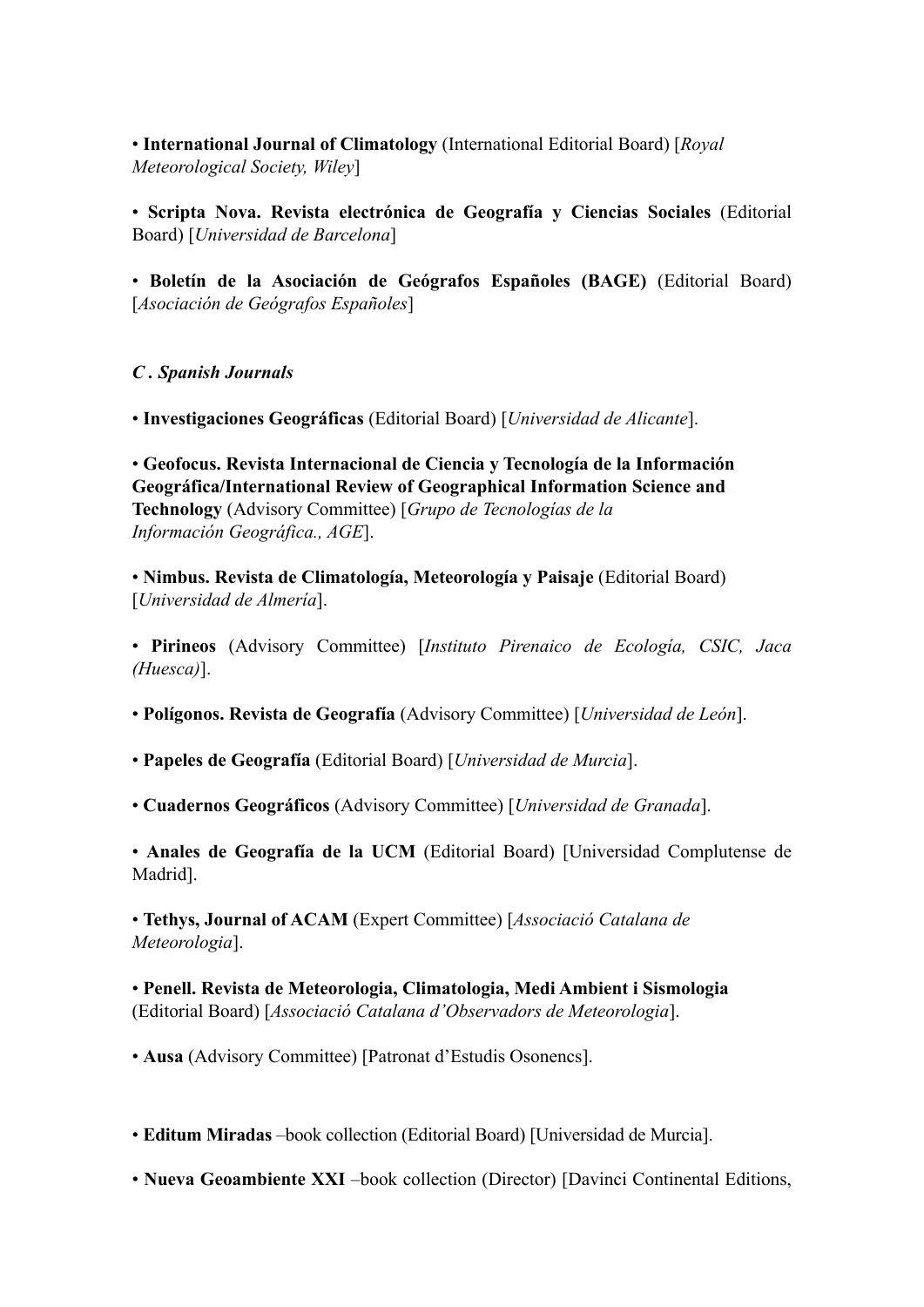Barcelona].

## **15. Relevant scientific/professional activities**

▪ President of the Association of Spanish Geographers (Asociación de Geógrafos Españoles)(2009-2013). <http://age.ieg.csic.es/v2/index.php?m=junta>

▪ President of the Spanish Association of Climatology (Asociación Española de  $C$ limatología)(1998-2004). [http://www.aeclim.org/index.php?](http://www.aeclim.org/index.php?option=com_content&view=article&id=3&Itemid=9&lang=es) [option=com\\_content&view=article&id=3&Itemid=9&lang=es](http://www.aeclim.org/index.php?option=com_content&view=article&id=3&Itemid=9&lang=es)

▪ Director of the Water Research Institute (Institut de l'Aigua) of University of Barcelona (2015-present).

▪ President of the Spanish Committee of the World Climate Research Programme (2010 present).

[http://www.aeclim.org/index.php?](http://www.aeclim.org/index.php?option=com_content&view=article&id=212&Itemid=75&lang=es) [option=com\\_content&view=article&id=212&Itemid=75&lang=es](http://www.aeclim.org/index.php?option=com_content&view=article&id=212&Itemid=75&lang=es)

▪ President of the Advisory Council of the Catalonian Meteorological Service (Servei Meteorològic de Catalunya) (2002-2011).

▪ Academician of the Real Academia de Ciencias y Artes de Barcelona (Royal Academy of Sciences and Arts of Barcelona) (since 9 Juny 2011). [http://www.racab.es/noticies/](http://www.racab.es/noticies/noticies.html) [noticies.html](http://www.racab.es/noticies/noticies.html)

▪ Director of the Group of Climatology (University of Barcelona) (1997-present) [www.ub.edu/gc/menu.htm](http://www.ub.edu/gc/menu.htm)

▪ Member of the Spanish CLIVAR Committee (1999-2005).

▪ Member of the Direction Council of the Water Research Institute (Institut de l'Aigua) of University of Barcelona (2007-2015). http://www.ub.edu/aigua/en/pages/show/objects id/ [136](http://www.ub.edu/aigua/en/pages/show/objects_id/136)

▪ Member of the Advisory Council (Junta Consultiva) of the Rector of the University of Barcelona (2009-present).

▪ Vice-Secretary of the Regional Conference on Mediterranean Countries (International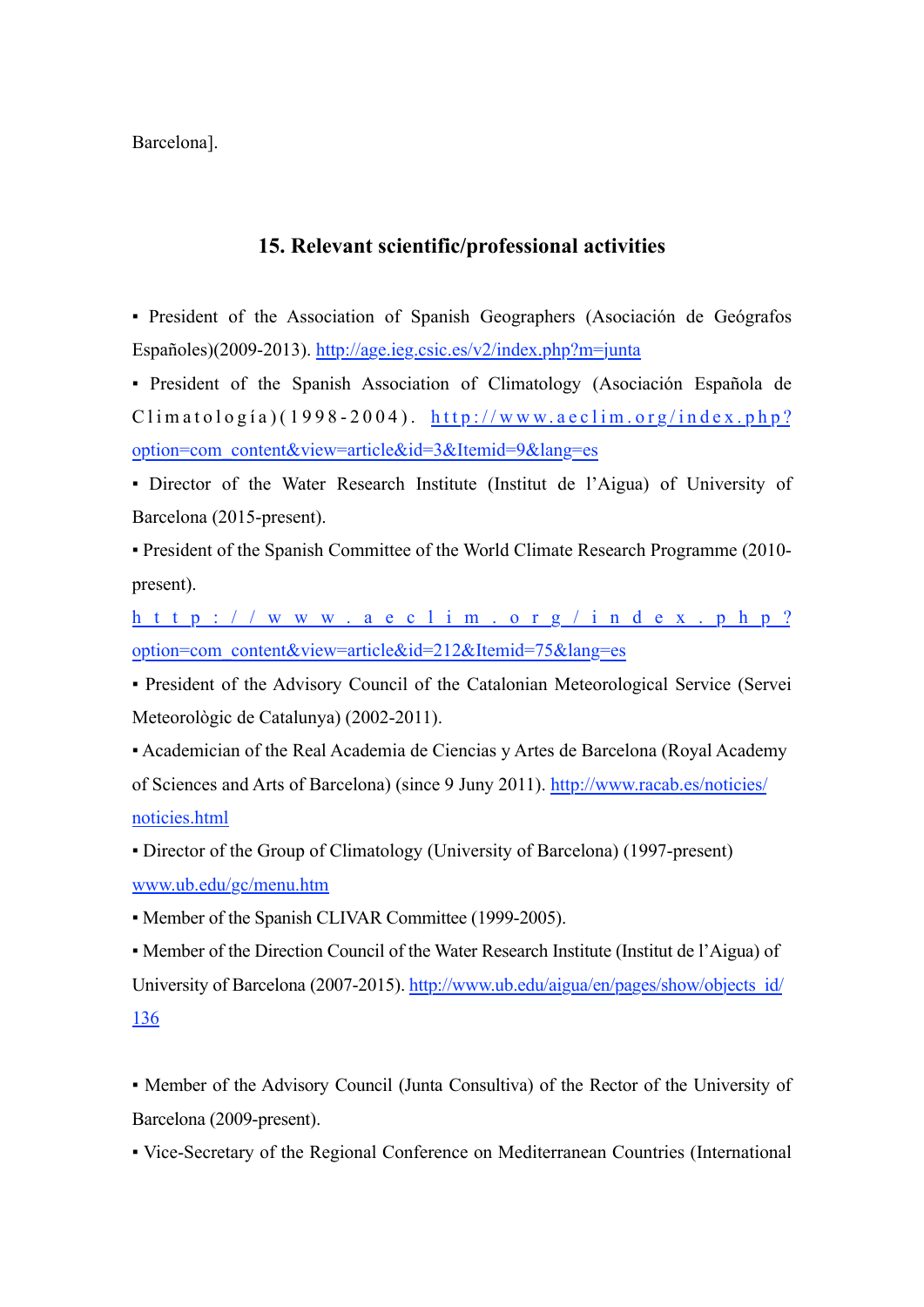Geographical Union), Barcelona, 1986.

**Expert Reviewer of Fourth Assessment Report IPCC (2005-2007).** 

▪ Scientific Director of the Extreme Water stand on International EXPO Zaragoza 2008 (Special importance was given to Valdivia, Chile earthquake ant tsunami (1960)).

• More than 250 participations on TV, radio and other media (The last one: [http://www.](http://www.8tv.cat/8aldia/videos/ens-estem-tornant-uns-burgesos-meteorologics/) [8tv.cat/8aldia/videos/ens-estem-tornant-uns-burgesos-meteorologics/\)](http://www.8tv.cat/8aldia/videos/ens-estem-tornant-uns-burgesos-meteorologics/).

#### **16. Awards**

- Atlas 2004 (UGT Catalonia, Spain), for the best professional career. [http://www.ugt.cat/](%22) [index.php?option=com\\_content&view=article&id=2596&Itemid=142](%22)
- Serra d'Or 2004 –Sciences (Abadia de Montserrat, Spain), for the book *El tiempo y el clima.* [http://www.pcb.ub.edu/homePCB/live/ct/o190.asp?nid=575](%22)
- Extraordinary Degree on Geography and History (1979).
- Extraordinary Doctorate on Geography and History (1983).
- Member of Honor of Col·legi d'Ambientòlegs de Catalunya (COAMB) (2014)

## **17. Main activities related to overseas (Latin America)-Summary**

• Invited lecture in 'Changes in the climate system: scales, methods and effects (desertification)' in the Seminário Internacional sobre a inserção do Semi-Árido Latinoamericano no processo de Globalização da Economia Mundial, IPA-UNIFACS, Juazeiro (Bahia, Brazil), 1998.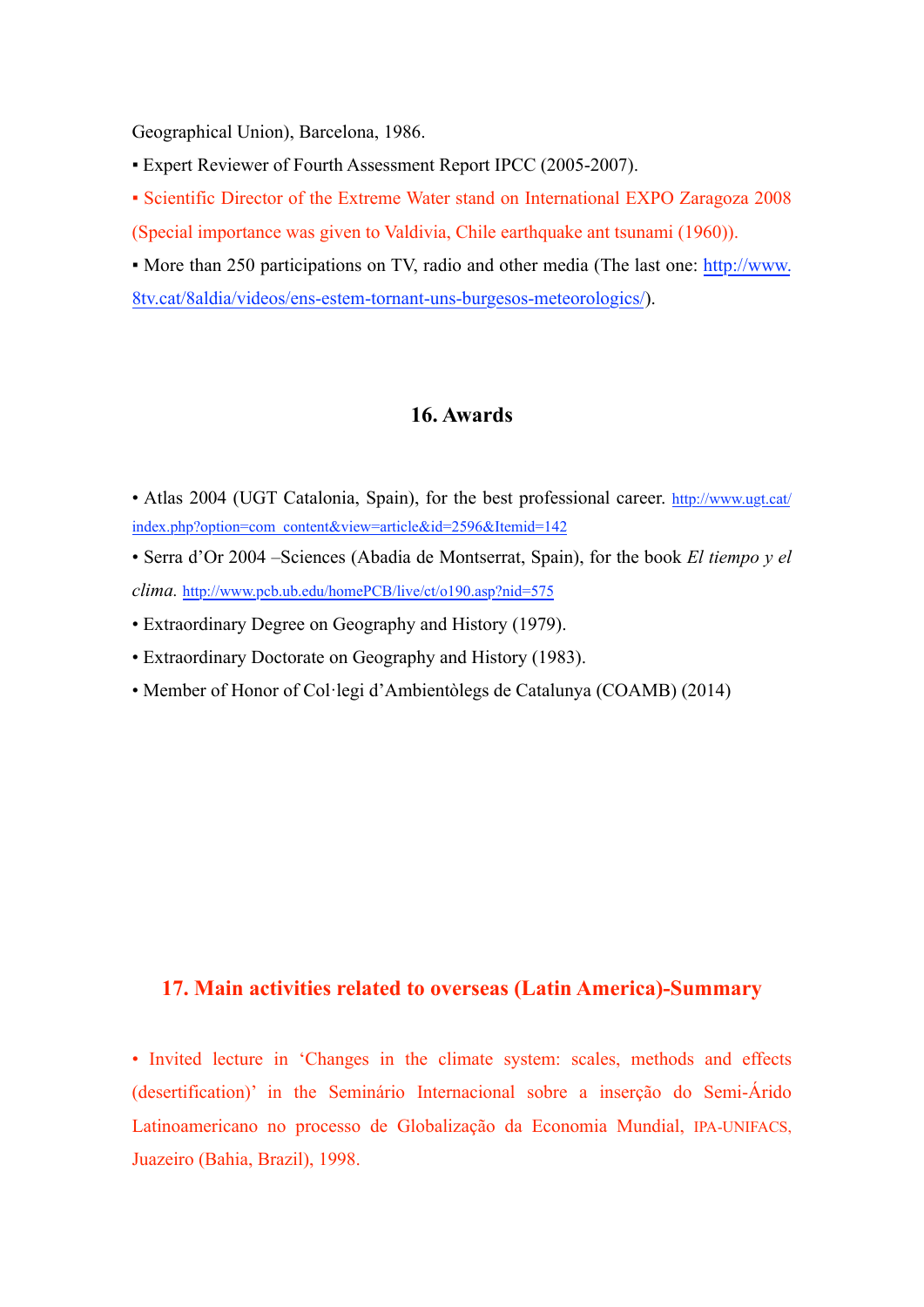• Invited lecture in 'Urban Climatology and planning' in the IV Simpósio Brasileiro de Climatologia Geográfica, Rio de Janeiro (Brazil), 2000.

• Doctoral courses in 'Climate, environment and development' at UNIFACS, Salvador (Bahia, Brazil), in 2000 and 2001.

• Research stay and course in 'New methods in Climatology' at the University of Havana (Cuba), in 2002.

• Course in 'New methods in Climatology and climate change' at the Instituto de Meteorología, Cienfuegos (Cuba), and at CIEC (Research Centre on Coastal Ecosystems), Cayo Coco (Cuba), in 2003.

• Invited lecture in 'Climate change' in the Seminário Brasileiro sobre Desenvolvimento Regional e Erradicaçao da Pobreza, UESB, Vitória da Conquista (Bahía, Brazil), 26 August 2003.

• Doctoral courses in 'Environment and development' at UTEM (Technological Metropolitan University), Santiago (Chile), in 2004, 2006 and 2007.

• Research stay and lecture at the Centro de Ciencias de la Atmósfera (Atmospheric Sciences Centre), UNAM, México D.F., in 2005.

• Invited lecture in 'A decallogue on climate change. Historical Climatology' at Universidad Veracruzana, Xalapa (México), 24 June 2005.

• Invited inaugural lecture in 'Technological progress and Climatology' in the 8° Simpósio Brasileiro de Climatologia Geográfica, Alto Caparao, (Minas Gerais, Brazil), 24 August 2008.

• Lecture in 'Cimate change: A new reality' at the town hall of Maringá (Paraná, Brazil), 3 June 2009.

• Master course in 'Variability and climate change' at UESB (State University of Southwest Bahia), Vitória da Conquista (Bahia, Brazil), in 2009.

• Postdegree course in 'New realities, concepts and methods in Climatology' at UEM (State University of Maringá), Maringá (Paraná, Brazil), in 2009.

• Lecture in 'The geographer and climate change' in the I Encuentro Euro Amazónico del Cambio Climático. Trujillo en el Amazonas, Trujillo (Spain), 30 June 2011.

• Participation in the Regional Conference of the International Geographical Union 2011, Santiago (Chile), with the contribution (in collaboration) 'Aplicación de la clasificación sinóptica automática de Jenkinson y Collison a Chile Central' (Application